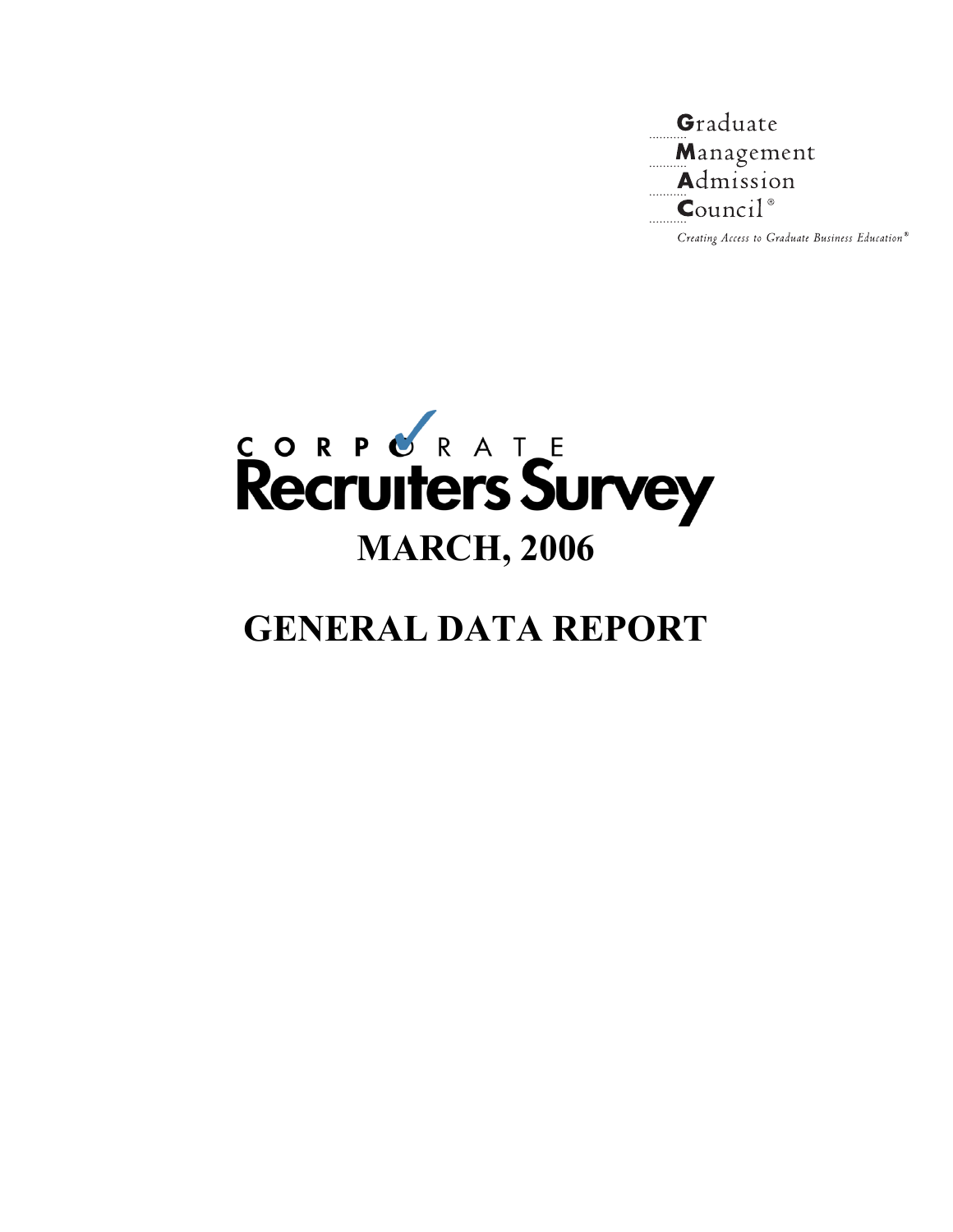# **Table of Contents**

| Estimated Total Annual Compensation Package for New MBA Graduates in 2006 1-11 |  |
|--------------------------------------------------------------------------------|--|
|                                                                                |  |
|                                                                                |  |
|                                                                                |  |
|                                                                                |  |
|                                                                                |  |
|                                                                                |  |
|                                                                                |  |
|                                                                                |  |
|                                                                                |  |
|                                                                                |  |
| Services Recruiters Would Like to Receive from MBA Career Service Offices 1-20 |  |
|                                                                                |  |
|                                                                                |  |
|                                                                                |  |
|                                                                                |  |
|                                                                                |  |
|                                                                                |  |
|                                                                                |  |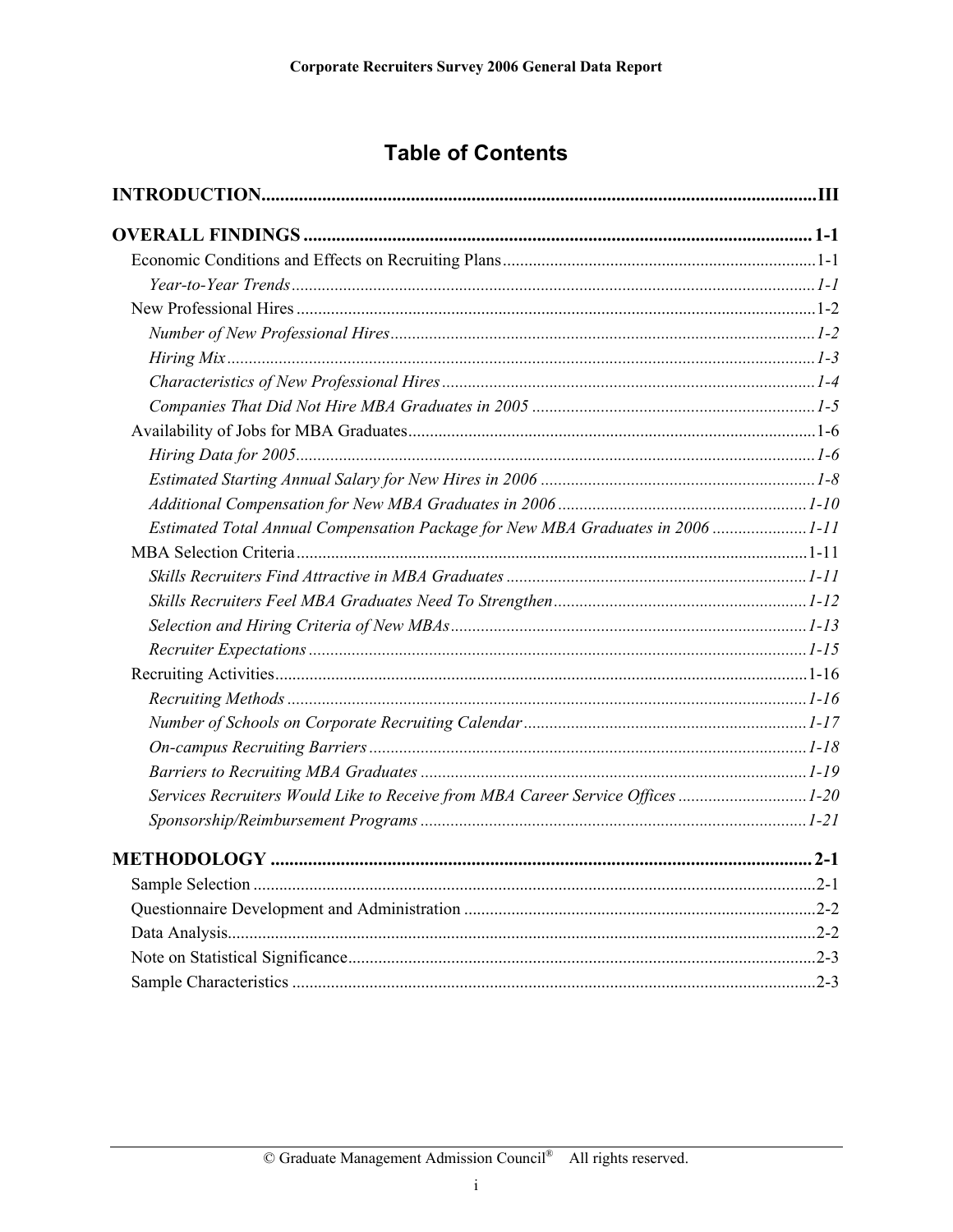# <span id="page-2-0"></span>**Introduction**

The Graduate Management Admission Council<sup>®</sup> (GMAC<sup>®</sup>)—a not-for-profit education The Graduate Management Admission Council® (GMAC®)—a not-for-profit education<br>association dedicated to creating access to graduate management education worldwide—has tabulated the results of its fifth annual survey of MBA employers, the Corporate Recruiters Survey 2006. This survey generated findings that can be used by—

- Graduate business school professionals, MBA students, and prospective students to gauge the job market and better understand MBA employers' expectations;
- MBA employers in developing their recruiting and hiring plans; and
- Business school professionals and employers to benchmark their MBA recruiting practices against comprehensive data.

Seventy-six graduate business schools facilitated the administration of this survey by submitting contact information for companies with whom they have recruiting relationships. The survey includes the responses of 1,270 recruiters representing 737 companies that employ MBA graduates. In return for their cooperation, each of the 76 schools and 1,270 respondents received—

- An executive report, summarizing the overall significant findings and implications, including year-to-year trends; and
- A comprehensive statistical report of all findings, including year-to-year trends, and comparisons across world regions, industry groups, and company size categories.

Participating schools also received an individualized report detailing the data from recruiters their school identified, which allows the school to benchmark against the overall survey sample.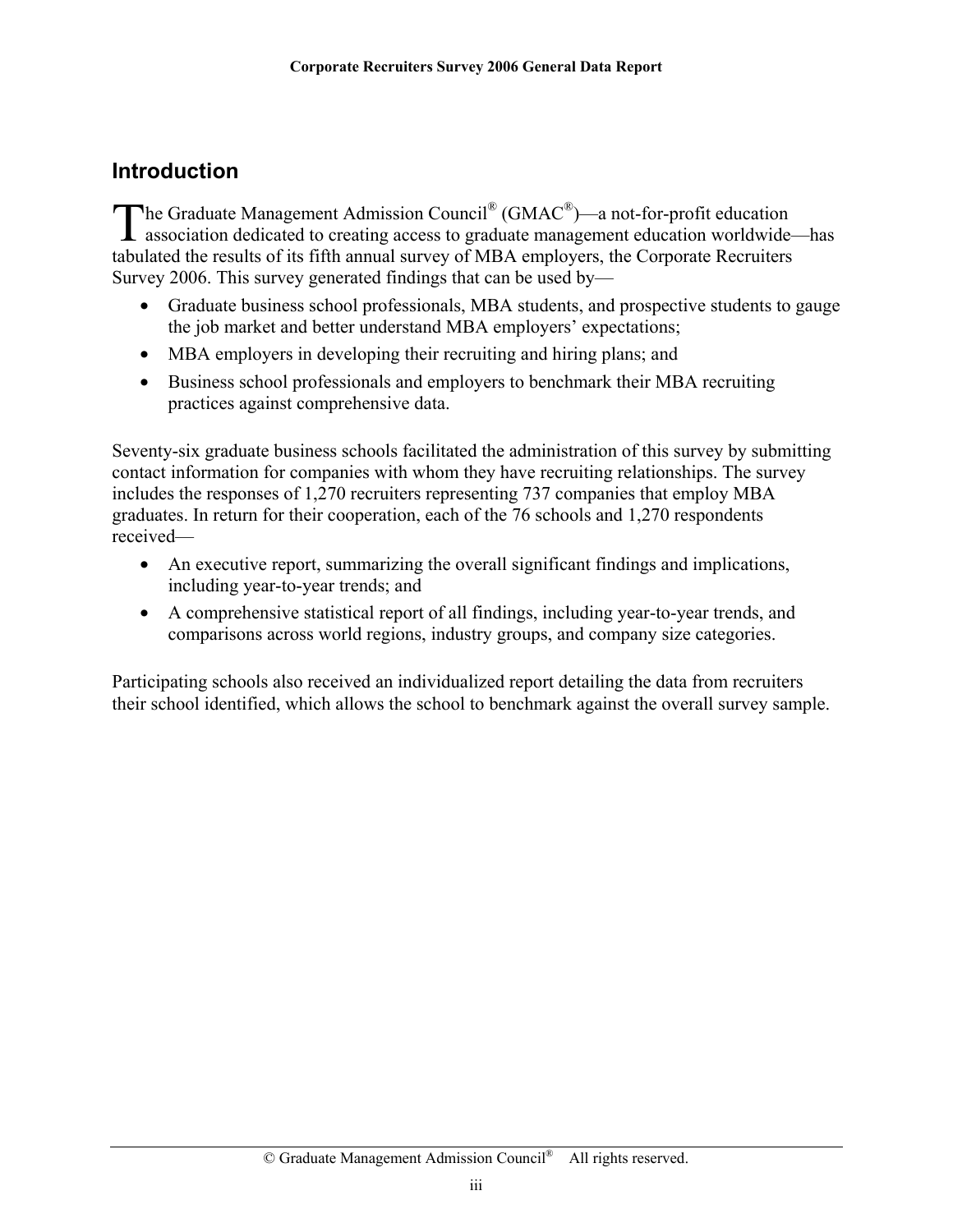# <span id="page-3-0"></span>**Overall Findings**

**This section of the report presents an overall view of the survey data. The objective of this** This section of the report presents an overall view of the survey data. The objective of this section is to present the general views of participating corporate recruiters on recruiting and evaluating MBA graduates and professionals.

### **Economic Conditions and Effects on Recruiting Plans**

Overall, a majority (63%) of respondents indicate that current economic conditions are not weak. Among those respondents who do feel the current economic conditions are weak, the majority (63%) believes that the weakness in the economy is not constraining their recruiting plans. The remaining 37% of respondents who identify the economy as weak—14% of all respondents—do feel that the economic conditions are constraining their recruiting plans.

| <b>Assessment of Current Economic Conditions and Recruiting Plans (2006)</b> |                                                    |               |  |  |
|------------------------------------------------------------------------------|----------------------------------------------------|---------------|--|--|
| <b>Ouestion</b>                                                              | <b>Response</b>                                    | $(n = 1,270)$ |  |  |
|                                                                              | Economy weak, constraining<br>recruiting plans     | 14%           |  |  |
| <b>Economic conditions</b><br>and their effects                              | Economy weak, not<br>constraining recruiting plans | 23%           |  |  |
|                                                                              | Economy not weak                                   | 63%           |  |  |
|                                                                              | Total                                              | $100\%$       |  |  |
|                                                                              |                                                    | $(n = 1,270)$ |  |  |
|                                                                              | Economy weak                                       | 37%           |  |  |
| <b>Economic conditions</b>                                                   | Economy not weak                                   | 63%           |  |  |
| (Economy weak combined)                                                      | Total                                              | $100\%$       |  |  |
|                                                                              |                                                    | $(n = 464)$   |  |  |
|                                                                              | Constraining recruiting plans                      | 37%           |  |  |
| <b>Effects of weak economy</b><br>(Economy not weak excluded)                | Not constraining recruiting<br>plans               | 63%           |  |  |
|                                                                              | Total                                              | 100%          |  |  |

#### **Year-to-Year Trends**

Since the inception of the Corporate Recruiter Survey in the 2001-2002 recruiting season, the state of the economy has steadily improved, as gauged by respondent viewpoints on the economy. For the first time since the survey's inception, the majority of respondents indicate that the economy is not weak. Furthermore, the percentage of respondents who state that a weak economy is constraining their recruiting plans is significantly lower in 2005 and 2006 compared to 2002 and 2003.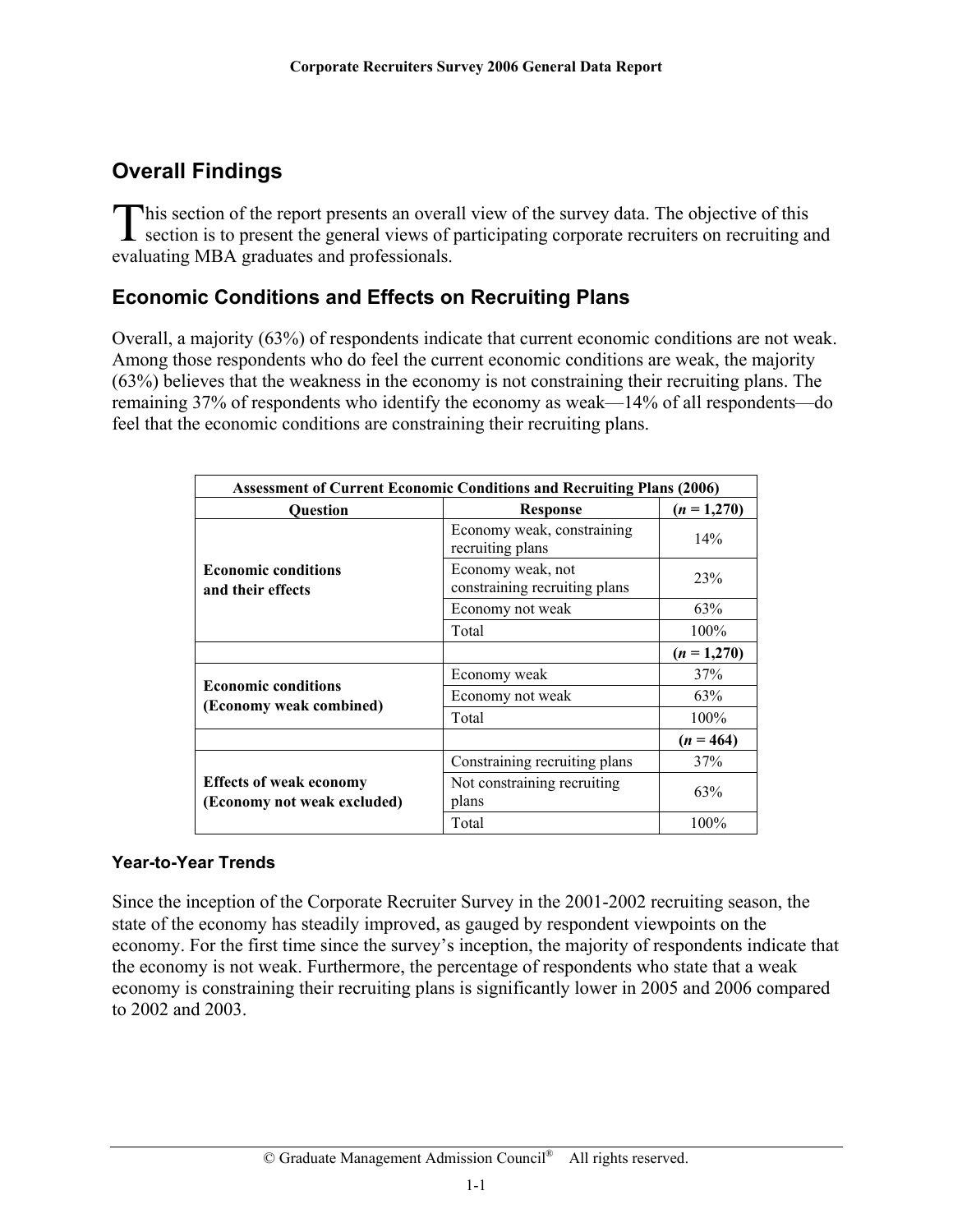<span id="page-4-0"></span>

|                                                                                                                      | <b>Assessment of Current Economic Conditions and Recruiting Plans-Year-to-Year Comparison</b> |             |                    |               |             |               |  |
|----------------------------------------------------------------------------------------------------------------------|-----------------------------------------------------------------------------------------------|-------------|--------------------|---------------|-------------|---------------|--|
|                                                                                                                      |                                                                                               |             | <b>Time Period</b> |               |             |               |  |
|                                                                                                                      |                                                                                               | 2002        | 2003               | 2004          | 2005        | 2006          |  |
| Question                                                                                                             | <b>Response</b>                                                                               | $(n = 550)$ | $(n = 940)$        | $(n = 1,300)$ | $(n=1,691)$ | $(n = 1,270)$ |  |
|                                                                                                                      | Economy weak, constraining<br>recruiting plans                                                | 68%         | 55%                | 41%           | 17%         | 14%           |  |
| Economic<br>conditions and their                                                                                     | Economy weak, not<br>constraining recruiting plans                                            | 31%         | 41%                | 41%           | 38%         | 23%           |  |
| effects*                                                                                                             | Economy not weak                                                                              | $1\%$       | 4%                 | 18%           | 45%         | 63%           |  |
|                                                                                                                      | Total                                                                                         | 100%        | $100\%$            | $100\%$       | $100\%$     | $100\%$       |  |
|                                                                                                                      |                                                                                               | $(n = 550)$ | $(n = 940)$        | $(n=1,300)$   | $(n=1,691)$ | $(n = 1,270)$ |  |
| <b>Economic</b>                                                                                                      | Economy weak                                                                                  | 99%         | 96%                | 82%           | 55%         | 37%           |  |
| conditions                                                                                                           | Economy not weak                                                                              | $1\%$       | 4%                 | 18%           | 45%         | 63%           |  |
| (Economy weak<br>combined)*                                                                                          | Total                                                                                         | $100\%$     | $100\%$            | $100\%$       | $100\%$     | $100\%$       |  |
|                                                                                                                      |                                                                                               | $(n = 544)$ | $(n = 902)$        | $(n = 1,065)$ | $(n = 928)$ | $(n = 464)$   |  |
| <b>Effects of weak</b>                                                                                               | Constraining recruiting plans                                                                 | 69%         | 57%                | 50%           | 30%         | 37%           |  |
| economy<br>(Economy not weak                                                                                         | Not constraining recruiting<br>plans                                                          | 31%         | 43%                | 50%           | 70%         | 63%           |  |
| excluded)*                                                                                                           | Total                                                                                         | 100%        | 100%               | 100%          | 100%        | 100%          |  |
| *p $\leq$ 0.05; Items in bold in the contingency table significantly affect the overall $X^2$ statistic of the table |                                                                                               |             |                    |               |             |               |  |

### **New Professional Hires**

#### **Number of New Professional Hires**

Respondents report the number of individuals hired in 2005 for each of the four sources of new professional hires, as well as estimates for the number of new professional hires expected in 2006. Additionally, the respondents indicate the level of their company for which they are reporting their information.

The 2006 estimates and the 2005 actual number of new hires from all sources at the department level do not show any changes from year to year. At the local office level, there are no dramatic changes in the number of new hires for each of the sources—the estimated number of other graduate hires decreased by one compared to the actual number of hires in 2005, whereas the estimate for undergraduates increased by one compared to the actual new hires in 2005.

At the regional level, there are increases in the estimated number of new hires for 2006 compared to the actual number of hires in 2005 for direct-from-industry and MBA graduate hires. However, there are plans for fewer hires in 2006 compared to 2005 for other graduates and undergraduates. At the national level, 2006 appears to be a better year for hiring direct-fromindustry, other graduates, and undergraduates. The demand for MBA graduate hires remains the same as in 2005.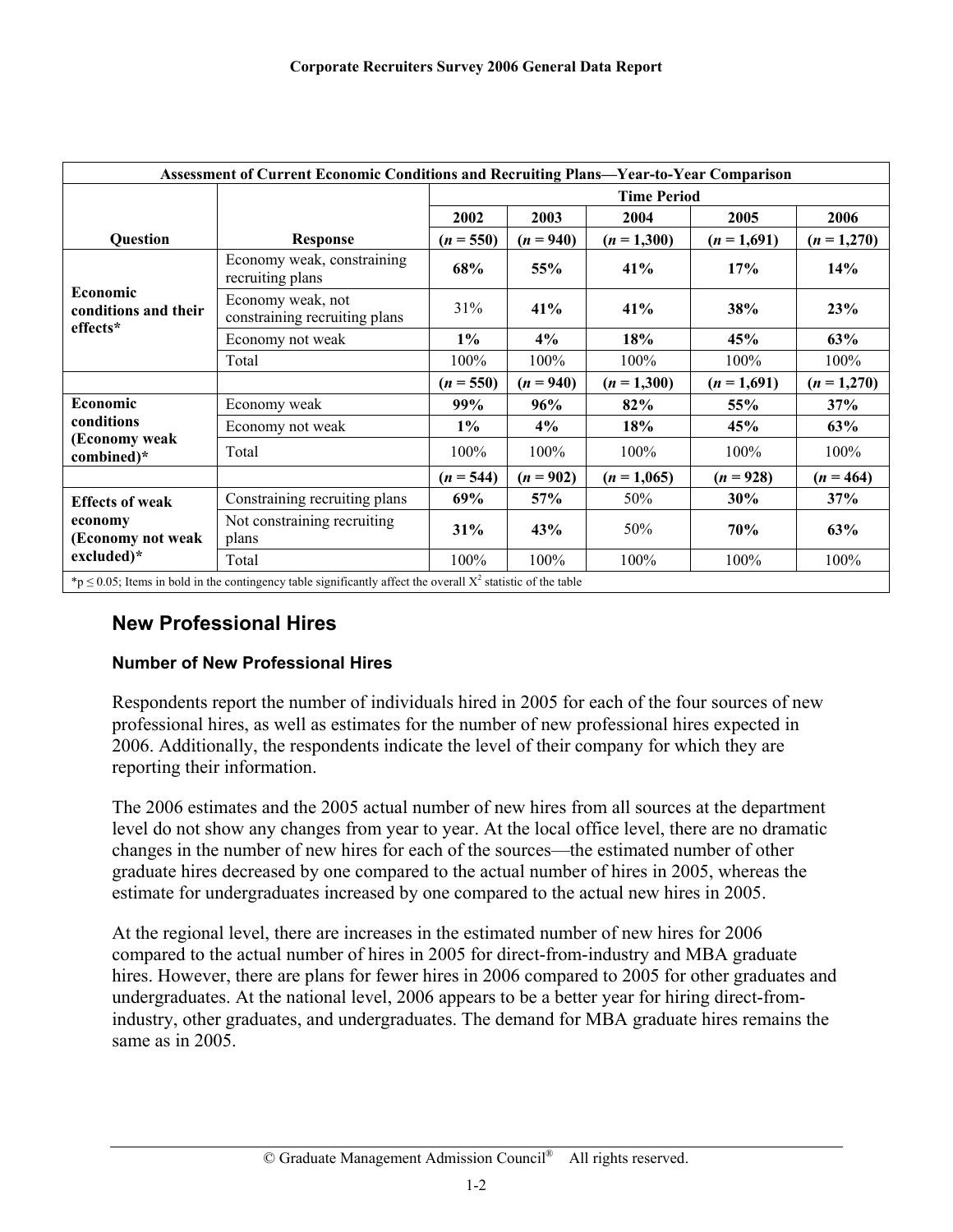<span id="page-5-0"></span>At offices worldwide, there is an expected increase in the number of new direct-from-industry, MBA graduates and other graduate hires compared to 2005. The number of new undergraduate hires is expected to decline slightly.

| Number of New Hires (Mean*), by Company Level                                                             |               |                      |     |                      |     |      |                        |                |            |
|-----------------------------------------------------------------------------------------------------------|---------------|----------------------|-----|----------------------|-----|------|------------------------|----------------|------------|
|                                                                                                           |               | <b>Type of Hire</b>  |     |                      |     |      |                        |                |            |
|                                                                                                           |               | Direct-from-industry |     | <b>MBA Graduates</b> |     |      | <b>Other Graduates</b> | Undergraduates |            |
| <b>Company Level</b>                                                                                      | Time Frame    | Mean                 | Max | Mean                 | Max | Mean | Max                    | Mean           | <b>Max</b> |
| Department                                                                                                | 2005 Actual   | 6                    | 50  | 4                    | 15  | 2    | 10                     | 6              | 59         |
|                                                                                                           | 2006 Estimate | 6                    | 50  | 4                    | 15  | 2    | 10                     | 6              | 65         |
| <b>Local Office</b>                                                                                       | 2005 Actual   | 17                   | 107 | 4                    | 20  | 6    | 75                     | 9              | 72         |
|                                                                                                           | 2006 Estimate | 17                   | 135 | 4                    | 20  | 5    | 45                     | 10             | 80         |
| <b>Regional Office</b>                                                                                    | 2005 Actual   | 18                   | 120 | 6                    | 25  | 6    | 30                     | 38             | 300        |
|                                                                                                           | 2006 Estimate | 23                   | 150 | 9                    | 40  | 5    | 30                     | 35             | 250        |
| <b>National Office</b>                                                                                    | 2005 Actual   | 51                   | 500 | 16                   | 100 | 14   | 105                    | 40             | 250        |
|                                                                                                           | 2006 Estimate | 63                   | 600 | 16                   | 100 | 18   | 130                    | 67             | 500        |
| <b>Offices</b>                                                                                            | 2005 Actual   | 74                   | 819 | 21                   | 150 | 9    | 50                     | 56             | 500        |
| Worldwide                                                                                                 | 2006 Estimate | 105                  | 900 | 24                   | 150 | 14   | 80                     | 47             | 530        |
| *A 95% trimmed mean is calculated to control for the effects of sampling fluctuation and extreme numbers. |               |                      |     |                      |     |      |                        |                |            |

#### **Hiring Mix**

 $\overline{a}$ 

The following tables present the hiring mix for each of the company levels in 2005 and 2006<sup>1</sup>. There are no statistically significant differences between the actual hiring mix of 2005 and the estimated hiring mix in 2006 for each of the company levels, based on a paired-comparison t-test computed to test for differences.

| Hiring Mix (Actual 2005), by Company Level |                   |                                                                                                                        |      |      |      |  |  |  |  |
|--------------------------------------------|-------------------|------------------------------------------------------------------------------------------------------------------------|------|------|------|--|--|--|--|
|                                            |                   | <b>Company Level</b>                                                                                                   |      |      |      |  |  |  |  |
| <b>New Hire</b>                            | <b>Department</b> | <b>Offices</b><br>Regional<br><b>National</b><br>Local<br>Worldwide<br><b>Office</b><br><b>Office</b><br><b>Office</b> |      |      |      |  |  |  |  |
| Direct-from-industry                       | 36%               | 42%                                                                                                                    | 36%  | 41%  | 43%  |  |  |  |  |
| MBA graduate                               | 30%               | 17%                                                                                                                    | 27%  | 19%  | 12%  |  |  |  |  |
| Other graduate                             | 8%                | 14%                                                                                                                    | 7%   | 15%  | 16%  |  |  |  |  |
| Undergraduate                              | 26%               | 27%                                                                                                                    | 29%  | 25%  | 29%  |  |  |  |  |
| Total                                      | $100\%$           | 100%                                                                                                                   | 100% | 100% | 100% |  |  |  |  |

<sup>&</sup>lt;sup>1</sup> In order to calculate the hiring mix for each company, the number of hires was summed across the four sources for each respondent providing complete data at a particular level. Then the percentage contribution of each source was calculated for each respondent. These percentages were averaged across respondents to determine the overall hiring mix. This process has the effect of equally weighting mix data from companies that are of different sizes.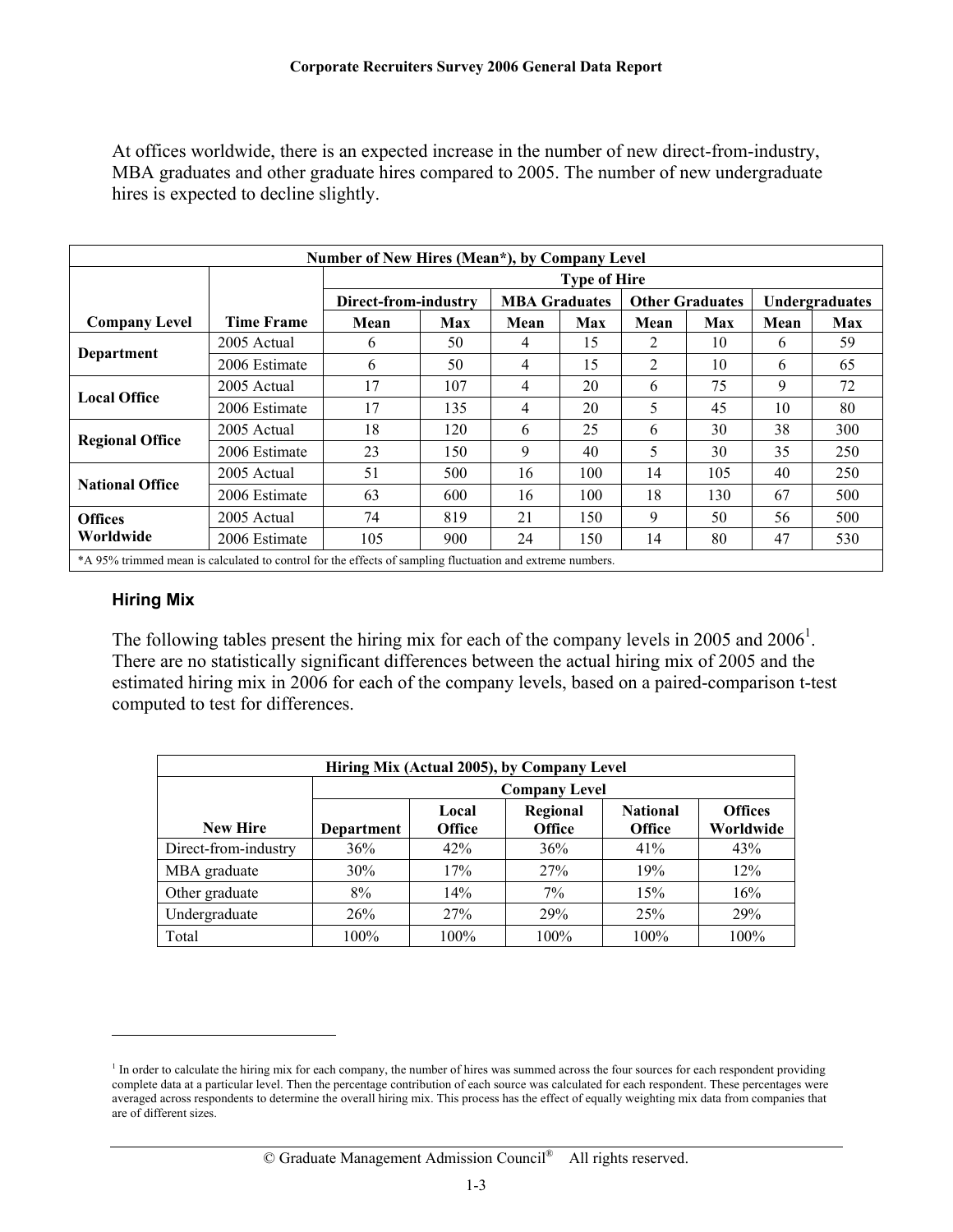<span id="page-6-0"></span>

| Hiring Mix (Estimated 2006), by Company Level |                   |                                                                                                                        |      |         |      |  |  |  |  |
|-----------------------------------------------|-------------------|------------------------------------------------------------------------------------------------------------------------|------|---------|------|--|--|--|--|
|                                               |                   | <b>Company Level</b>                                                                                                   |      |         |      |  |  |  |  |
| <b>New Hire</b>                               | <b>Department</b> | <b>Offices</b><br>Regional<br><b>National</b><br>Local<br>Worldwide<br><b>Office</b><br><b>Office</b><br><b>Office</b> |      |         |      |  |  |  |  |
| Direct-from-industry                          | 32%               | 43%                                                                                                                    | 40%  | 40%     | 51%  |  |  |  |  |
| MBA graduate                                  | 36%               | 17%                                                                                                                    | 27%  | 19%     | 15%  |  |  |  |  |
| Other graduate                                | 10%               | 13%                                                                                                                    | 7%   | 16%     | 14%  |  |  |  |  |
| Undergraduate                                 | 23%               | 27%                                                                                                                    | 26%  | 25%     | 20%  |  |  |  |  |
| Total                                         | 100%              | $100\%$                                                                                                                | 100% | $100\%$ | 100% |  |  |  |  |

#### **Characteristics of New Professional Hires**

Respondents were asked to indicate the number of new MBA graduate hires who required a work permit and the number who were interns among their 2005 hires. As shown in the table, there is a slight increase in the percentage of new MBA hires who required a work permit compared to 2004. Additionally, there is a slight decrease in the percentage of new MBA hires who were interns at the company compared to 2004.

Respondents were asked to indicate the number of direct-from-industry hires who had MBA degrees. As shown, there was a slight increase. If we use this data in conjunction with the actual number of new hires in 2005, a more concise picture of the number of MBAs hired in 2005 can be constructed. For instance, at the regional level, companies hired 18 direct-from-industry and 6 new MBA graduates. Considering that 42% of the direct-from-industry hires had MBA degrees (approximately 8 individuals), companies at the regional level hired 14 MBA degree holders.

| <b>Characteristics of New Professional Hires</b>              |        |      |  |  |  |  |
|---------------------------------------------------------------|--------|------|--|--|--|--|
| <b>MBA Graduate Hire</b>                                      | 2004   | 2005 |  |  |  |  |
| Percentage of MBA graduates requiring a work permit           | 14%    | 17%  |  |  |  |  |
| Percentage of MBA graduates that were interns at your company | $31\%$ | 27%  |  |  |  |  |
| <b>Direct-from-Industry Hire</b>                              |        |      |  |  |  |  |
| Percentage of direct-from-industry hires that had MBA degrees | 38%    | 42%  |  |  |  |  |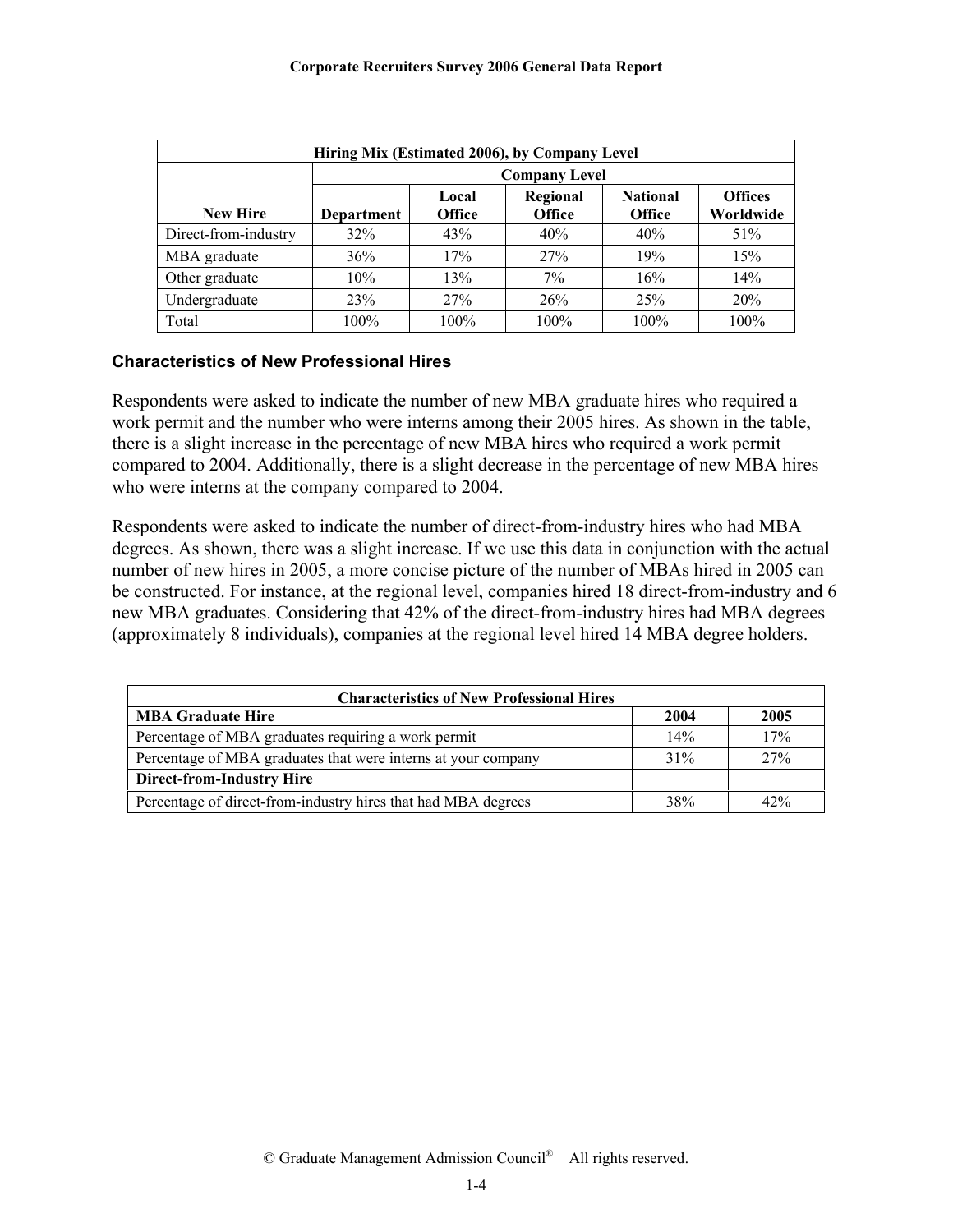#### <span id="page-7-0"></span>**Companies That Did Not Hire MBA Graduates in 2005**

In 2005, 18% of the respondents indicated that their company did not hire any new MBA graduates. This is a statistically lower percentage than the percentage of companies that did not hire new MBA graduates in 2003 (23%).

| Percentage of Companies that Did Not Hire MBA Graduates,<br><b>Year-to-Year Comparison</b> |                                           |      |      |  |  |  |
|--------------------------------------------------------------------------------------------|-------------------------------------------|------|------|--|--|--|
|                                                                                            | Year                                      |      |      |  |  |  |
|                                                                                            | 2004<br>2003<br>2005                      |      |      |  |  |  |
| <b>Response</b>                                                                            | $(n = 926)$<br>$(n = 776)$<br>$(n = 724)$ |      |      |  |  |  |
| Hired one or more MBA graduates                                                            | 77%                                       | 79%  | 82%  |  |  |  |
| Did not hire MBA graduates                                                                 | 23%                                       | 21%  | 18%  |  |  |  |
| Total                                                                                      | 100%                                      | 100% | 100% |  |  |  |

Among respondents who indicated the economy is weak and constraining their recruiting plans, 30% did not hire new MBAs in 2005. This is a statistically higher percentage compared with respondents who felt the economy is weak but not constraining recruiting (16%) and those who stated the economy is not weak (16%).

Respondents who did not hire new MBA graduates in 2005 were asked to indicate reasons. The largest percentage of respondents who did not hire new MBAs in 2005 stated that there were no job openings at their company, yet this percentage is not statistically different from previous years. There is increasing concern that MBA entry-level salary demands are too high in 2005 compared to the previous two years. In 2004 and 2005, respondents were less likely than respondents in 2003 to state that their company did not hire new MBA graduates for the following reasons:

- Limited company growth anticipated;
- Hiring freeze in our company; and
- Company in process of reducing headcount.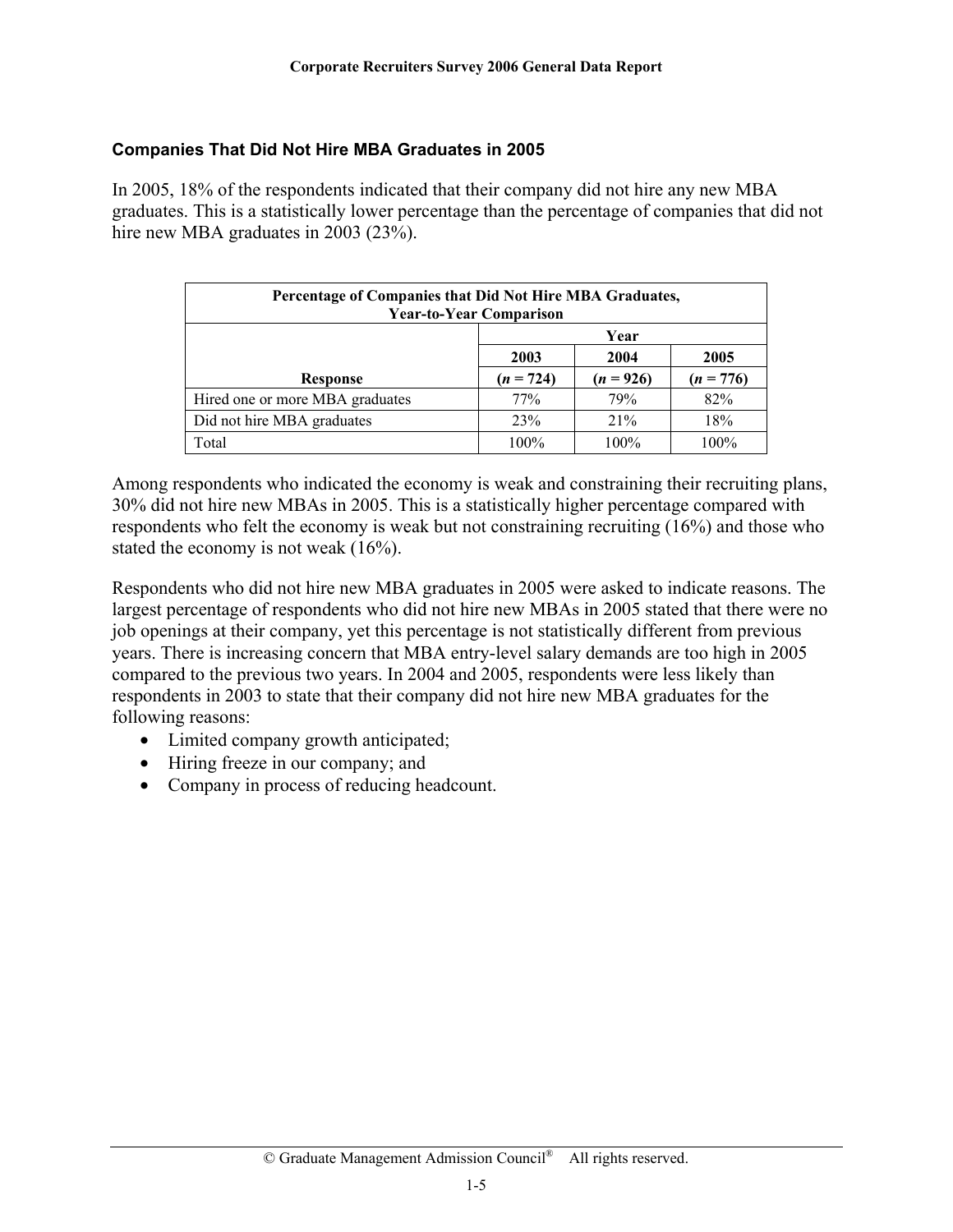<span id="page-8-0"></span>

| Main Reasons Company Did Not Hire New MBA Graduates,<br><b>Year-to-Year Comparison</b>                                                                                                          |             |             |             |  |  |
|-------------------------------------------------------------------------------------------------------------------------------------------------------------------------------------------------|-------------|-------------|-------------|--|--|
|                                                                                                                                                                                                 | Year        |             |             |  |  |
|                                                                                                                                                                                                 | 2003        | 2004        | 2005        |  |  |
| Reason                                                                                                                                                                                          | $(n = 143)$ | $(n = 193)$ | $(n = 131)$ |  |  |
| No job openings at company*                                                                                                                                                                     | 35%         | 23%         | 29%         |  |  |
| MBA entry-level salary demands are too high*                                                                                                                                                    | 15%         | 20%         | 28%         |  |  |
| Available MBA candidates did not match my job requirements                                                                                                                                      | 21%         | 27%         | 26%         |  |  |
| MBA skills/resources are not critical in my company                                                                                                                                             | 15%         | 25%         | 21%         |  |  |
| Recruiting resources were allocated to experienced hires direct-from-industry*                                                                                                                  | 14%         | 34%         | 19%         |  |  |
| Timing of job openings did not match availability of MBA graduates                                                                                                                              | 13%         | 16%         | 15%         |  |  |
| Offers made to MBAs were not accepted                                                                                                                                                           | 4%          | $7\%$       | 11%         |  |  |
| Limited company growth anticipated*                                                                                                                                                             | 22%         | 13%         | 9%          |  |  |
| Recruiting resources were allocated to new undergraduate hires                                                                                                                                  | 14%         | 9%          | 9%          |  |  |
| Hiring freeze in our company*                                                                                                                                                                   | 18%         | 7%          | 6%          |  |  |
| Company in process of reducing headcount*                                                                                                                                                       | 15%         | 8%          | $5\%$       |  |  |
| Obtained MBA talent by sponsoring current employees in MBA programs                                                                                                                             | 6%          | 6%          | 3%          |  |  |
| Other                                                                                                                                                                                           | 3%          | $7\%$       | $5\%$       |  |  |
| Don't know                                                                                                                                                                                      | 2%          | $1\%$       | 2%          |  |  |
| Responses may add to more than 100% due to multiple selections<br>*p $\leq$ 0.05; Items in bold in the contingency table significantly affect the overall X <sup>2</sup> statistic of the table |             |             |             |  |  |

# **Availability of Jobs for MBA Graduates**

#### **Hiring Data for 2005**

Respondents were asked to indicate the job areas for which they hired MBA graduates in 2005. Recruiters responded that companies hired a significantly larger percentage of MBA graduates for accounting and operations/logistics positions in 2005 and 2003 compared with 2002. About a third (34%) of companies hired consulting positions in 2005, which is significantly greater than the percentage of companies that hired consulting positions in 2002 (18%). In 2003 and 2005, companies hired a greater percentage of MBA graduates in general management positions compared with 2004.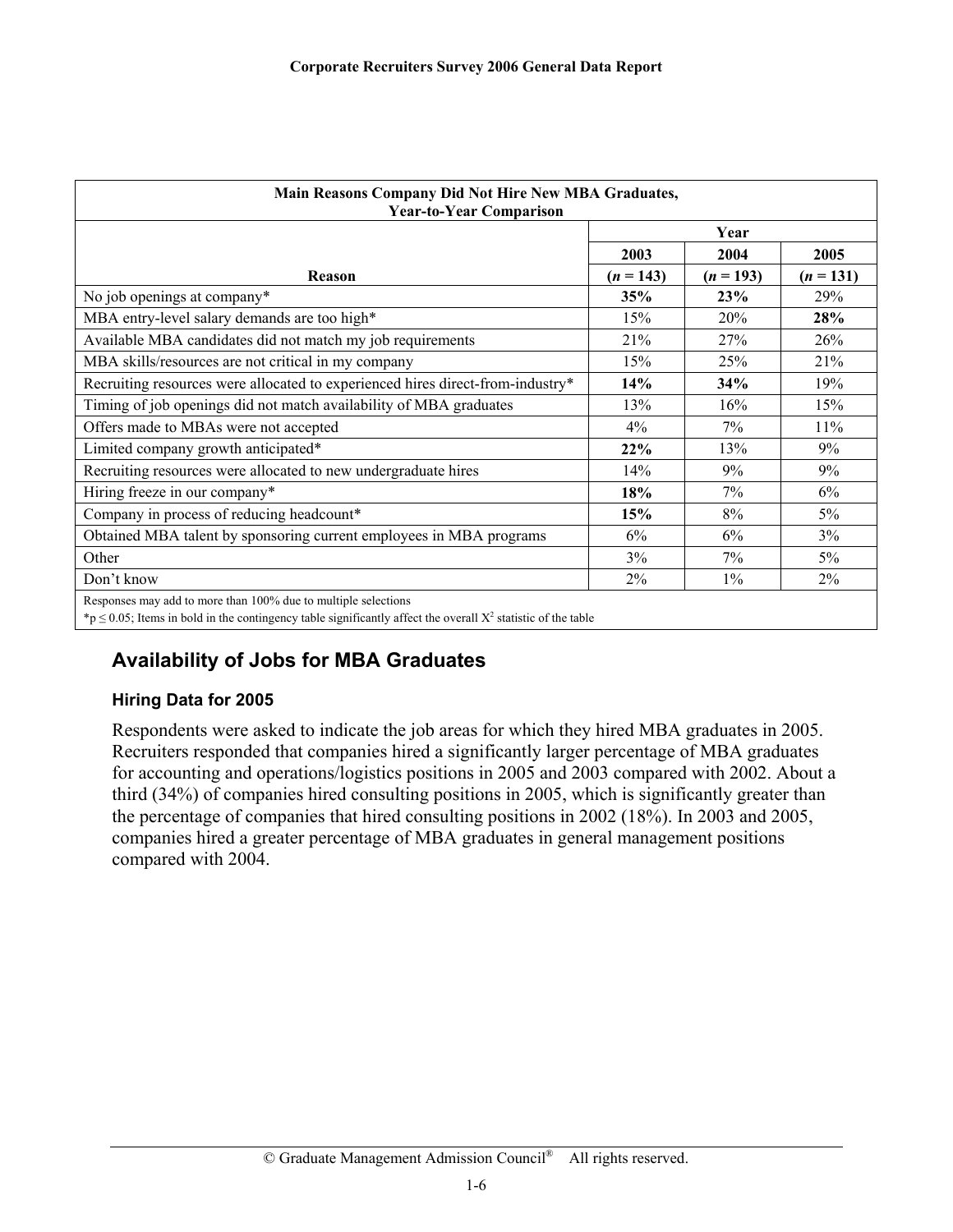| Job Areas Company Hired New MBA Graduates-Year-to-Year Comparison |                                      |             |             |             |             |
|-------------------------------------------------------------------|--------------------------------------|-------------|-------------|-------------|-------------|
|                                                                   | <b>Hiring Year</b>                   |             |             |             |             |
|                                                                   | 2001<br>2002<br>2004<br>2005<br>2003 |             |             |             |             |
| <b>Job Area</b>                                                   | $(n = 550)$                          | $(n = 560)$ | $(n = 623)$ | $(n = 733)$ | $(n = 599)$ |
| Accounting*                                                       | 22%                                  | 17%         | 30%         | 22%         | 29%         |
| Consulting*                                                       | 24%                                  | 18%         | 21%         | 24%         | 34%         |
| <b>Business Development</b>                                       | na                                   | na          | na          | na          | 32%         |
| Finance*                                                          | 52%                                  | 56%         | 62%         | 51%         | 51%         |
| General Management*                                               | 22%                                  | 22%         | 29%         | 21%         | 30%         |
| HR/Organization Management*                                       | 13%                                  | 9%          | 17%         | 11%         | 21%         |
| Information Technology/MIS*                                       | 25%                                  | 15%         | 26%         | 16%         | 24%         |
| Marketing*                                                        | 31%                                  | 34%         | 49%         | 35%         | 42%         |
| Operations and Logistics*                                         | 20%                                  | 15%         | 28%         | 20%         | 31%         |
| Responses may add to more than 100% due to multiple selections    |                                      |             |             |             |             |

\*p  $\leq$  0.05; Items in bold in the contingency table significantly affect the overall  $X^2$  statistic of the table

na: Job area not included in these years.

In the current survey, respondents were asked to indicate the level of the job position for which they hired MBA graduate in 2005. As shown in the table below, among respondents who hired for various job areas, respondents indicated that they were most likely to hire MBA graduates for mid-level positions. Between 4% and 11% of companies hired MBA graduates for senior level positions, and only 2-4% of companies hired MBA graduates for executive level positions.

| <b>Job Areas Company Hired New MBA Graduates, by Job Level (2005 Hires)</b> |                  |           |                  |                            |                                               |
|-----------------------------------------------------------------------------|------------------|-----------|------------------|----------------------------|-----------------------------------------------|
|                                                                             | <b>Job Level</b> |           |                  |                            |                                               |
| <b>Job Area</b>                                                             | Entry-<br>Level  | Mid-Level | Senior-<br>Level | <b>Executive-</b><br>Level | Did Not<br><b>Hire</b> for<br><b>Job Area</b> |
| Accounting                                                                  | 13%              | 17%       | $7\%$            | $4\%$                      | 71%                                           |
| Consulting                                                                  | 13%              | 19%       | 9%               | 3%                         | 67%                                           |
| <b>Business Development</b>                                                 | 8%               | 19%       | 8%               | 4%                         | 68%                                           |
| Finance                                                                     | 21%              | 30%       | 11%              | $4\%$                      | 50%                                           |
| General Management                                                          | 6%               | 19%       | 8%               | 3%                         | 70%                                           |
| HR/Organization Management                                                  | 8%               | 10%       | $4\%$            | $2\%$                      | 80%                                           |
| Information Technology/MIS                                                  | 9%               | 15%       | 6%               | 3%                         | 76%                                           |
| Marketing                                                                   | 17%              | 25%       | 10%              | 3%                         | 58%                                           |
| Operations and Logistics                                                    | 9%               | 21%       | 6%               | $2\%$                      | 70%                                           |
| Responses may add to more than 100% due to multiple selections              |                  |           |                  |                            |                                               |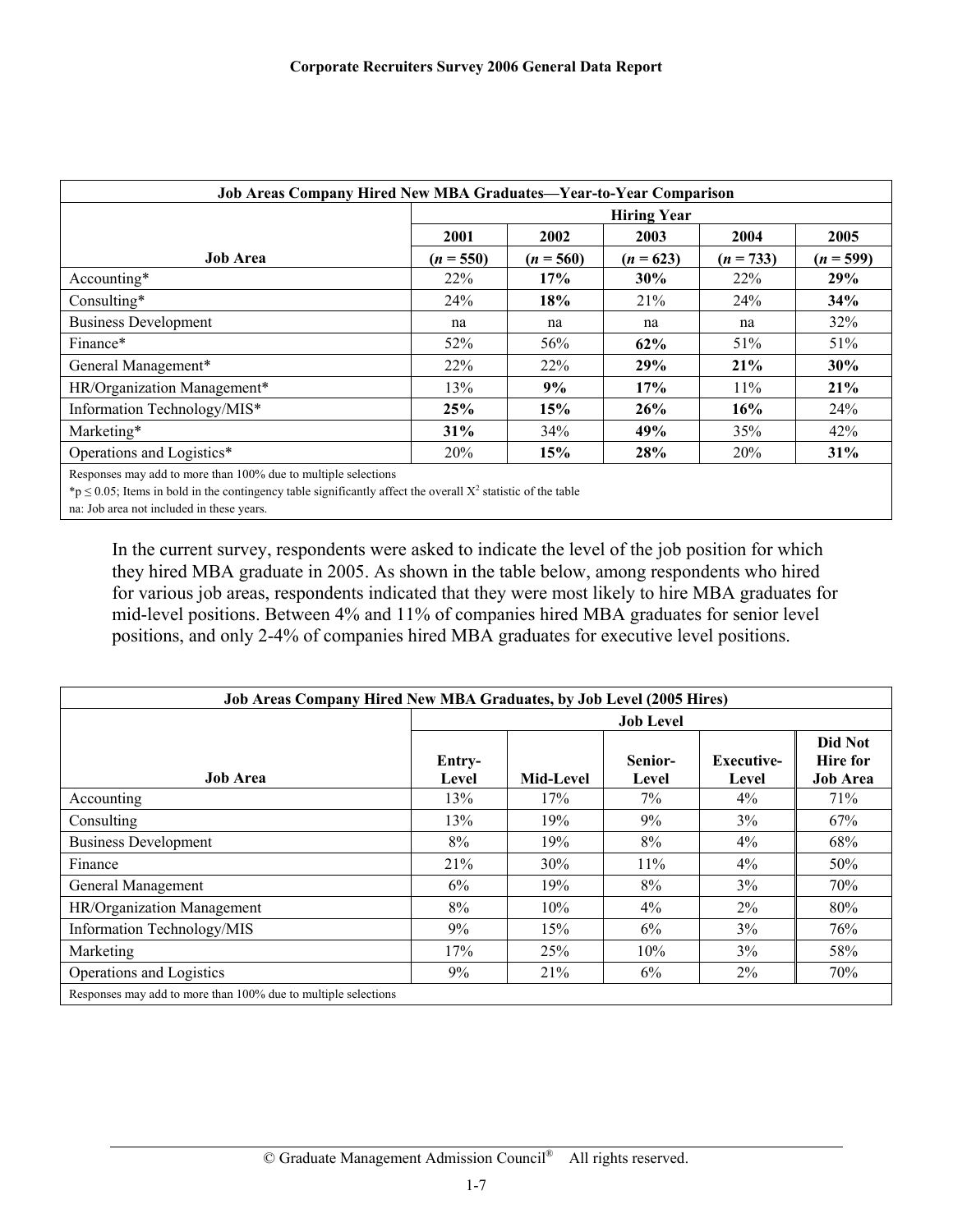<span id="page-10-0"></span>Considering 93% of the respondents to the survey are employed with companies based in the United States, it is not surprising that 92% of companies hired MBA graduates from the United States. Nearly one in twenty (18%) recruited new hires from Asia/Australia/Pacific Rim, 17% recruited from Europe, and 11% from Mexico/Central/South America.

| <b>Location Company Hired New MBA Graduates from in 2005</b>   |             |  |  |  |
|----------------------------------------------------------------|-------------|--|--|--|
| <b>World Region</b>                                            | $(n = 591)$ |  |  |  |
| <b>United States</b>                                           | 92%         |  |  |  |
| Asia/Australia/Pacific Rim                                     | 18%         |  |  |  |
| Europe                                                         | 17%         |  |  |  |
| Mexico/Central/South America                                   | 11%         |  |  |  |
| Canada                                                         | 9%          |  |  |  |
| Africa/Middle East                                             | 6%          |  |  |  |
| Don't know                                                     | $2\%$       |  |  |  |
| Responses may add to more than 100% due to multiple selections |             |  |  |  |

Respondents who hired MBA graduates from the United States were asked to indicate the region of the United States from which they hired. About half (51%) of respondents obtained MBA talent from the Northeast, and 44% obtained talent from the Midwest. About a third of companies obtained talent from the Middle Atlantic States (38%), Southwest (35%), South (33%) and Western states (33%).

| U.S. Regions Company Hired New MBA Graduates from in 2005      |             |  |  |
|----------------------------------------------------------------|-------------|--|--|
| <b>U.S. Region</b>                                             | $(n = 546)$ |  |  |
| Northeast (CT, MA, ME, NH, NJ, NY, RI, VT)                     | 51%         |  |  |
| Midwest (IA, IL, IN, KS, MI, MN, MO, ND, NE, OH, SD, WI)       | 44%         |  |  |
| Middle Atlantic (DC, DE, MD, PA, VA, WV)                       | 38%         |  |  |
| Southwest (AZ, CO, NM, OK, TX)                                 | 35%         |  |  |
| South (AL, AR, FL, GA, KY, LA, MS, NC, SC, TN)                 | 33%         |  |  |
| West (AK, CA, HI, ID, MT, NV, OR, UT, WA, WY)                  | 33%         |  |  |
| Don't know                                                     | 3%          |  |  |
| Responses may add to more than 100% due to multiple selections |             |  |  |

#### **Estimated Starting Annual Salary for New Hires in 2006**

Respondents were asked to estimate the average starting salary for new hires in 2006. The estimated starting annual salary for new MBA hires in 2006 is \$80,809. For hires from other graduate programs, the average starting salary is \$65,780. In 2006, undergraduates can expect to receive a starting salary of \$46,436, on average.

It appears that companies place a premium on new MBA graduates. Based on the numbers provided, MBA graduates are estimated to command a starting annual salary that is 23% higher compared with the starting salary for hires from other graduate programs. When compared to undergraduate hires, companies plan to provide MBA graduates a starting annual salary that is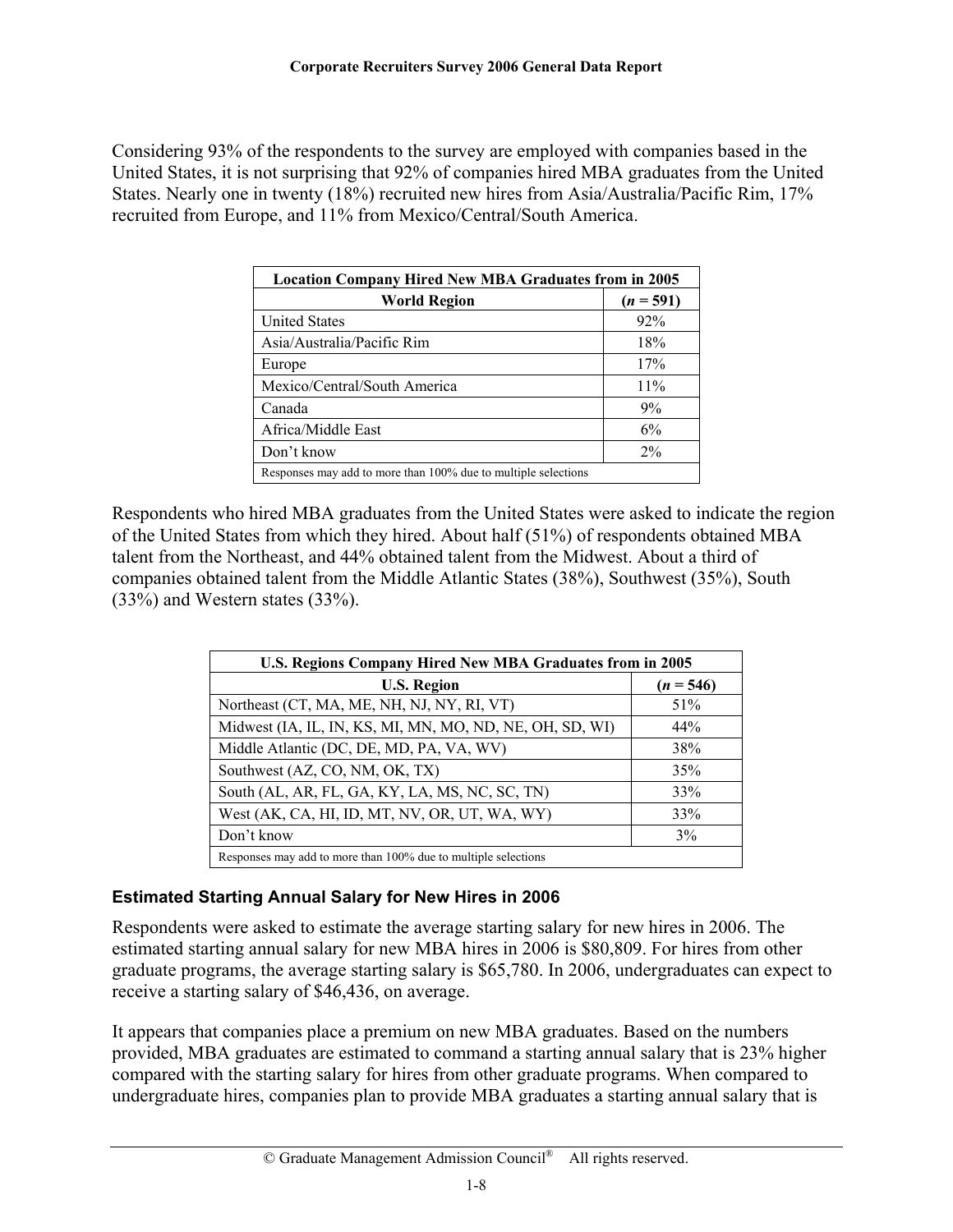74% higher. (New hires from other graduate programs will see a 42% higher salary than that provided for undergraduate hires.)

| Estimated Average Starting Annual Salary for 2006 Hires <sup>2</sup> |                     |          |                |  |
|----------------------------------------------------------------------|---------------------|----------|----------------|--|
|                                                                      | <b>U.S. Dollars</b> |          |                |  |
| <b>New Hire</b>                                                      | <b>Minimum</b>      | Mean     | <b>Maximum</b> |  |
| From MBA program                                                     | \$26,000            | \$80,809 | \$165,000      |  |
| From other graduate program                                          | \$35,000            | \$65,780 | \$150,000      |  |
| From undergraduate program                                           | \$17,500            | \$46,436 | \$95,000       |  |

The minimum and maximum salaries in the above table are supplied by individual respondents, and they do not represent a range of average salaries. To get this range, it is necessary to incorporate the margin of error that is the national result of the sampling process. For instance, what would the range of average salaries have been if all recruiters in the population had been contacted, instead of just a sample? This question is answered in the following table.

| 95% Confidence Interval     |                                                      |                 |  |  |
|-----------------------------|------------------------------------------------------|-----------------|--|--|
|                             | <b>U.S. Dollars</b>                                  |                 |  |  |
|                             | Upper 95%<br>Lower $95%$<br>Confidence<br>Confidence |                 |  |  |
| <b>New Hire</b>             | <b>Interval</b>                                      | <b>Interval</b> |  |  |
| From MBA program            | \$78,959                                             | \$82,660        |  |  |
| From other graduate program | \$63,347                                             | \$68,214        |  |  |
| From undergraduate program  | \$45,344                                             | \$47,528        |  |  |

The starting annual salary for MBA graduates has steadily increased over the years. Statistically, companies are paying MBA graduates significantly more in 2006 and 2005 compared to 2003 and 2002. Additionally, MBA hires in 2004 received higher starting salaries compared to MBA hires in 2002.

There has been a steady increase in salaries for other graduates over the years, aside from a slight decline in 2005, and companies plan to pay other graduates significantly more in 2006 compared to 2002 and 2003. Additionally, companies paid other graduates significantly more in 2004 and 2005 compared to 2002.

Undergraduate starting annual salary has also been steadily increasing over the years as well. Statistically, companies are paying undergraduates significantly more in 2006 and 2005

 $\overline{a}$ 

#### © Graduate Management Admission Council® All rights reserved.

 $2<sup>2</sup>$  Note that respondents reported average salary. Recruiters say that salary offers depend on a number of factors, such as geographic region of the branch for which they are hiring; the strength of the candidate (years of work experience, proven ability to perform, interview performance); other organizations aggressively competing for the same MBA candidates (women, specific background experience, minorities, etc); and so on.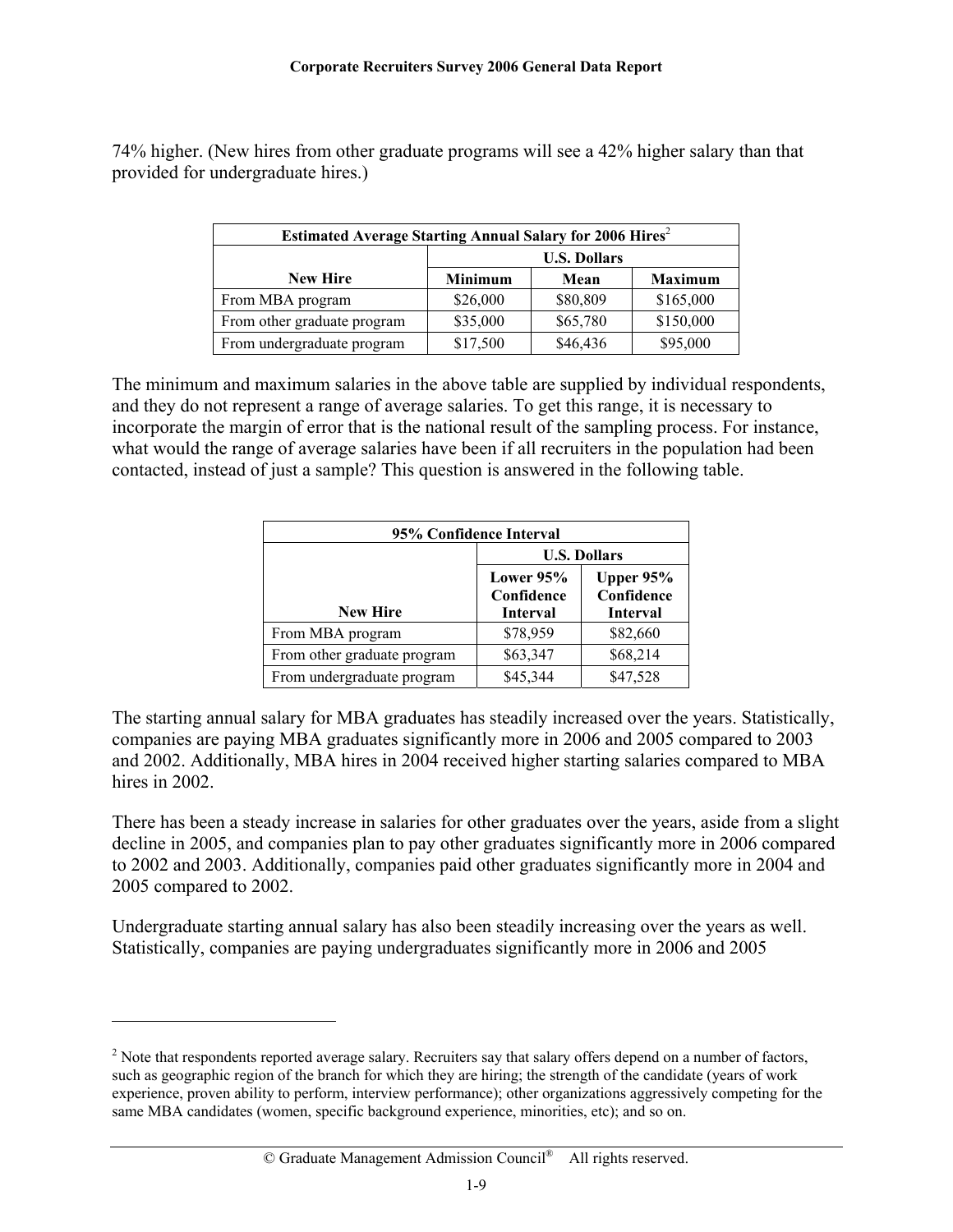<span id="page-12-0"></span>compared to 2003 and 2002. Additionally, undergraduate hires in 2004 received higher starting salaries compared to MBA hires in 2002.

| <b>Estimated Starting Annual Salary for New Hires</b><br><b>Year-to-Year Comparison</b>                        |                                                          |          |          |          |          |  |  |
|----------------------------------------------------------------------------------------------------------------|----------------------------------------------------------|----------|----------|----------|----------|--|--|
|                                                                                                                | <b>U.S. Dollars (Mean)</b>                               |          |          |          |          |  |  |
| <b>New Hire</b>                                                                                                | 2002<br>2004<br>2005<br>2006<br>2003                     |          |          |          |          |  |  |
| From MBA program*                                                                                              | \$72,021                                                 | \$73,859 | \$77,066 | \$78,040 | \$80,809 |  |  |
| From other graduate program*                                                                                   | \$52,322<br>\$56,518<br>\$65,780<br>\$62,371<br>\$60,865 |          |          |          |          |  |  |
| From undergraduate program*<br>\$42,936<br>\$41,381<br>\$46,436<br>\$45,029<br>\$45,652                        |                                                          |          |          |          |          |  |  |
| $*_p$ $\leq$ 0.05; Items in bold represent significant differences based on Bonferroni comparison in an ANOVA. |                                                          |          |          |          |          |  |  |

#### **Additional Compensation for New MBA Graduates in 2006**

The majority of companies plan to offer new MBA hires a benefits package (81%), a moving allowance (55%), and performance-based bonuses (54%). More than a third of companies estimate that signing bonuses (45%) and year-end bonuses (40%) will comprise a portion of the total MBA compensation package. Other compensation employers plan to provide MBA graduates include tuition reimbursement (31%), profit-sharing (25%), and a stock purchase plan  $(23%)$ .

On average, the total additional compensation package for new MBA hires is \$18,928.

| <b>Estimated Additional Compensation for New MBA Hires in 2006</b> |             |  |
|--------------------------------------------------------------------|-------------|--|
| <b>Compensation/Benefit</b>                                        | $(n = 529)$ |  |
| Benefits package                                                   | 81%         |  |
| Moving allowance                                                   | 55%         |  |
| Performance-based bonus                                            | 54%         |  |
| Signing bonus                                                      | 45%         |  |
| Year-end bonus                                                     | 40%         |  |
| Tuition reimbursement                                              | 31%         |  |
| Profit sharing                                                     | 25%         |  |
| Stock purchase plan                                                | 23%         |  |
| Stock options                                                      | 17%         |  |
| <b>Starting bonus</b>                                              | 16%         |  |
| Housing allowance or reimbursements                                | 13%         |  |
| First-year bonus                                                   | 10%         |  |
| Commission                                                         | 9%          |  |
| Car or car allowance                                               | 5%          |  |
| Other compensation                                                 | 8%          |  |
| No additional compensation                                         | $2\%$       |  |
| Responses may add to more than 100% due to multiple selections     |             |  |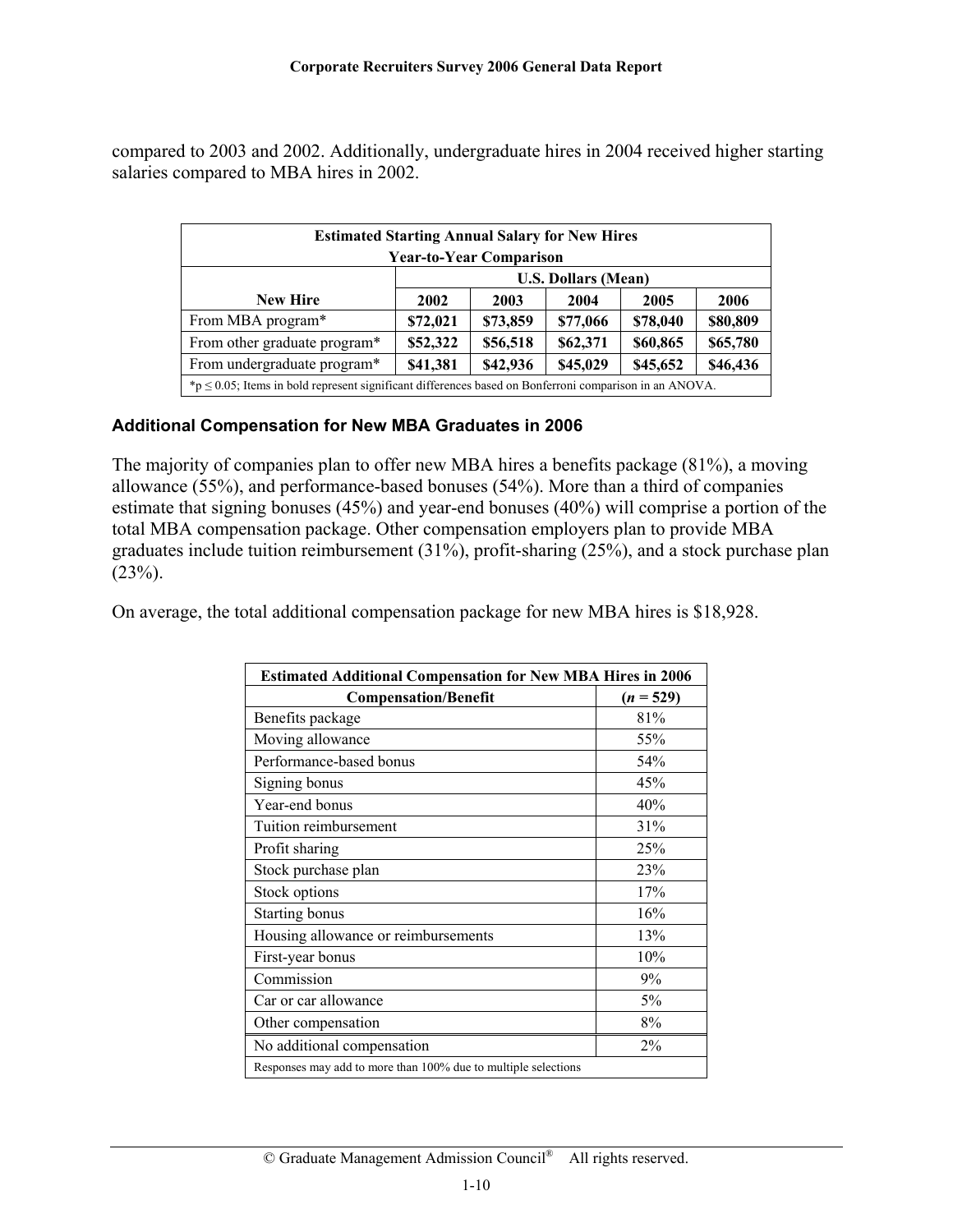#### <span id="page-13-0"></span>**Estimated Total Annual Compensation Package for New MBA Graduates in 2006**

Respondents were asked to estimate the total annual compensation package for new MBA graduate hires in 2006. Total compensation includes annual base salary and all other compensation previously mentioned. Overall, companies plan to pay new MBA graduate hires \$99,737—slightly higher than the \$96,657 average reported by respondents in 2005.

| <b>Estimated Total Annual Compensation for 2006</b><br><b>New MBA Graduate Hires</b> |                     |  |  |
|--------------------------------------------------------------------------------------|---------------------|--|--|
| <b>Statistic</b>                                                                     | <b>U.S. Dollars</b> |  |  |
| Lower 95% Confidence Interval                                                        | \$96,713            |  |  |
| Mean                                                                                 | \$99,737            |  |  |
| Upper 95% Confidence Interval                                                        | \$102,761           |  |  |

Respondents who feel that the economy is not weak will pay a new MBA graduate hire \$103,164 on average, which is significantly higher than respondents who feel the economy is weak but not constraining their recruiting plan (\$91,277).

| Estimated Total Annual Compensation for 2006 New MBA Graduate Hires, by<br><b>Economic Conditions</b>                                                                  |           |          |           |  |  |
|------------------------------------------------------------------------------------------------------------------------------------------------------------------------|-----------|----------|-----------|--|--|
| <b>Economy</b><br><b>Economy</b><br>Weak, Not<br>Weak,<br>Constraining<br>Constraining<br><b>Economy Not</b><br>Recruitment<br>Recruitment<br><b>Statistic</b><br>Weak |           |          |           |  |  |
| Lower 95% Confidence Interval                                                                                                                                          | \$85,189  | \$85,750 | \$99,363  |  |  |
| Mean*                                                                                                                                                                  | \$94,000  | \$91,277 | \$103,164 |  |  |
| Upper 95% Confidence Interval                                                                                                                                          | \$102,811 | \$96,805 | \$106,965 |  |  |
| $*_p$ $\leq$ 0.05; Items in bold represent significant differences based on Bonferroni comparison in an ANOVA.                                                         |           |          |           |  |  |

# **MBA Selection Criteria**

#### **Skills Recruiters Find Attractive in MBA Graduates**

Respondents were asked to indicate the skills and abilities they find attractive in MBA graduates. The ability to think analytically (78%) and the ability to think strategically (71%) top the list of skills and abilities respondents find attractive in MBA graduates. More than half of respondents find the following skills and abilities attractive: quantitative skills (58%); leadership skills (56%); oral communication skills (53%); creative problem-solving skills (52%); the ability to integrate information (51%); and project management/implementation skills (51%).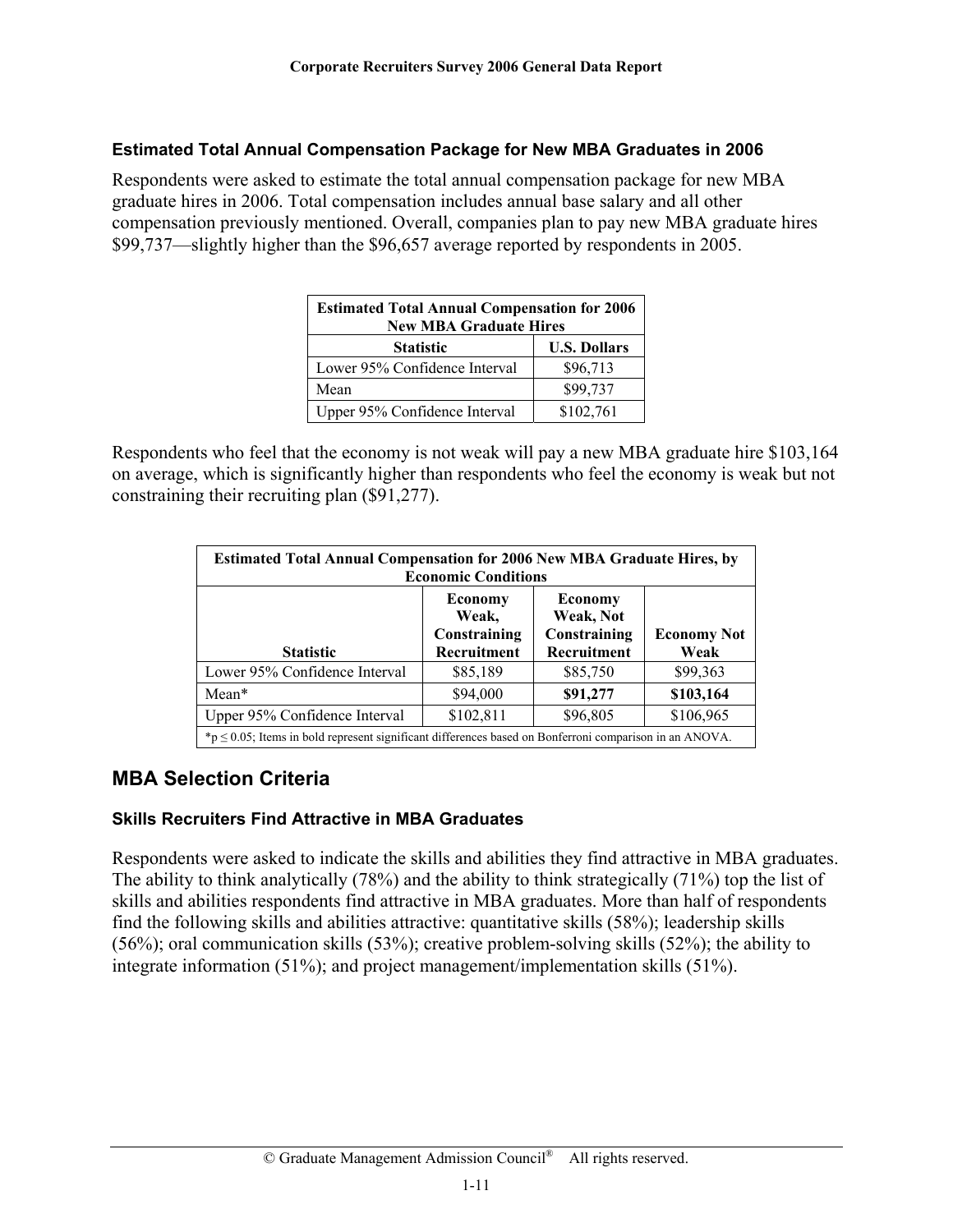<span id="page-14-0"></span>

| <b>Skills/Abilities Recruiters Find Attractive in MBA Graduates</b> |                |  |
|---------------------------------------------------------------------|----------------|--|
| <b>Skills/Abilities</b>                                             | $(n = 1, 173)$ |  |
| Ability to think analytically                                       | 78%            |  |
| Ability to think strategically                                      | 71%            |  |
| Quantitative skills                                                 | 58%            |  |
| Leadership skills                                                   | 56%            |  |
| Oral communication skills                                           | 53%            |  |
| Creative problem-solving skills                                     | 52%            |  |
| Ability to integrate information                                    | 51%            |  |
| Project management/implementation skills                            | 51%            |  |
| Interpersonal skills                                                | 48%            |  |
| Written communication skills                                        | 48%            |  |
| Ability to adapt/change to new situations                           | 45%            |  |
| Work ethic                                                          | 38%            |  |
| Ability to make decisions with imperfect information                | 35%            |  |
| Initiative/risk-taking ability                                      | 33%            |  |
| Technological skills                                                | 28%            |  |
| People management skills                                            | 27%            |  |
| Cultural sensitivity and awareness                                  | 22%            |  |
| Skills in corporate ethical conduct                                 | 20%            |  |
| Other                                                               | 3%             |  |
| None of the above                                                   | 3%             |  |
| Responses may add to more than 100% due to multiple selections      |                |  |

#### **Skills Recruiters Feel MBA Graduates Need To Strengthen**

Respondents were asked to indicate the skills and abilities they feel MBA graduates need to strengthen. The responses indicate there is little consensus in the skills and abilities respondents feel that MBA graduates need to strengthen, as none of the skills/abilities were identified by a majority of the respondents. The top two skills and abilities respondents feel MBA graduates need to strengthen are listed among "soft" skills—people management skills (35%) and leadership skills (30%). About a quarter of the respondents feel that MBA graduates could strengthen their interpersonal skills (26%) and their ability to make decisions with imperfect information (26%). Other skills that need strengthening include written communication skills (23%), the ability to adapt/change to new situations (22%), and oral communication skills (22%).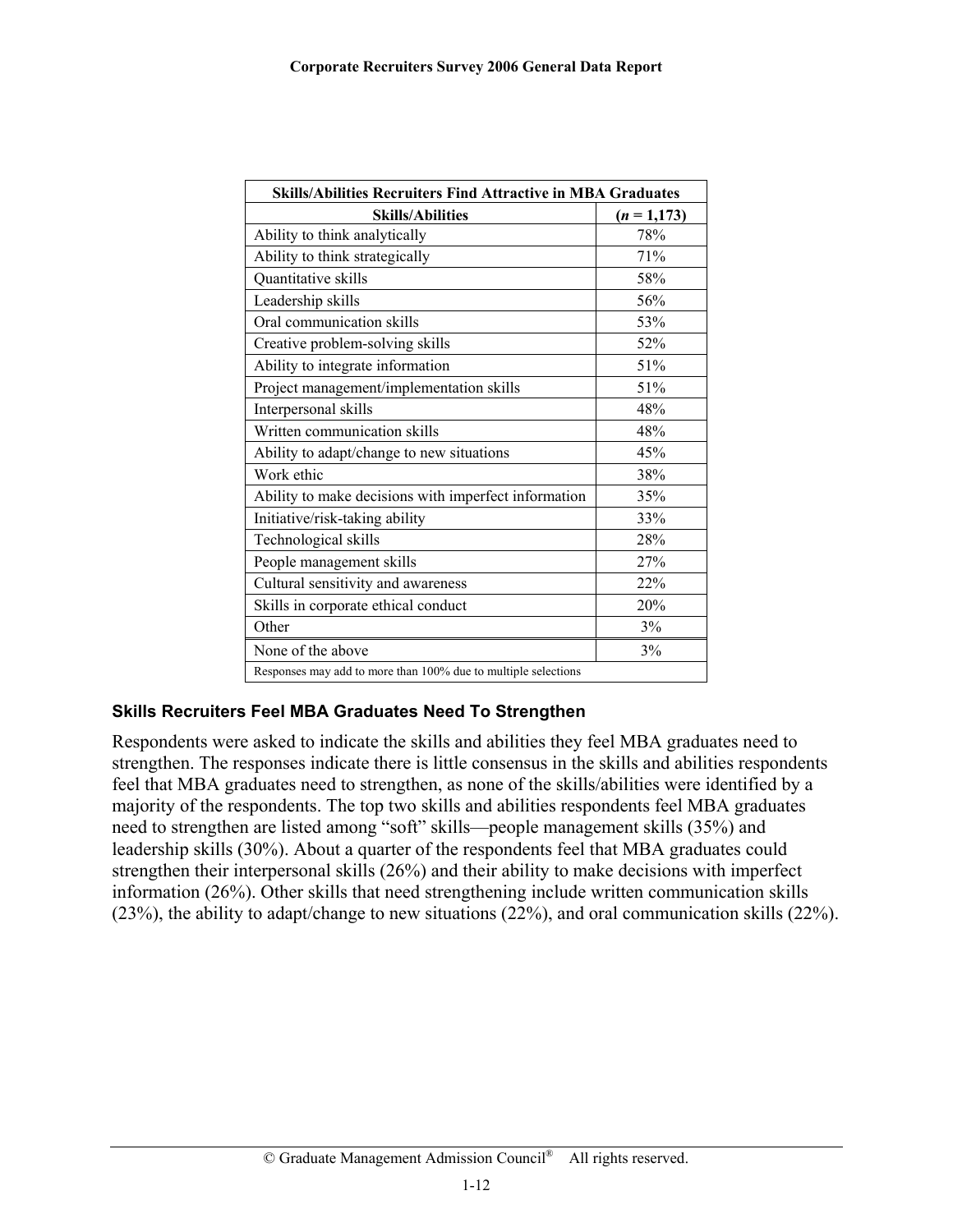<span id="page-15-0"></span>

| <b>Skills/Abilities Recruiters Feel MBA Graduates Need To</b><br>Strengthen |             |  |  |
|-----------------------------------------------------------------------------|-------------|--|--|
| <b>Skills/Abilities</b>                                                     | $(n=1,168)$ |  |  |
| People management skills                                                    | 35%         |  |  |
| Leadership skills                                                           | 30%         |  |  |
| Ability to make decisions with imperfect information                        | 26%         |  |  |
| Interpersonal skills                                                        | 26%         |  |  |
| Written communication skills                                                | 23%         |  |  |
| Ability to adapt/change to new situations                                   | 22%         |  |  |
| Oral communication skills                                                   | 22%         |  |  |
| Ability to think strategically                                              | 19%         |  |  |
| Cultural sensitivity and awareness                                          | 19%         |  |  |
| Project management/implementation skills                                    | 18%         |  |  |
| Initiative/risk-taking ability                                              | 16%         |  |  |
| Creative problem-solving skills                                             | 16%         |  |  |
| Work ethic                                                                  | 14%         |  |  |
| Ability to integrate information                                            | 13%         |  |  |
| Ability to think analytically                                               | 13%         |  |  |
| Quantitative skills                                                         | 13%         |  |  |
| Skills in corporate ethical conduct                                         | 13%         |  |  |
| Technological skills                                                        | 11%         |  |  |
| Other                                                                       | 4%          |  |  |
| None of the above                                                           | 16%         |  |  |
| Responses may add to more than 100% due to multiple selections              |             |  |  |

#### **Selection and Hiring Criteria of New MBAs**

Respondents were asked to indicate the importance of various selection and hiring criteria used in evaluating MBA graduates. The top four criteria that respondents evaluate when hiring new MBA graduates include cultural fit with the company, proven ability to perform, strong soft skills (e.g. communication and interpersonal skills), and strong "hard" skills (e.g. technical and analytical skills and conducting cost/benefit and financial analysis). Additionally, 21% of the respondents feel a specific type of background (e.g., engineering, science, liberal arts) is extremely important, 19% feel that the MBA functional area/concentration of study is extremely important, and evidence of adaptability and strong management skills (e.g. leadership, managing staff, and managing change) are extremely important to 18%.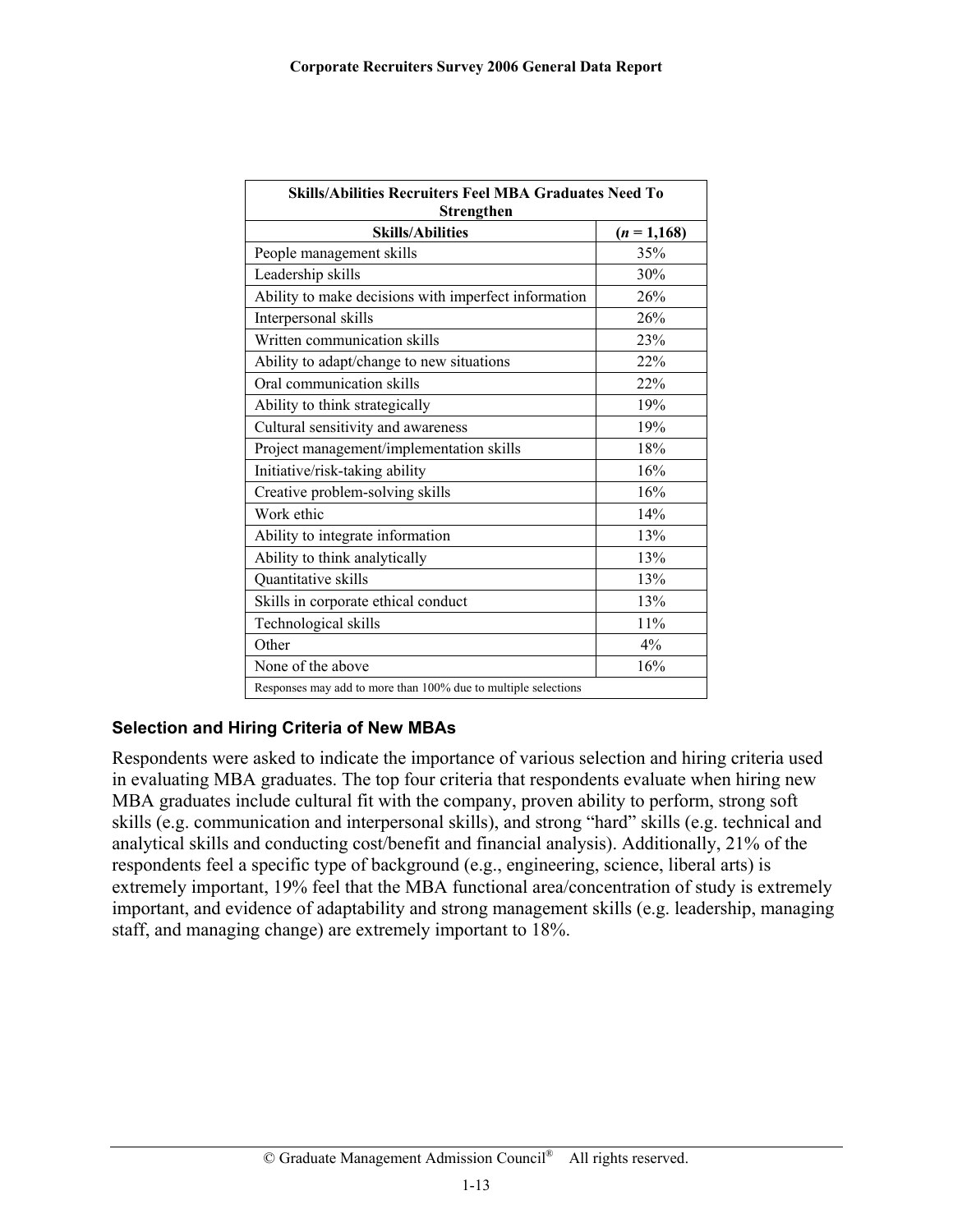| <b>Selection and Hiring Criteria of New MBAs</b>                            |                               |                          |                              |                              |                                |              |
|-----------------------------------------------------------------------------|-------------------------------|--------------------------|------------------------------|------------------------------|--------------------------------|--------------|
|                                                                             | $(n = 572)$                   |                          |                              |                              |                                |              |
| <b>Selection/Hiring Criteria</b>                                            | <b>Extremely</b><br>Important | <b>Very</b><br>Important | <b>Somewhat</b><br>Important | <b>Not Very</b><br>Important | <b>Not At All</b><br>Important | <b>Total</b> |
| Cultural fit with company                                                   | 47%                           | 39%                      | 10%                          | 3%                           | $1\%$                          | 100%         |
| Proven ability to perform                                                   | 43%                           | 44%                      | 12%                          | $1\%$                        | $<1\%$                         | 100%         |
| Strong "soft" skills                                                        | 38%                           | 50%                      | 11%                          | $1\%$                        | 0%                             | 100%         |
| Strong "hard" skills                                                        | 33%                           | 51%                      | 13%                          | 2%                           | $<1\%$                         | 100%         |
| A specific type of background                                               | 21%                           | 31%                      | 34%                          | 11%                          | 3%                             | 100%         |
| MBA functional area/<br>concentration of study                              | 19%                           | 41%                      | 29%                          | 10%                          | 2%                             | 100%         |
| Evidence of adaptability                                                    | 18%                           | 46%                      | 29%                          | 6%                           | $1\%$                          | 100%         |
| Strong management skills                                                    | 18%                           | 47%                      | 26%                          | 8%                           | $1\%$                          | 100%         |
| Prior internship/work<br>experience directly related to<br>job requirements | 15%                           | 34%                      | 34%                          | 12%                          | 5%                             | 100%         |
| A specific number of years of<br>professional work experience               | 14%                           | 38%                      | 38%                          | 9%                           | $2\%$                          | 100%         |
| Strong academic achievement                                                 | 13%                           | 35%                      | 36%                          | 12%                          | 5%                             | 100%         |
| History of increased job<br>responsibility                                  | 11%                           | 42%                      | 36%                          | 10%                          | $1\%$                          | 100%         |
| Reputation of MBA school                                                    | 10%                           | 37%                      | 39%                          | 10%                          | 3%                             | 100%         |
| History of leading teams                                                    | 10%                           | 33%                      | 38%                          | 15%                          | 3%                             | 100%         |
| Prior internship/work<br>experience in my industry                          | 10%                           | 28%                      | 35%                          | 20%                          | 8%                             | 100%         |
| Relevant language, country,<br>and/or cultural expertise                    | 10%                           | 22%                      | 34%                          | 24%                          | 10%                            | 100%         |
| Type of program                                                             | 7%                            | 20%                      | 34%                          | 27%                          | 13%                            | 100%         |
| History of managing people in<br>a formal reporting role                    | 4%                            | 18%                      | 44%                          | 28%                          | 6%                             | 100%         |
| Prior internship/work<br>experience in my company                           | 4%                            | 13%                      | 23%                          | 35%                          | 24%                            | 100%         |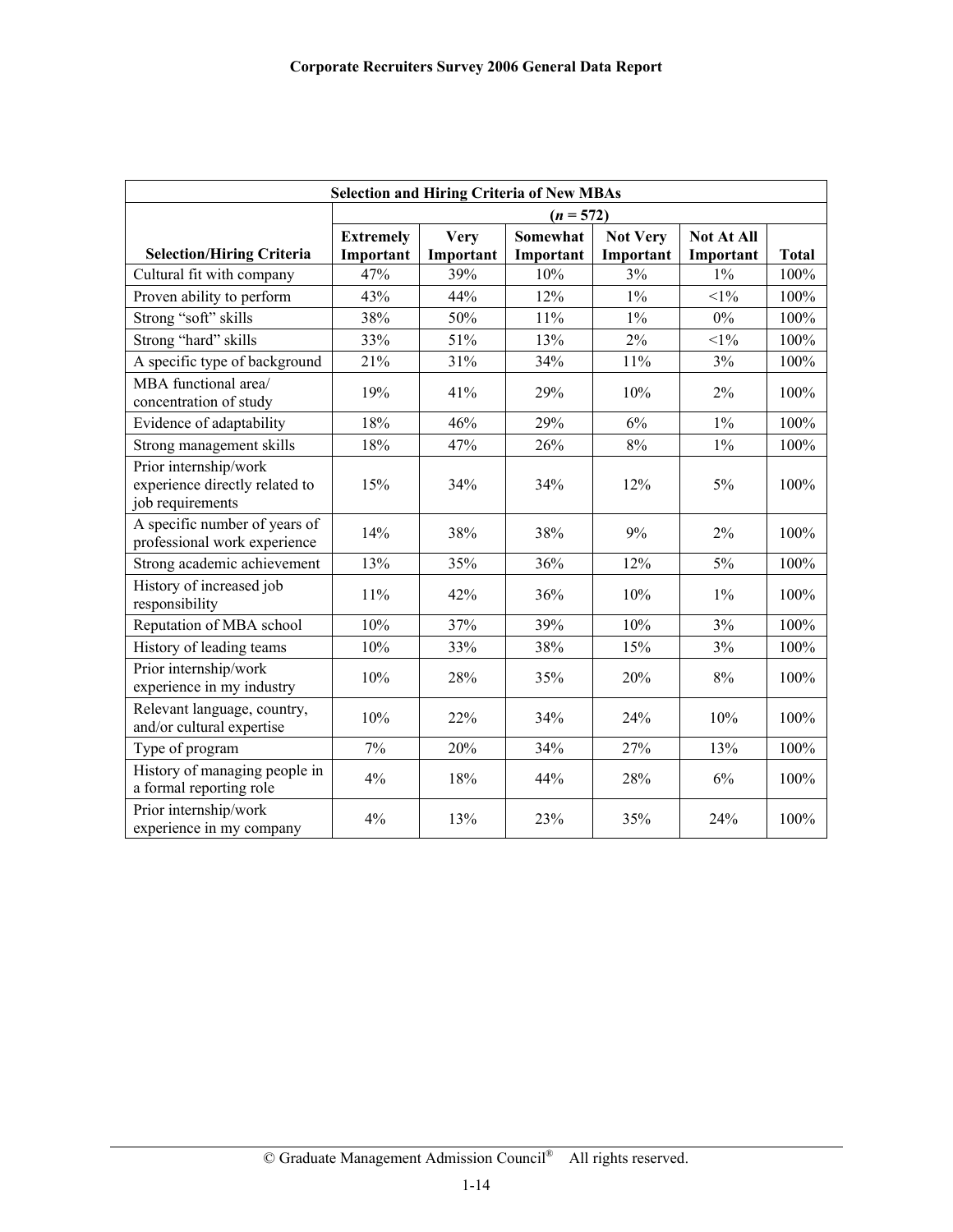#### <span id="page-17-0"></span>**Recruiter Expectations**

Respondents were asked to rate the performance of the MBA graduates they hired in 2005. About one in five (21%) rated the MBA hires as exceeding expectations. More than threequarters (76%) felt that the MBA hires in 2005 met expectations. Only 4% felt that the MBA hires did not meet expectations.

| <b>MBAs Hired in 2005</b>                                          |             |  |  |
|--------------------------------------------------------------------|-------------|--|--|
| Would you say that the new MBAs your<br>organization hired in 2005 | $(n = 572)$ |  |  |
| <b>Exceeded</b> expectations                                       | 21%         |  |  |
| Met expectations                                                   | 76%         |  |  |
| Did not meet expectations                                          | $4\%$       |  |  |
| Total                                                              | $100\%$     |  |  |

#### **Reasons MBA Hires Exceeded Expectations**

Respondents who stated the MBA hires in 2005 exceed expectations were asked to indicate in what ways the MBA hire exceeded expectations. The most common reason why MBA hires in 2005 exceeded expectations was their ability to adapt quickly, "to hit the ground running" as one recruiter stated. This reason is followed by rave reviews about the productivity and quality of the work produced and the high level of technical skills exhibited. Additionally, respondents who stated that the MBA hires exceeded expectations said the MBA hires displayed a high level of initiative and leadership skills. Other comments by respondents include exhibited professionalism, work ethic, and flexibility.

#### **Reasons MBA Hires Did Not Meet Expectations**

The relatively few respondents (4%) who stated that the MBAs they hired in 2005 did not meet expectations were asked to indicate in what ways the MBA hires did not meet expectations. Some of their comments include lack of initiative, expectations too high, poor work ethic, and a lack of commitment to the organization.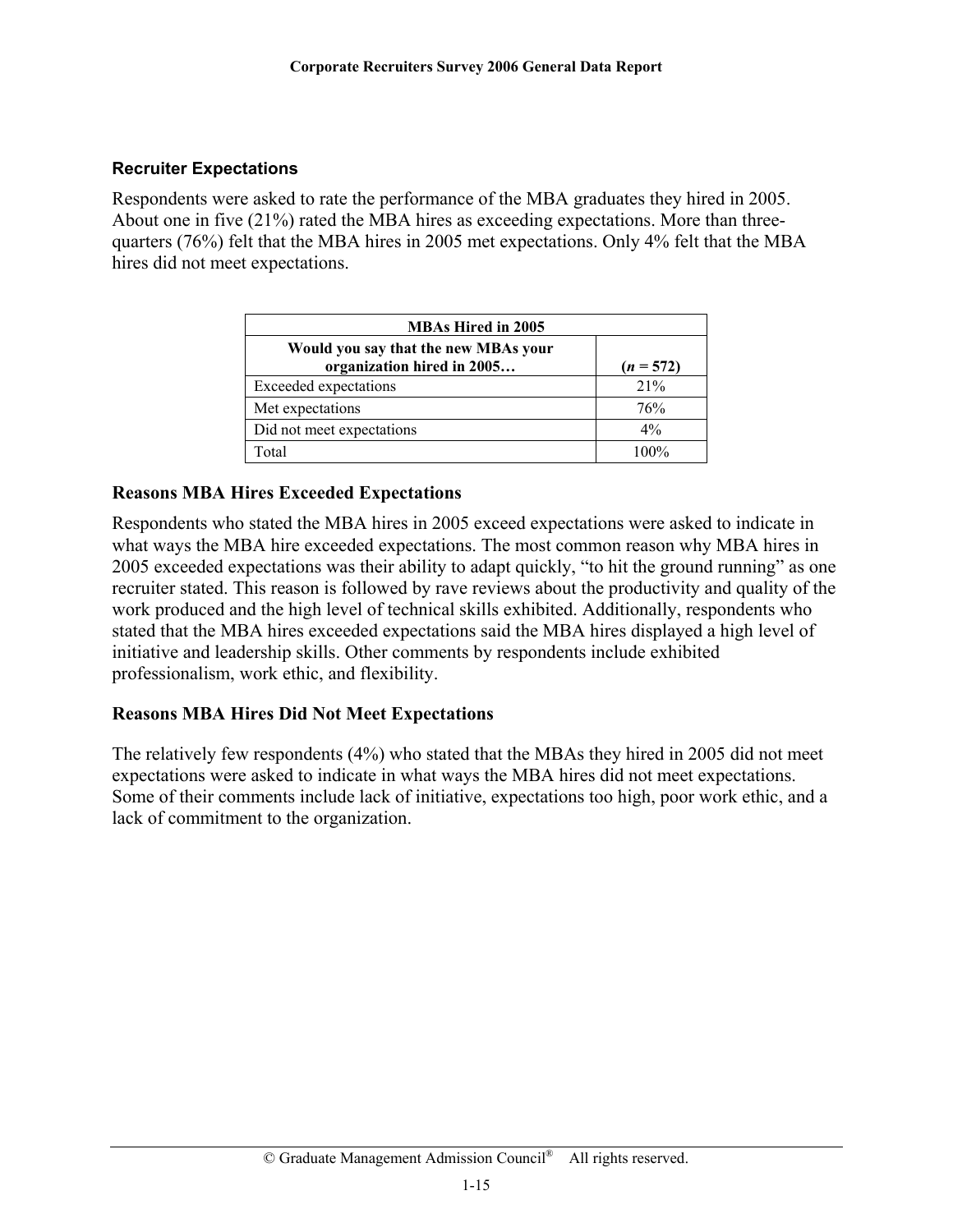# <span id="page-18-0"></span>**Recruiting Activities**

#### **Recruiting Methods**

Respondents were asked to indicate the methods they use to obtain MBA talent. Overall, 45% of the respondents say they recruit experienced direct-from-industry hires who have MBAs. More than a third of the respondents sustain formal/centralized MBA recruiting programs (39%) and recruit MBAs on an as-needed basis (39%). About a third of the respondents recruit new MBAs on an informal/decentralized basis (32%) and obtain MBA talent through an MBA intern pool (32%). One in five (20%) respondents state that they consider MBAs, but do not actively recruit them.

| <b>Recruiting Methods</b>                                                 |               |  |  |
|---------------------------------------------------------------------------|---------------|--|--|
| <b>Response</b>                                                           | $(n = 1,270)$ |  |  |
| Recruit experienced direct-from-industry hires who have MBAs              | 45%           |  |  |
| Sustain formal/centralized MBA recruiting program                         | <b>39%</b>    |  |  |
| Recruit new MBA graduates on an as-needed basis                           | <b>39%</b>    |  |  |
| Recruit new MBA graduates on an informal/decentralized basis              | 32%           |  |  |
| Obtain MBA talent through MBA intern pool                                 | 32%           |  |  |
| Recruit new MBA graduates on a planned periodic basis                     | 30%           |  |  |
| Develop MBA talent by sponsoring current employees to attend MBA programs | <b>27%</b>    |  |  |
| Consider MBAs, but do not actively recruit them                           | 20%           |  |  |
| Responses may add to more than 100% due to multiple selections            |               |  |  |

The percentage of respondents who say they obtain talent by recruiting experienced direct-from industry hires who have MBAs has risen dramatically since 2004, when only 26% indicated this method of recruitment.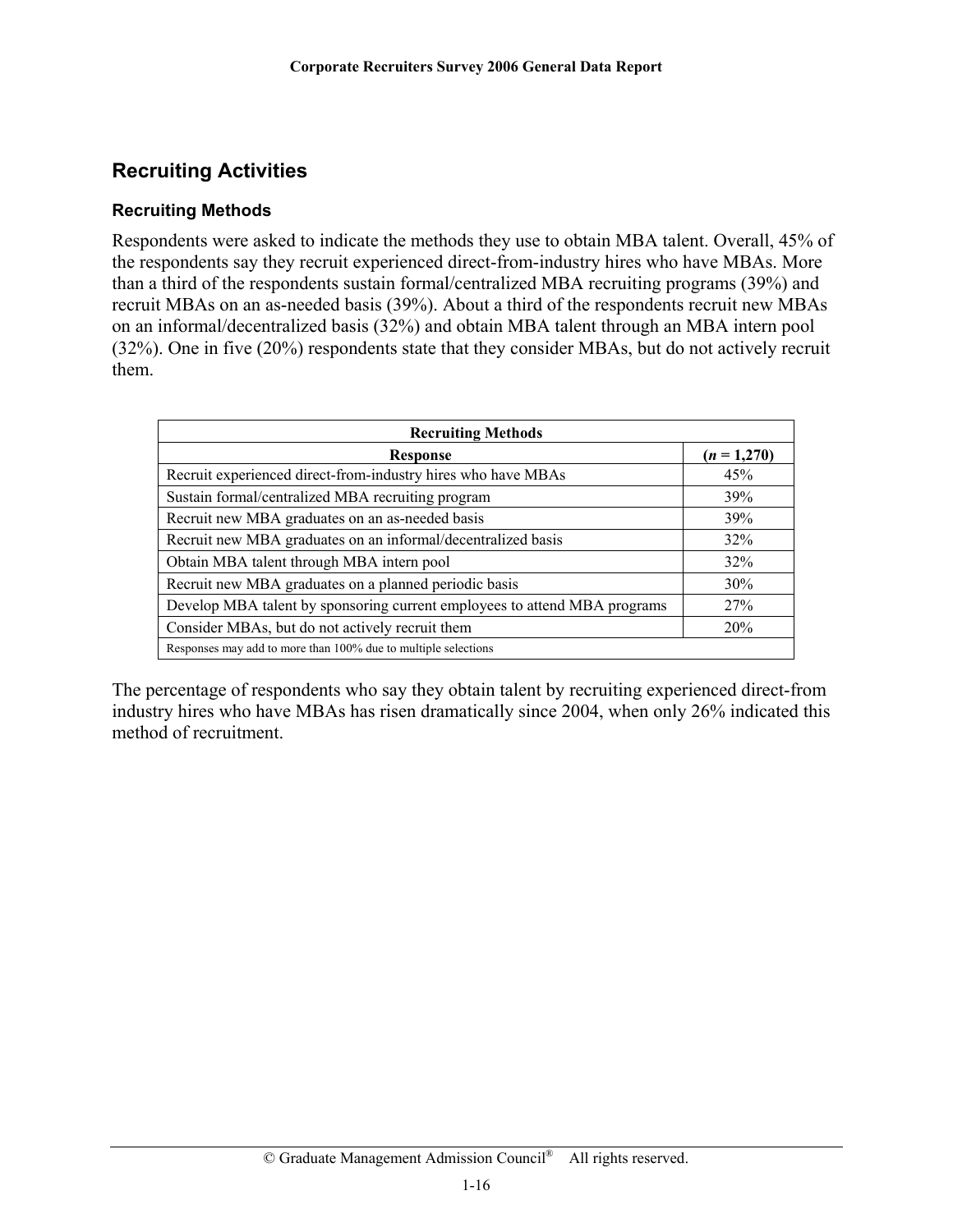#### <span id="page-19-0"></span>**Number of Schools on Corporate Recruiting Calendar**

Based on responses from recruiters who knew of company plans, 83% of companies visited campuses in 2005 and 87% plan to visit campuses in 2006. As shown in the table, 37% of companies recruited at seven or more schools in 2005 and in 2006, 45% plan to visit seven or more schools. Overall, companies visited eight campuses on average in 2005 and plan to visit nine campuses in 2006—a statistically significant increase in the number of campuses companies plan to visit.

| <b>Number of Schools in Which Company Recruits MBAs</b>                                                        |             |             |  |
|----------------------------------------------------------------------------------------------------------------|-------------|-------------|--|
| <b>Actual 2005</b><br><b>Estimated 2006</b>                                                                    |             |             |  |
| <b>Number of Schools</b>                                                                                       | $(n = 816)$ | $(n = 772)$ |  |
| None                                                                                                           | 17%         | 13%         |  |
| 3 or less                                                                                                      | 23%         | 20%         |  |
| 4, but less than 7                                                                                             | 23%         | 22%         |  |
| 7 or more                                                                                                      | 37%         | 45%         |  |
| Total                                                                                                          | 100%        | $100\%$     |  |
| Mean*                                                                                                          | 8           | 9           |  |
| $*_p$ $\leq$ 0.05; Items in bold represent significant differences based on Bonferroni comparison in an ANOVA. |             |             |  |

About three-quarters (73%) of the respondents visited campuses in 2005 and 78% plan to visit campuses in 2006. Overall, respondents visited 2.7 campuses on average in 2005 and plan to visit 3.4 campuses in 2006—a statistically significant increase.

| <b>Number of Schools in Which Respondent Personally Recruits MBAs</b>                                          |                                             |             |  |
|----------------------------------------------------------------------------------------------------------------|---------------------------------------------|-------------|--|
|                                                                                                                | <b>Estimated 2006</b><br><b>Actual 2005</b> |             |  |
| <b>Number of Schools</b>                                                                                       | $(n = 1,140)$                               | $(n = 993)$ |  |
| None                                                                                                           | 27%                                         | 22%         |  |
| 3 or less                                                                                                      | 49%                                         | 48%         |  |
| 4, but less than 7                                                                                             | 15%                                         | 17%         |  |
| 7 or more                                                                                                      | 9%                                          | 12%         |  |
| Total                                                                                                          | 100%                                        | 100%        |  |
| Mean*                                                                                                          | 2.7                                         | 3.4         |  |
| $*_p$ $\leq$ 0.05; Items in bold represent significant differences based on Bonferroni comparison in an ANOVA. |                                             |             |  |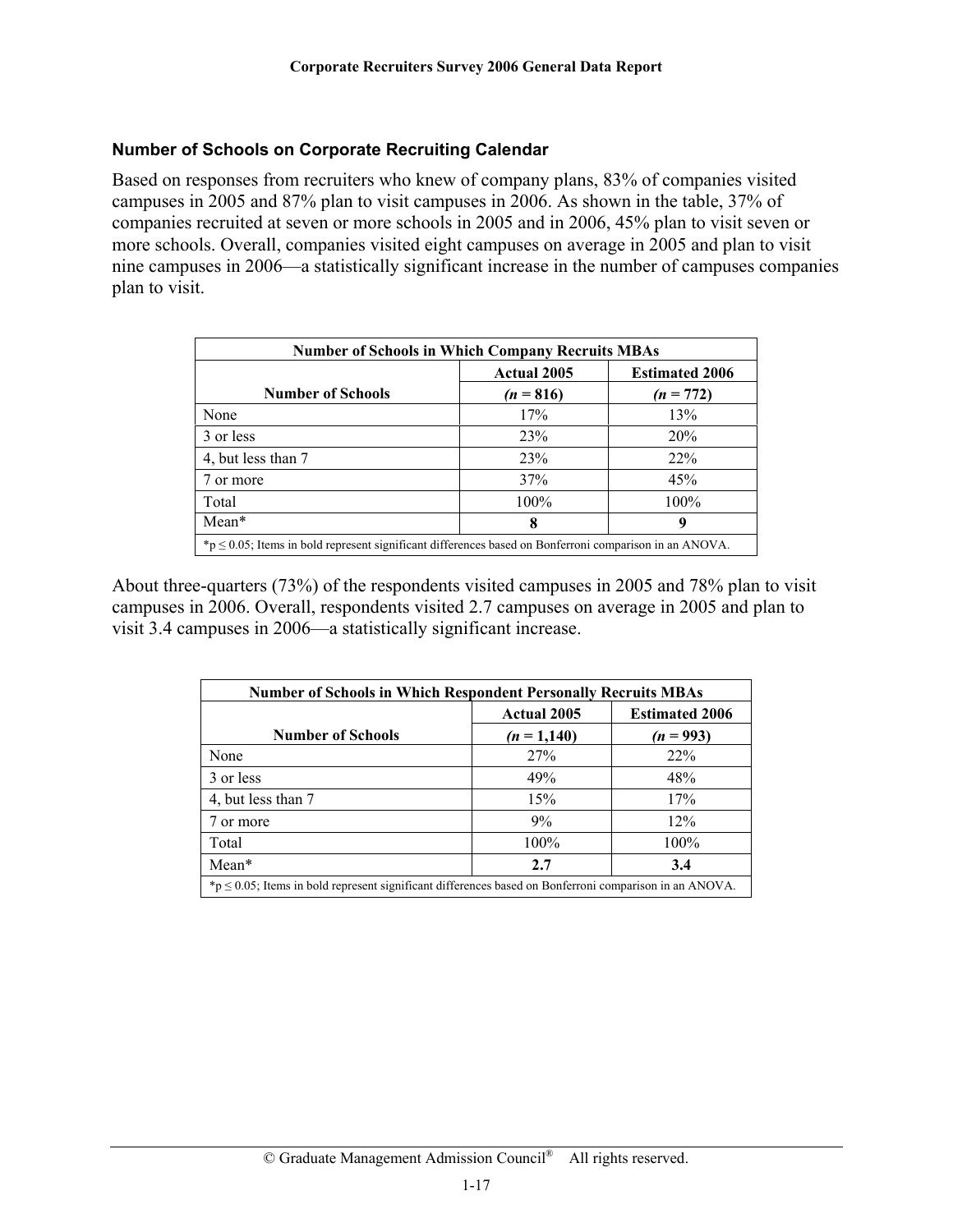#### <span id="page-20-0"></span>**On-campus Recruiting Barriers**

Overall, one in ten (10%) respondents does not feel there are any barriers to recruiting MBAs on campus. The most common barrier to recruiting on campus is limited time and staff resources, which was cited by 42% of the respondents. More than a quarter of the respondents state inconsistent quality of students (28%), restricted recruiting budgets (27%), and insufficient number of qualified resumes (26%) as additional barriers faced when recruiting on campus. The following table compares respondent perceptions of barriers to on-campus recruiting in 2004 to those in 2006. Respondents in 2006 were more likely to cite the existence of barriers to oncampus recruiting.

| <b>Barriers to On-Campus Recruiting</b>                                 |               |               |  |
|-------------------------------------------------------------------------|---------------|---------------|--|
|                                                                         | 2004          | 2006          |  |
| <b>Response</b>                                                         | $(n = 1,300)$ | $(n = 1,270)$ |  |
| Limited time and staff resources for campus recruiting                  | 35%           | 42%           |  |
| Inconsistent quality of students within a school                        | 20%           | 28%           |  |
| Restricted recruiting budget                                            | na            | 27%           |  |
| Insufficient number of qualifying resumes to justify campus<br>schedule | 15%           | 26%           |  |
| Availability of candidates does not match my timing needs for<br>hires  | 16%           | 23%           |  |
| Difficulty in finding and identifying applicants                        | 10%           | 21%           |  |
| High cost of recruiting on campus                                       | 12%           | 16%           |  |
| Lack of customer service from Career Services staff                     | 10%           | 12%           |  |
| Selection process through campus is slow and cumbersome                 | 7%            | 10%           |  |
| Unfamiliarity with graduate business schools' interview<br>processes    | 5%            | 10%           |  |
| Difficulty in identifying schools at which to recruit                   | 6%            | 8%            |  |
| Other                                                                   | 3%            | 6%            |  |
| Don't know                                                              | 10%           | 7%            |  |
| None of the above—Do not feel there are any barriers                    | 25%           | 10%           |  |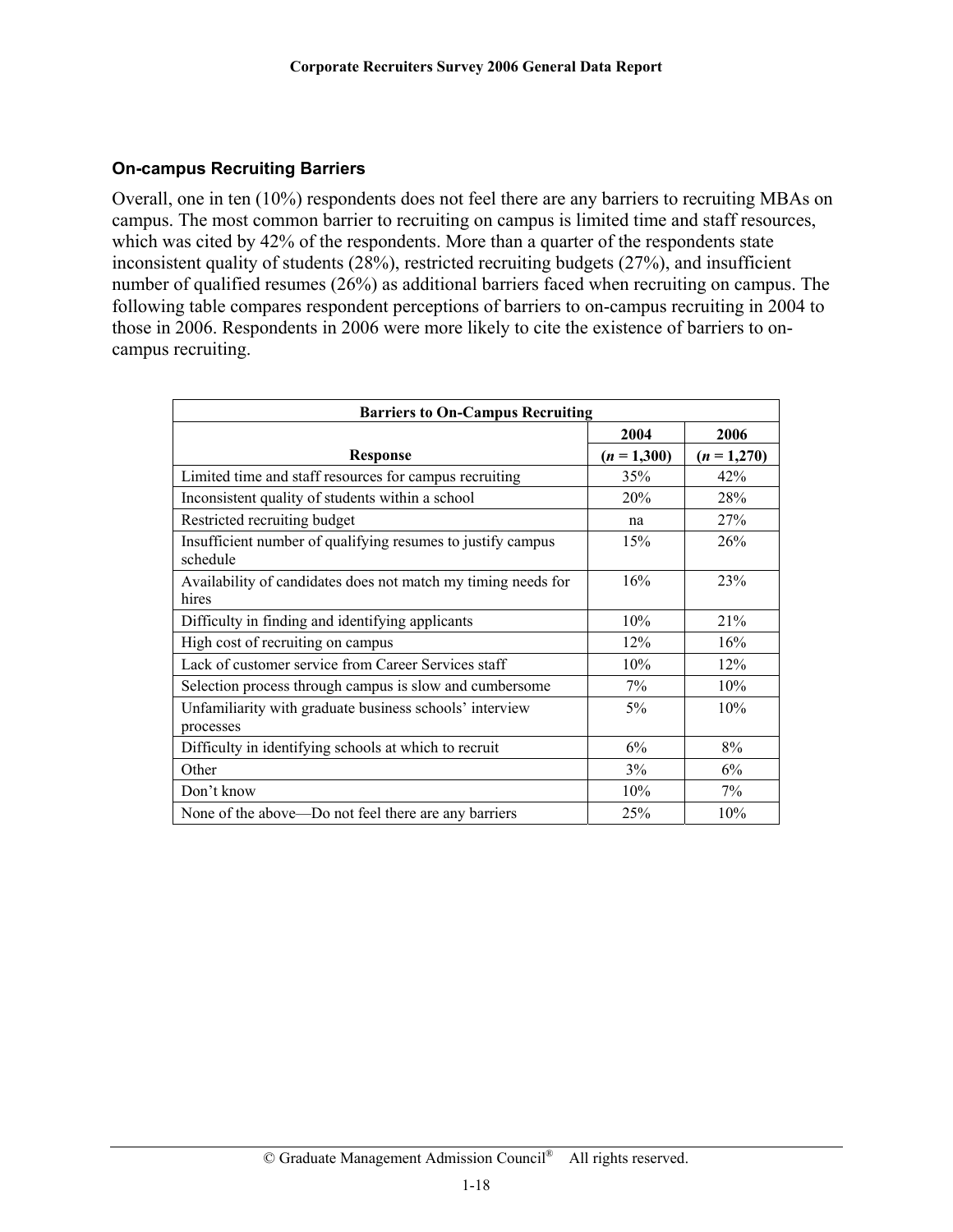#### <span id="page-21-0"></span>**Barriers to Recruiting MBA Graduates**

About two in five respondents (43%) feel that MBA graduates have unrealistic salary expectations. Unrealistic job role/level is cited by 39% of the respondents as a barrier to recruiting MBA graduates. About a third of the respondents indicate that a limited supply of MBAs with relevant industry-specific experience (36%), a limited supply of candidates with functional experience (34%), and the competition from other organizations trying to recruit MBAs (33%) as barriers to recruiting MBA graduates. Additionally, a quarter (25%) state that MBA candidates have an unrealistic view of advancement opportunities. The following table compares respondent perceptions of barriers to recruiting MBA graduates in 2004 to those in 2006. Respondents in 2006 were more likely to cite the relevant background of the candidate and less likely to indicate unrealistic expectations.

| <b>Barriers to Recruiting MBA Graduates</b>                                 |               |               |  |
|-----------------------------------------------------------------------------|---------------|---------------|--|
|                                                                             | 2004          | 2006          |  |
| <b>Response</b>                                                             | $(n = 1,300)$ | $(n = 1,270)$ |  |
| Unrealistic salary expectations of MBA candidates                           | 45%           | 43%           |  |
| Unrealistic job role/level expectations of MBA candidates                   | 44%           | 39%           |  |
| Limited supply of MBA candidates with relevant industry-specific experience | 22%           | 36%           |  |
| Limited supply of MBA candidates with relevant functional experience        | 18%           | 34%           |  |
| Other organizations aggressively competing for the same MBA candidates      | 26%           | 33%           |  |
| Unrealistic view of advancement opportunities of MBA candidates             | 30%           | 25%           |  |
| Limited recruitment staff and/or budget at your company                     | 29%           | 23%           |  |
| Limited supply of minorities in MBA candidate pool                          | 16%           | 19%           |  |
| Poor interviewing preparation and/or performance of MBA candidates          | 21%           | 17%           |  |
| Difficulty in finding and identifying MBA candidates                        | 8%            | 15%           |  |
| Other                                                                       |               | 3%            |  |
| Don't know                                                                  |               | 6%            |  |
| None of the above—Do not feel there are any barriers                        |               | 7%            |  |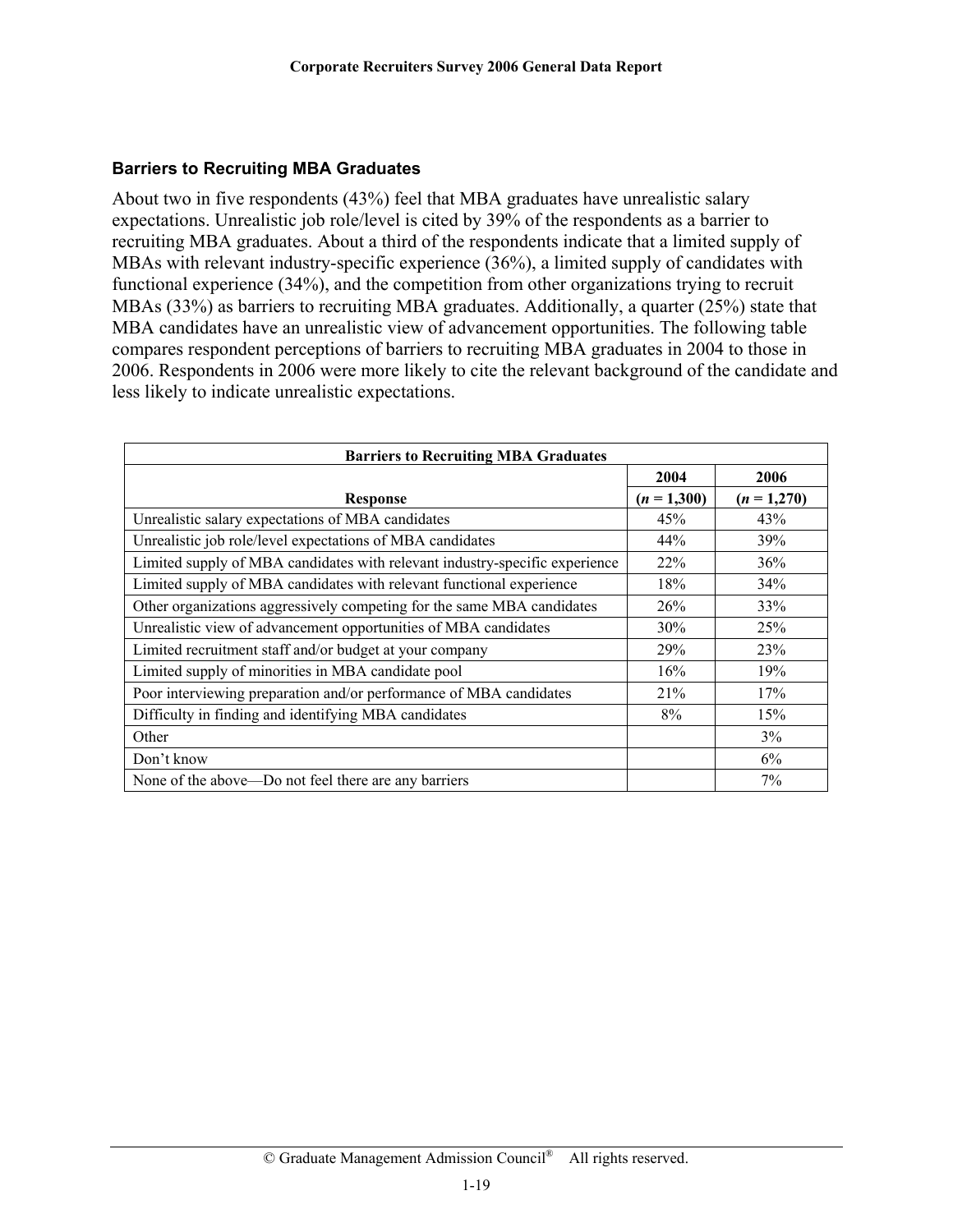#### <span id="page-22-0"></span>**Services Recruiters Would Like to Receive from MBA Career Service Offices**

Respondents were asked to indicate the types of services they would like to receive from career service offices. Nearly three-quarters (73%) of the respondents would like online services, which include resume searches, job postings, and online interview scheduling. About two-thirds of the respondents would like the ability to pre-select candidates for interview schedules (68%) and to have access to seasoned MBA alumni seeking new employment (65%). Additionally, a majority of the respondents would like one point of contact in the career service office (59%), career service staff who are knowledgeable about recruiting from a company perspective (55%), and a responsive staff for fast turnaround times and special requests (55%). The following table compares the services of MBA career service offices that were important to respondents in 2004 compared to those in 2006. Respondents in 2006 were more likely to cite online services and access to seasoned MBA alumni seeking new employment.

| <b>Services of MBA Career Service Offices That Are Important To Your Company</b> |               |             |  |
|----------------------------------------------------------------------------------|---------------|-------------|--|
|                                                                                  | 2004          | 2006        |  |
| <b>Response</b>                                                                  | $(n = 1,300)$ | $(n = 980)$ |  |
| Online services                                                                  | 50%           | 73%         |  |
| Ability to pre-select candidates for interview schedule                          | 55%           | 68%         |  |
| Access to seasoned MBA alumni seeking new employment                             | 35%           | 65%         |  |
| Staff that is knowledgeable about recruiting from a company's perspective        | 45%           | 60%         |  |
| One point of contact at the office                                               | 44%           | 59%         |  |
| Staff that is knowledgeable about my company's and industry's requirements       | 47%           | 55%         |  |
| Responsive staff for fast turnaround times and special requests                  | 40%           | 55%         |  |
| Quality interview-day services                                                   | 39%           | 49%         |  |
| Staff assisted services                                                          | 40%           | 44%         |  |
| Opportunities for relationship-building activities                               | 29%           | 44%         |  |
| Access to faculty willing to identify qualified students                         | 41%           | 43%         |  |
| Ability to interview throughout the year                                         | 30%           | 40%         |  |
| Access to part-time or EMBA graduates seeking new employment                     | 15%           | 22%         |  |
| Assistance with arranging off-campus interviews                                  | 18%           | 22%         |  |
| Opportunities to discuss business and research with the faculty and/or dean      | 15%           | 18%         |  |
| Video conferencing and other technological substitutes to face-to-face           |               | 11%         |  |
| interviewing                                                                     | $11\%$        |             |  |
| Assistance in networking with other companies recruiting MBAs                    | 7%            | 11%         |  |
| Other                                                                            | $1\%$         | $1\%$       |  |
| Don't know                                                                       | 6%            | 2%          |  |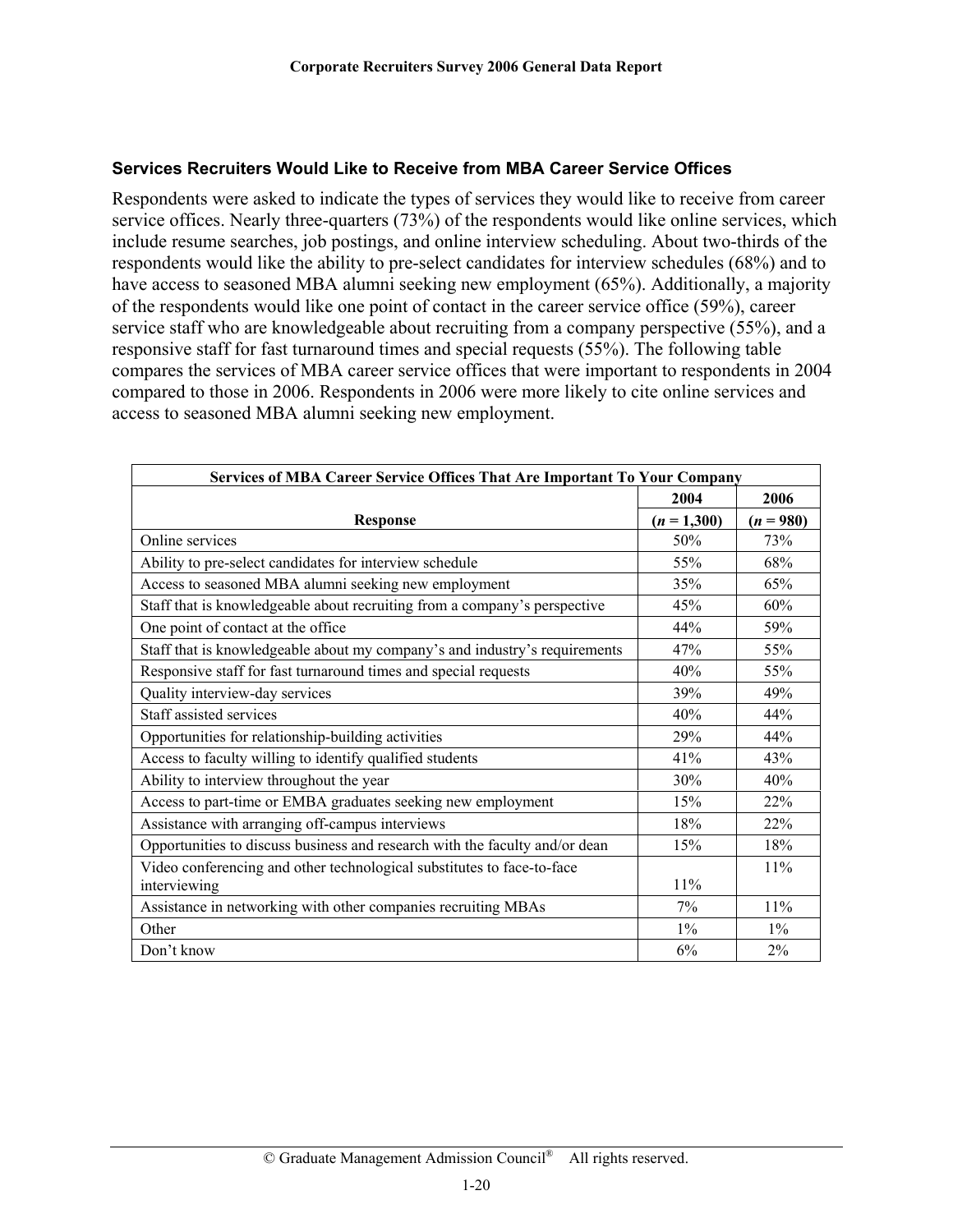#### <span id="page-23-0"></span>**Sponsorship/Reimbursement Programs**

Respondents were asked to indicate whether their company sponsors or reimburses their employees for various MBA programs. Those who did sponsor/reimburse employees were asked the number of employees on average per year they sponsor/reimburse and the average amount spent per employee per year. Overall, 59% of the respondents state that their companies sponsor/reimburse employees who attend full-time MBA programs, 66% sponsor/reimburse for part-time MBA programs, and 62% sponsor/reimburse for executive MBA programs. On average, companies sponsor/reimburse 9 employees for full-time programs, 10 employees for part-time programs, and 4 employees for executive programs. The average amount spent per employee is \$27,750 for full-time programs, \$21,327 for part-time programs, and \$27,098 for executive programs.

| <b>Corporate Reimbursement and Sponsorship Programs</b> |            |            |          |  |
|---------------------------------------------------------|------------|------------|----------|--|
| <b>Full-Time</b><br>Part-Time<br><b>Executive</b>       |            |            |          |  |
| <b>Statistic</b>                                        | <b>MBA</b> | <b>MBA</b> | MBA      |  |
| Percentage sponsored/reimbursed                         | 59%        | 66%        | 62%      |  |
| Average number of employees                             |            |            |          |  |
| Average cost per employee per year                      | \$27,750   | \$21,327   | \$27,098 |  |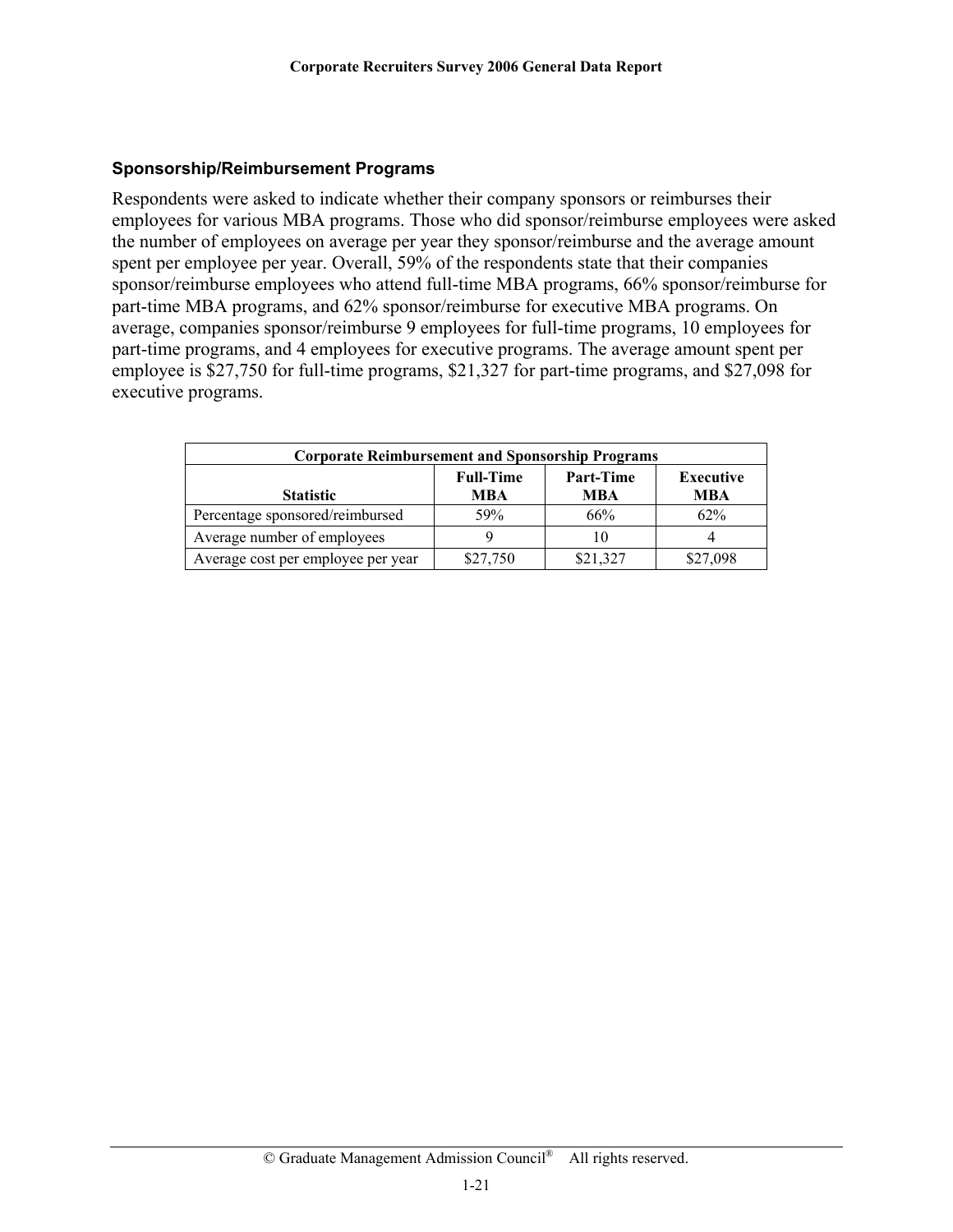# <span id="page-24-0"></span>**Methodology**

### **Sample Selection**

In order to develop the sample for the survey, all GMAC<sup>®</sup> member schools and a number of nonmember schools were invited to participate by providing the names and e-mail addresses of active recruiters for their MBA graduates over the past recruiting year. To encourage schools to participate, each was offered an individualized report to allow the school to benchmark its corporate recruiters against the overall survey sample. To encourage recruiters to participate, each participating recruiter was also offered an overall report to allow them to benchmark against other recruiters in the sample. In addition, recruiters were offered copies of the Global MBA<sup>®</sup> Graduate Survey results and the MBA Alumni Perspectives Survey results.

Seventy-six schools responded to the invitation to participate and provided the requested data on recruiters (company name, recruiter name, and e-mail address). This represents a response rate of 23% among schools, as shown in the following table.

| <b>Corporate Recruiter Survey Response Rates: Schools</b> |                    |                                   |                      |
|-----------------------------------------------------------|--------------------|-----------------------------------|----------------------|
| <b>Time Period</b>                                        | <b>Sample Size</b> | <b>Number</b><br><b>Responded</b> | <b>Response Rate</b> |
| 2002                                                      | 147                | 73                                | 50%                  |
| 2003                                                      | 740                | 95                                | 13%                  |
| 2004                                                      | 209                | 79                                | 38%                  |
| 2005                                                      | 290                | 84                                | 29%                  |
| 2006                                                      | 330                |                                   | 23%                  |

The survey was launched on January 11, 2006, with an e-mail invitation that provided more details on survey objectives and a link to the survey site. As an incentive to participate, recruiters who completed the survey were offered the chance to win one of four US\$500 AMEX gift checks. Follow-up e-mails messages were sent to non-respondents on January 25, 2006.

When the survey closed on February 3, 2006, 1,270 recruiters had logged in and completed the questionnaire. This is a response rate of 9.8%, based on 12,992 e-mail addresses ultimately determined to be valid, as shown in the following table.

| <b>Corporate Recruiter Survey Response Rates: Individuals</b> |                    |                                   |                      |
|---------------------------------------------------------------|--------------------|-----------------------------------|----------------------|
| <b>Time Period</b>                                            | <b>Sample Size</b> | <b>Number</b><br><b>Responded</b> | <b>Response Rate</b> |
| 2002                                                          | 5,452              | 550                               | 10.1%                |
| 2003                                                          | 9,745              | 940                               | 9.6%                 |
| 2004                                                          | 11,463             | 1,300                             | 11.3%                |
| 2005                                                          | 15,329             | 1,691                             | 11.0%                |
| 2006                                                          | 12,992             | 1,270                             | 9.8%                 |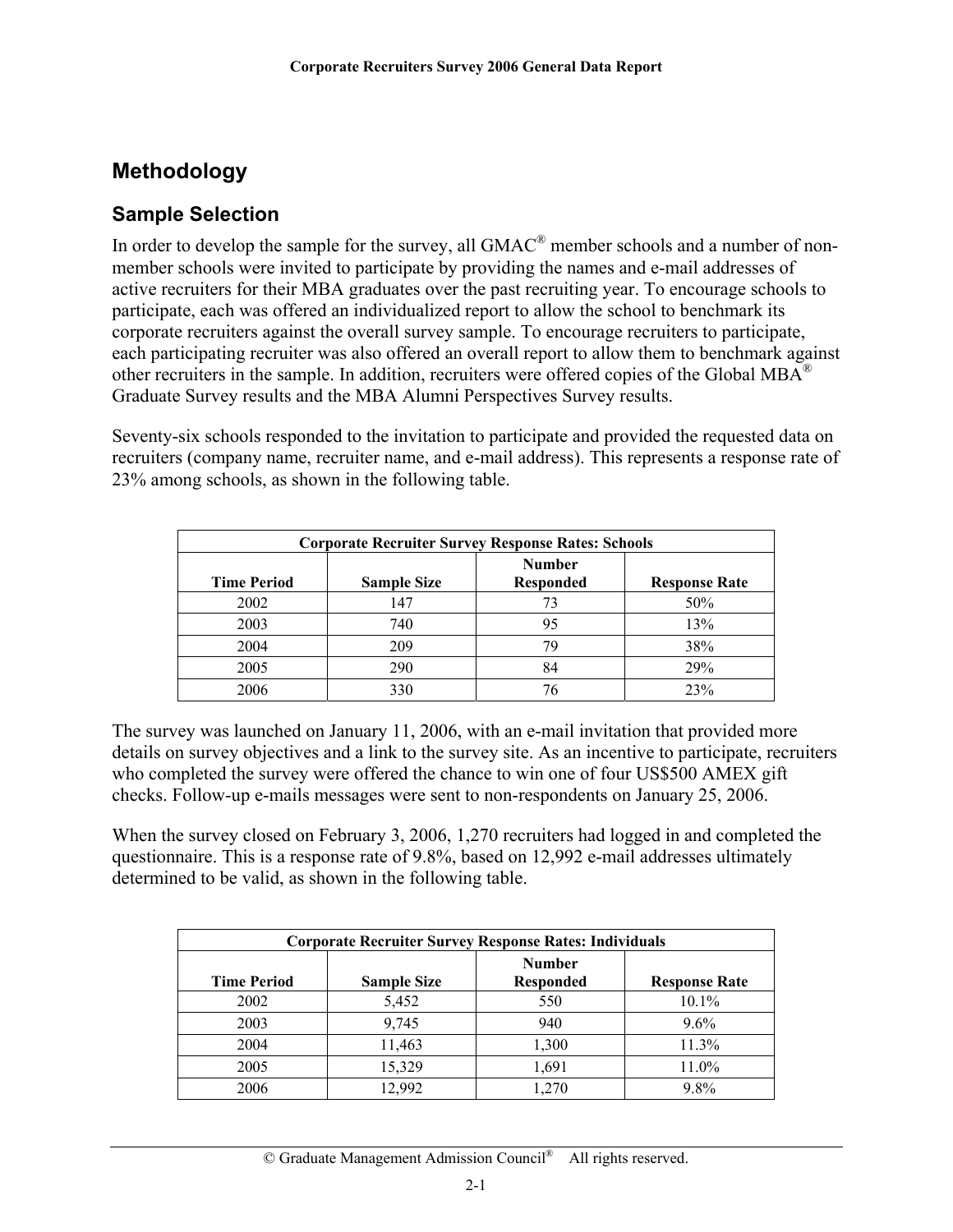| <b>Corporate Recruiter Survey Response Rates: Companies</b> |                    |                                   |                      |
|-------------------------------------------------------------|--------------------|-----------------------------------|----------------------|
| <b>Time Period</b>                                          | <b>Sample Size</b> | <b>Number</b><br><b>Responded</b> | <b>Response Rate</b> |
| 2002                                                        | 4,216              | 421                               | 10.0%                |
| 2003                                                        | 5,176              | 683                               | 13.2%                |
| 2004                                                        | 4,718              | 1,004                             | 21.3%                |
| 2005                                                        | 5,187              | 1,019                             | 19.6%                |
| 2006                                                        | 5,356              | 737                               | 13.8%                |

<span id="page-25-0"></span>A company-based analysis of respondents shows a response rate of 13.8% among companies, as shown in the following table.

# **Questionnaire Development and Administration**

Administration of the questionnaire online offered several advantages over a paper-and-pencil administration. First, responses automatically went into a database that was available for analysis at all times. This allowed for monitoring of survey progress and eliminated the time and cost of data entry. Second, the site was programmed to check for the accurate completion of each question before the respondent was allowed to proceed to the next question. This eliminated the typical problems associated with item non-response. Third, for questions likely to be affected by order bias (i.e., a respondent's tendency to select earlier items in a multiple-response question rather than later items), response categories were randomized before the questionnaire was displayed on the respondent's monitor. Fourth, skip patterns allowed respondents to move quickly and appropriately through the questionnaire because they never saw inappropriate questions.

# **Data Analysis**

Data were analyzed using SPSS (Statistical Package for the Social Sciences, version 12). Two weeks before the cessation of data collection, a preliminary analysis of the data was conducted. Frequency distributions were examined for both topical and classification questions. Based on this examination, response categories for some questions were collapsed in order to make the final analysis more robust.

In the final analysis, variations in responses to topical questions were analyzed using the following collapsed classification categories: world region (company location), number of employees (company size), and type of industry. For topical questions scaled at nominal and ordinal levels, a chi-square analysis was used to evaluate statistical significance in crossclassification tables ( $p \leq .05$ ). That is, a relationship between a topical item and a classification item was considered statistically significant only when it could have been produced by chance less than or equal to 5% of the time. Whenever an interval level of measurement could be assumed, means were computed and analysis of variance was used to assess significance (also with  $p \leq .05$ ).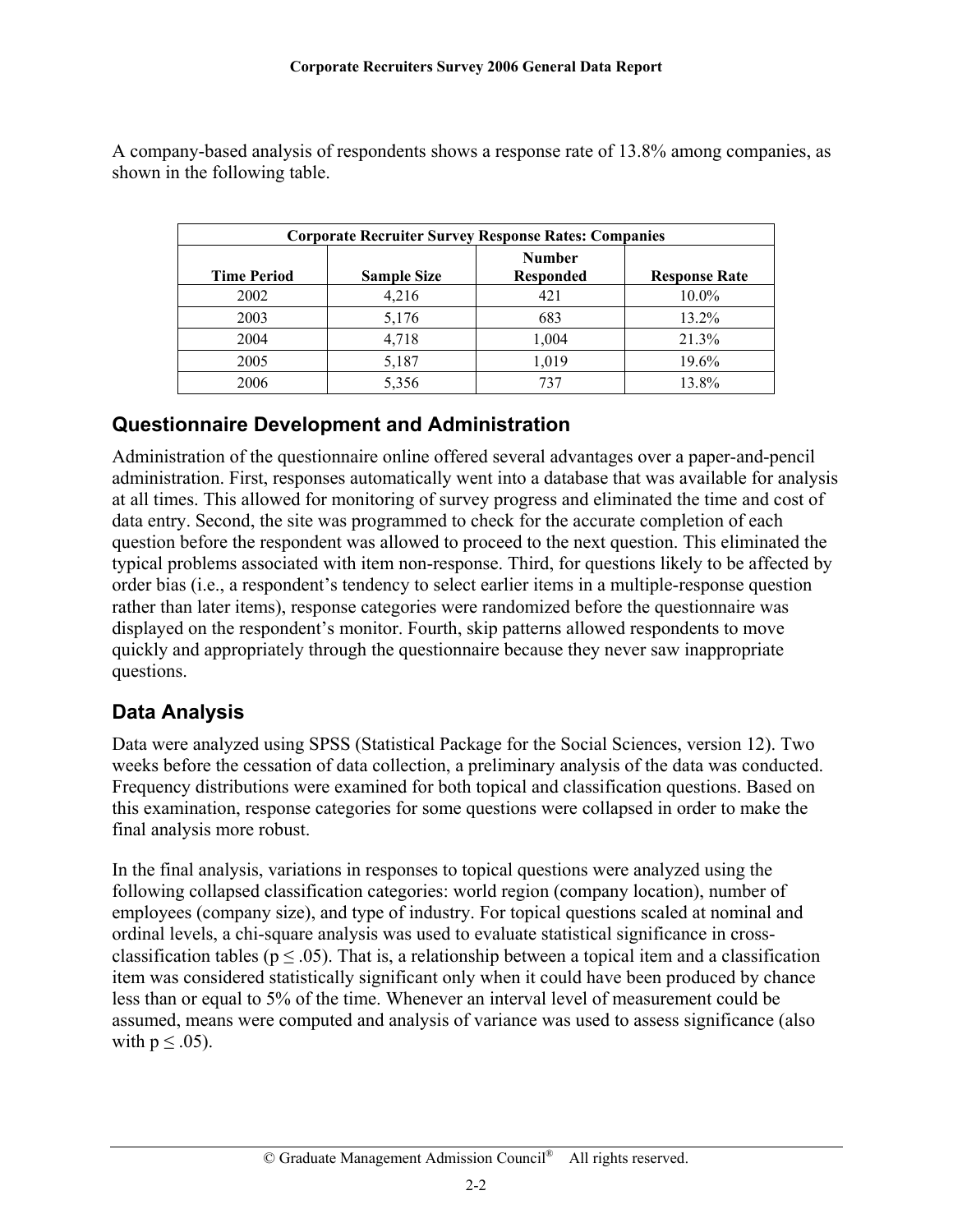<span id="page-26-0"></span>Post hoc Bonferroni tests were used in conjunction with analysis-of-variance for comparisons involving more than two subgroups (classification items or time). In addition, exact tests were used in conjunction with chi-square analyses whenever chi-square assumptions could not be met.

### **Note on Statistical Significance**

Tests of statistical significance are used throughout this report to evaluate whether a difference in an average or a percentage is likely to have resulted purely from chance (the sampling process) or whether it indicates a real difference in the given population. As discussed above, a .05 criterion is used throughout, meaning that in order for a difference to be statistically significant, there must be a 5% or lower chance that the difference resulted from the sampling process. When a percentage difference meets the standard for statistical significance, we conclude that there must be a real difference in the population represented by the data at hand.

Statistical significance depends on two factors: sample sizes and variability of responses within the groups being compared (subgroups or time periods). Because these factors may differ in different comparisons, the same absolute difference in a value or percentage may be significant in one case, but not in another. In samples that are large, a small percentage difference may be statistically significant; in a smaller sample, a greater percentage difference may not be statistically significant.

A difference that is statistically significant may or may not be managerially significant—it is open for consideration. Occasionally in the report, findings are discussed even when they are not statistically significant because of a consistency in the responses that may deserve managerial attention.

### **Sample Characteristics**

Respondents provided information about their primary job responsibility. The majority (55%) of respondents are executive or line managers with hiring authority. Experienced-hire recruiters with some campus recruitment represent 18% of the respondents, and human resource executives and managers represent 15%. Eleven percent of the respondents are full-time campus recruiters, managers, or staff.

| <b>Primary Job Responsibility of Respondent</b>          |               |  |
|----------------------------------------------------------|---------------|--|
| <b>Response</b>                                          | $(n = 1,270)$ |  |
| Executive or line manager with hiring authority          | 55%           |  |
| Experienced-hire recruiter, with some campus recruitment | 18%           |  |
| Human resources executive or manager                     | 15%           |  |
| Full-time campus recruiter, manager, or staff            | 11%           |  |
| Other                                                    | $1\%$         |  |
| Total                                                    | 100%          |  |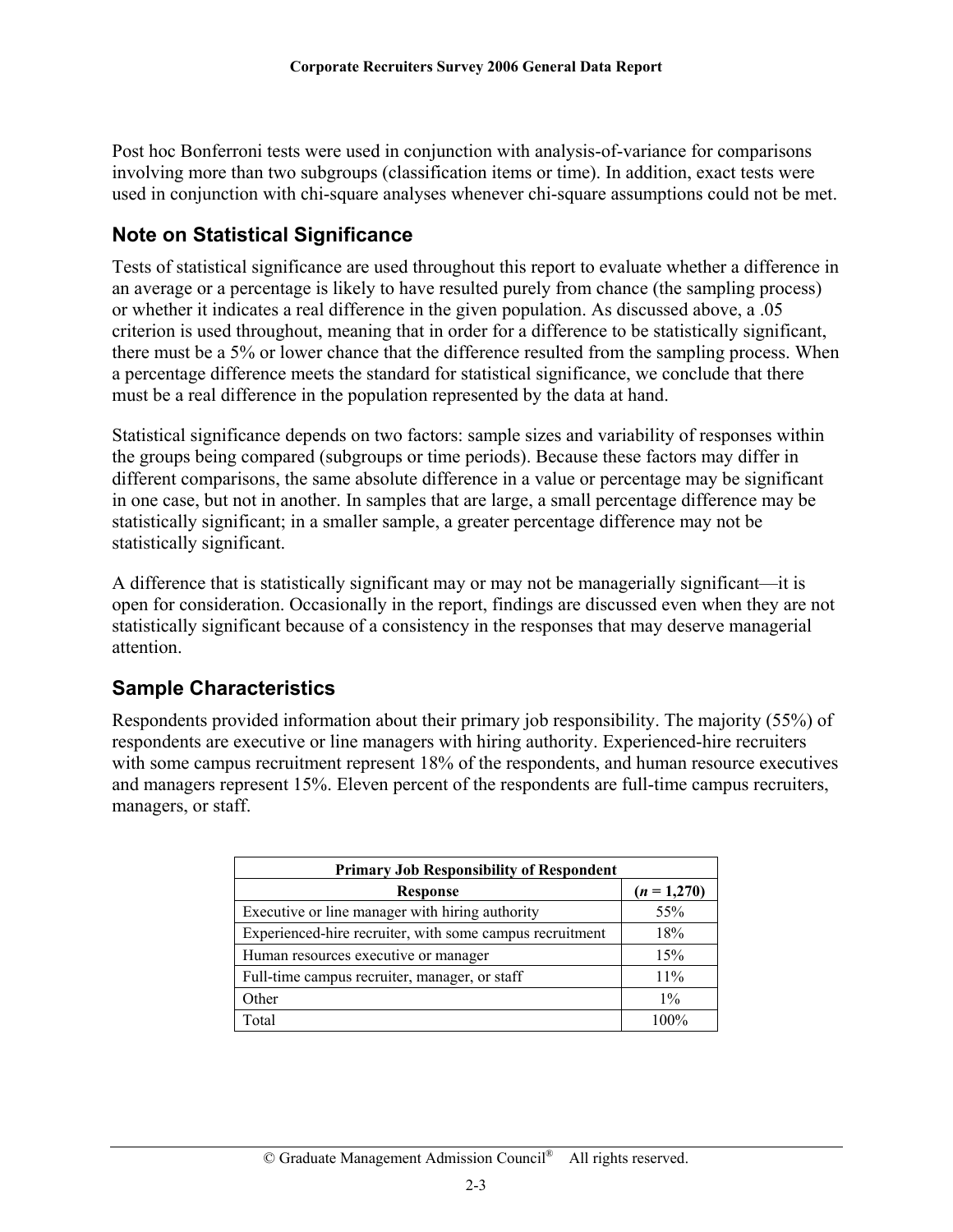The following is a detailed account of the industry categories used in the main body of the report. As shown, the largest industry category is finance/accounting (25%), followed by products and services (21%), consulting (18%), high technology (10%), and manufacturing (10%). Within the finance and accounting industry, the largest subcategories are investment banking or management, and banking. The single largest category among products and services is consumer goods. In the consulting category, the largest subcategories are consulting services, management consulting, and information technology consulting. The largest subcategories in high technology are information technology and services, and telecommunications.

| <b>Primary Industry/Business</b>  |                                                  |               |  |
|-----------------------------------|--------------------------------------------------|---------------|--|
| Category                          | <b>Industry/Business</b>                         | $(n = 1,140)$ |  |
|                                   | <b>Consulting Services</b>                       | 7%            |  |
|                                   | Human Resource Services                          | $1\%$         |  |
| Consulting                        | <b>Healthcare Consulting</b>                     | $1\%$         |  |
| (18%)                             | <b>Information Technology Consulting</b>         | 2%            |  |
|                                   | Management Consulting                            | 4%            |  |
|                                   | Other Consulting                                 | $1\%$         |  |
|                                   | <b>Energy and Utilities</b>                      | 2%            |  |
| <b>Energy/Utilities</b>           | Mining                                           | $<1\%$        |  |
| (4%)                              | Utilities                                        | $1\%$         |  |
|                                   | Other Energy and Utilities                       | $1\%$         |  |
|                                   | Accounting                                       | 3%            |  |
|                                   | Banking                                          | 6%            |  |
|                                   | Finance and Insurance                            | 3%            |  |
| <b>Finance/Accounting</b>         | Insurance                                        | $1\%$         |  |
| (25%)                             | <b>Investment Banking or Management</b>          | 6%            |  |
|                                   | Venture Capital                                  | $1\%$         |  |
|                                   | Other Finance                                    | 3%            |  |
|                                   | Biotechnology                                    | $1\%$         |  |
|                                   | Healthcare                                       | $1\%$         |  |
| Healthcare/Pharmaceutical<br>(7%) | Health Insurance                                 | $1\%$         |  |
|                                   | Health Managed Care (provider)                   | $<1\%$        |  |
|                                   | Pharmaceutical                                   | 2%            |  |
|                                   | Science and Research                             | $<1\%$        |  |
|                                   | Other Healthcare or Pharmaceutical               | $1\%$         |  |
|                                   | Engineering                                      | $1\%$         |  |
|                                   | Information Technology or Services               | 3%            |  |
|                                   | Internet and/or E-commerce                       | $1\%$         |  |
| <b>High Technology</b>            | Professional, Scientific, and Technical Services | $1\%$         |  |
| $(10\%)$                          | Science and Research                             | $<1\%$        |  |
|                                   | Telecommunications                               | 2%            |  |
|                                   | Other Technology                                 | $1\%$         |  |
|                                   | Aerospace and Defense                            | $1\%$         |  |
| Manufacturing                     | Automotive                                       | 3%            |  |
| $(10\%)$                          | Other Manufacturing                              | 5%            |  |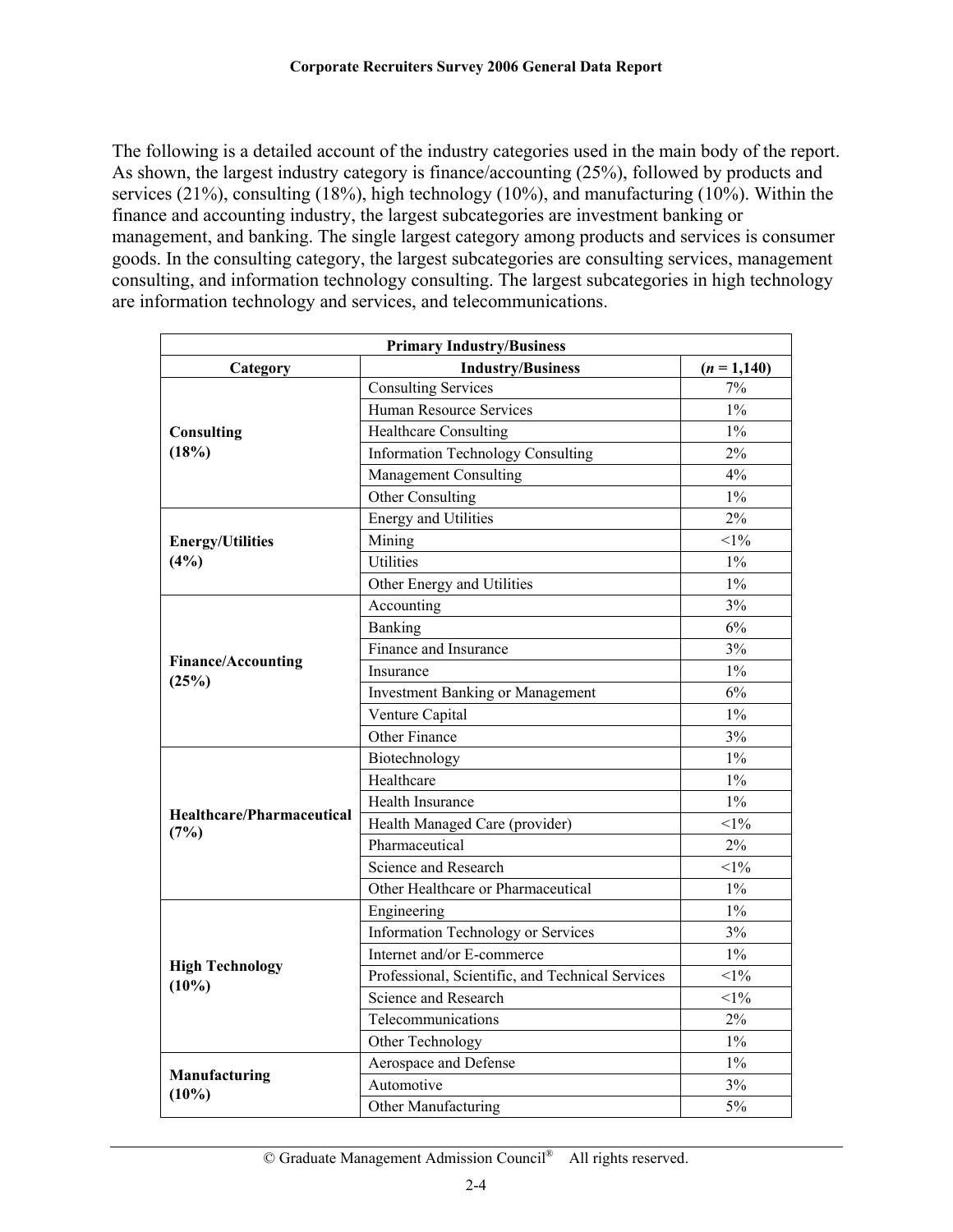| <b>Primary Industry/Business</b> |                                          |               |  |
|----------------------------------|------------------------------------------|---------------|--|
| Category                         | <b>Industry/Business</b>                 | $(n = 1,140)$ |  |
|                                  | <b>Education or Educational Services</b> | $1\%$         |  |
| <b>Nonprofit or Government</b>   | Government (non-military)                | $2\%$         |  |
| (5%)                             | Military                                 | $<1\%$        |  |
|                                  | Nonprofit/not-for-profit                 | $1\%$         |  |
|                                  | Advertising                              | $1\%$         |  |
|                                  | Architecture                             | 0%            |  |
|                                  | Arts and Entertainment                   | $1\%$         |  |
|                                  | <b>Aviation and Airlines</b>             | $1\%$         |  |
|                                  | Construction and Installation            | $1\%$         |  |
|                                  | <b>Consumer Goods</b>                    | 4%            |  |
|                                  | <b>Customer Services</b>                 | $<1\%$        |  |
| <b>Products and Services</b>     | Engineering                              | $<1\%$        |  |
| (21%)                            | Food, Beverage, and Tobacco              | $2\%$         |  |
|                                  | Hotel, Gaming, Leisure, and Travel       | $1\%$         |  |
|                                  | <b>Marketing Services</b>                | $1\%$         |  |
|                                  | Real Estate and Rental and/or Leasing    | $1\%$         |  |
|                                  | <b>Restaurant and Food Services</b>      | $1\%$         |  |
|                                  | Retail/Wholesale                         | 2%            |  |
|                                  | Sports and Recreation                    | $<1\%$        |  |
|                                  | Other Products and Services              | 3%            |  |
| Other $(1\%)$                    | Other industry                           | $1\%$         |  |
| <b>Total (100%)</b>              | Total                                    | 100%          |  |

The majority of companies that participated in the survey (60%) are publicly held corporations. Slightly more than a fifth (22%) are privately held corporations.

The majority of companies (68%) represent the parent company and 21% represent a division or subsidiary.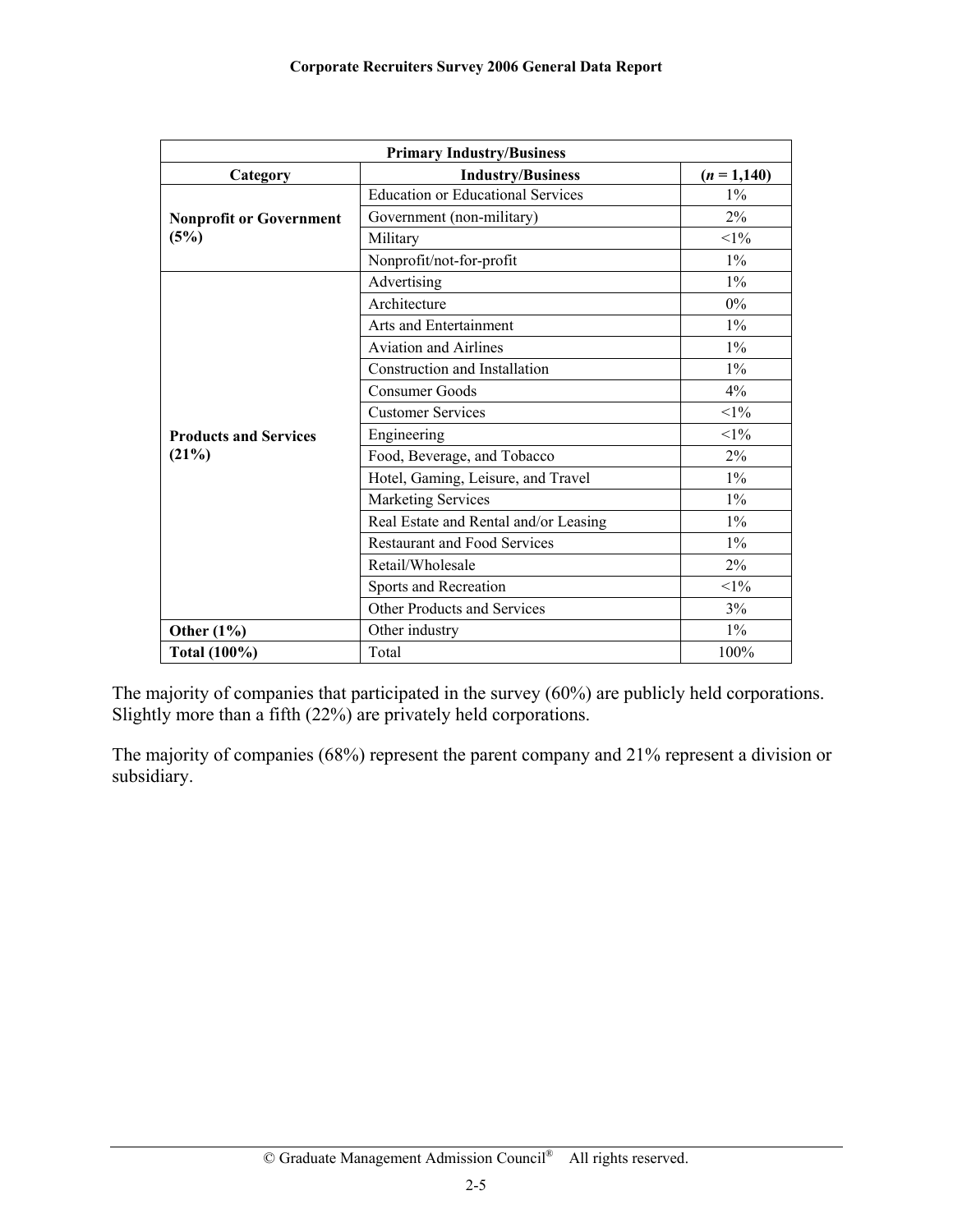The majority of companies (68%) have a global scope, followed by national (20%), regional  $(8\%)$ , and local  $(5\%)$ .

| <b>Company Characteristics</b>               |                |  |  |
|----------------------------------------------|----------------|--|--|
| <b>Form of Legal Organization</b>            | $(n=1,138)$    |  |  |
| Publicly held corporation                    | 60%            |  |  |
| Privately held corporation                   | 22%            |  |  |
| Partnership                                  | 9%             |  |  |
| Sole proprietorship                          | $1\%$          |  |  |
| Nonprofit/not-for-profit                     | 3%             |  |  |
| Local/State/Federal Government (nonmilitary) | 3%             |  |  |
| Military                                     | $<1\%$         |  |  |
| Other                                        | 3%             |  |  |
| Total                                        | 100%           |  |  |
|                                              |                |  |  |
| <b>Parent/Division or subsidiary</b>         | $(n = 1, 138)$ |  |  |
| Parent company                               | 68%            |  |  |
| Division or subsidiary                       | 32%            |  |  |
| Total                                        | 100%           |  |  |
|                                              |                |  |  |
| <b>Scope of Company</b>                      | $(n=1,138)$    |  |  |
| Global                                       | 68%            |  |  |
| National                                     | 20%            |  |  |
| Regional                                     | 8%             |  |  |
| Local                                        | 5%             |  |  |
| Total                                        | 100%           |  |  |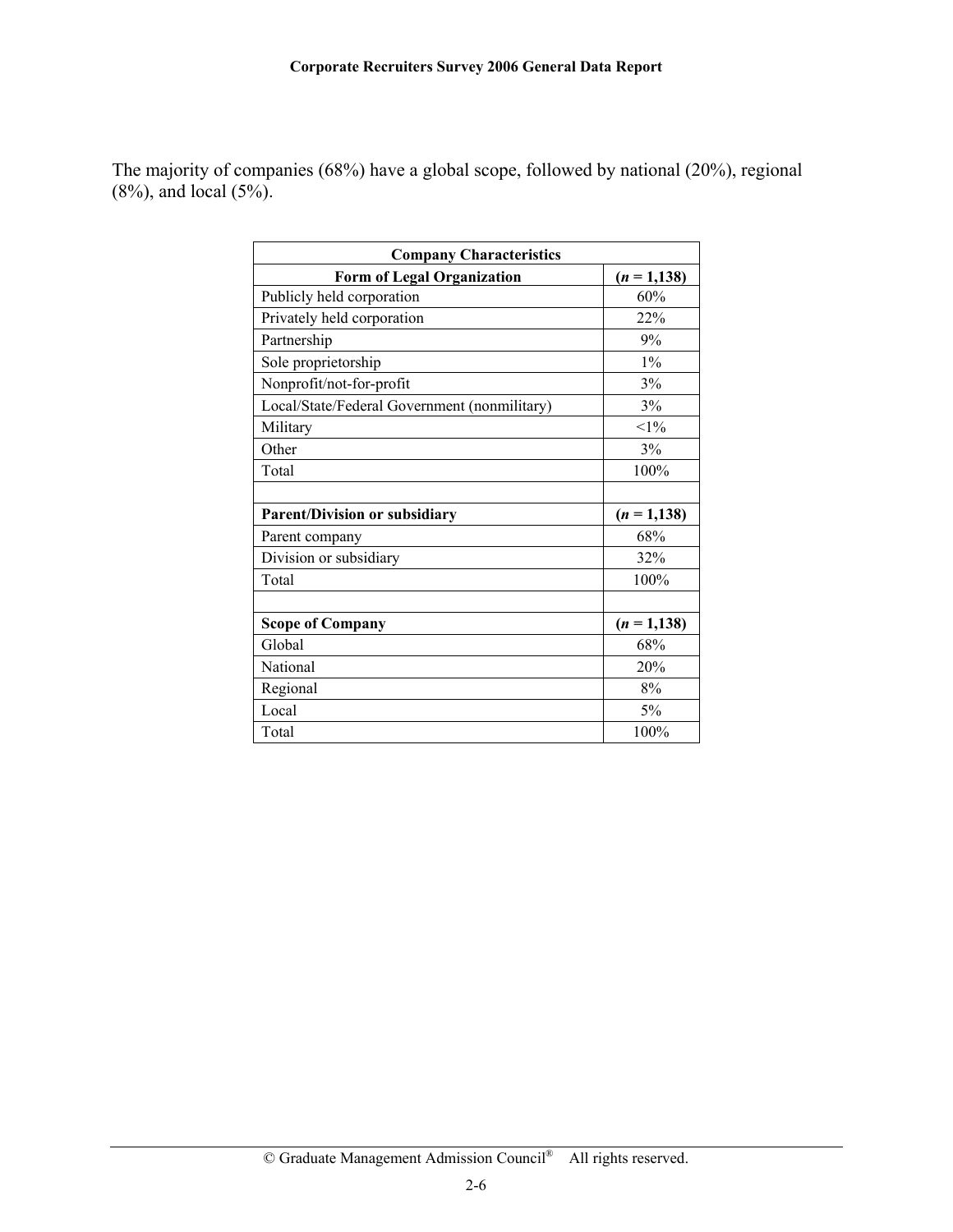Respondents were asked the number of employees that work for their company. The median number of employees that work for a parent company is between 5,000 and 9,999. The median number of employees that work for a division or subsidiary is between 1,000 and 2,499. When combined, the median number of employees is between 2,500 and 4,999. For the purpose of analysis in the report, a relatively equal distribution was calculated, whereby a small company is classified as having less than 500 employees (30%), a mid-sized company has between 500 and 9,999 employees (30%), and a large company has 10,000 or more employees (40%).

| <b>Company Size</b>        |                   |                           |             |                                   |  |
|----------------------------|-------------------|---------------------------|-------------|-----------------------------------|--|
|                            | Parent<br>Company | Division or<br>Subsidiary | Combined    | Group                             |  |
| <b>Number of Employees</b> | $(n = 770)$       | $(n = 368)$               | $(n=1,138)$ | $(n = 1, 119)$                    |  |
| 9 or less                  | 6%                | $1\%$                     | $4\%$       |                                   |  |
| 10-24                      | 5%                | 3%                        | 4%          | Small<br>(< 500)<br>30%           |  |
| 25-49                      | 4%                | 3%                        | 4%          |                                   |  |
| 50-99                      | 5%                | $5\%$                     | 5%          |                                   |  |
| 100-249                    | 6%                | 10%                       | 7%          |                                   |  |
| 250-499                    | 4%                | 9%                        | 6%          |                                   |  |
| 500-999                    | 4%                | 10%                       | 6%          |                                   |  |
| 1,000-2,499                | 6%                | 13%                       | 8%          | Mid-Sized<br>$(500-9,999)$<br>30% |  |
| 2,500-4,999                | 6%                | 12%                       | 8%          |                                   |  |
| 5,000-9,999                | 6%                | 10%                       | 8%          |                                   |  |
| 10,000-24,999              | 13%               | 11%                       | 12%         | Large                             |  |
| Over 25,000                | 36%               | 11%                       | 28%         | $(10,000+)$<br>40%                |  |
| Don't know                 | $1\%$             | 2%                        | $2\%$       |                                   |  |
| Total                      | 100%              | 100%                      | 100%        | 100%                              |  |

The vast majority (93%) of companies are located in the United States. Three percent of companies are located in Europe, 2% in Canada, and 2% in Asia/Australia/Pacific Rim.

Of the companies located in the United States, 23% are in the Northeast, 21% are in the Southwest, 19% in the Midwest, 15% in the Middle Atlantic, 12% in the West, and 10% in the South.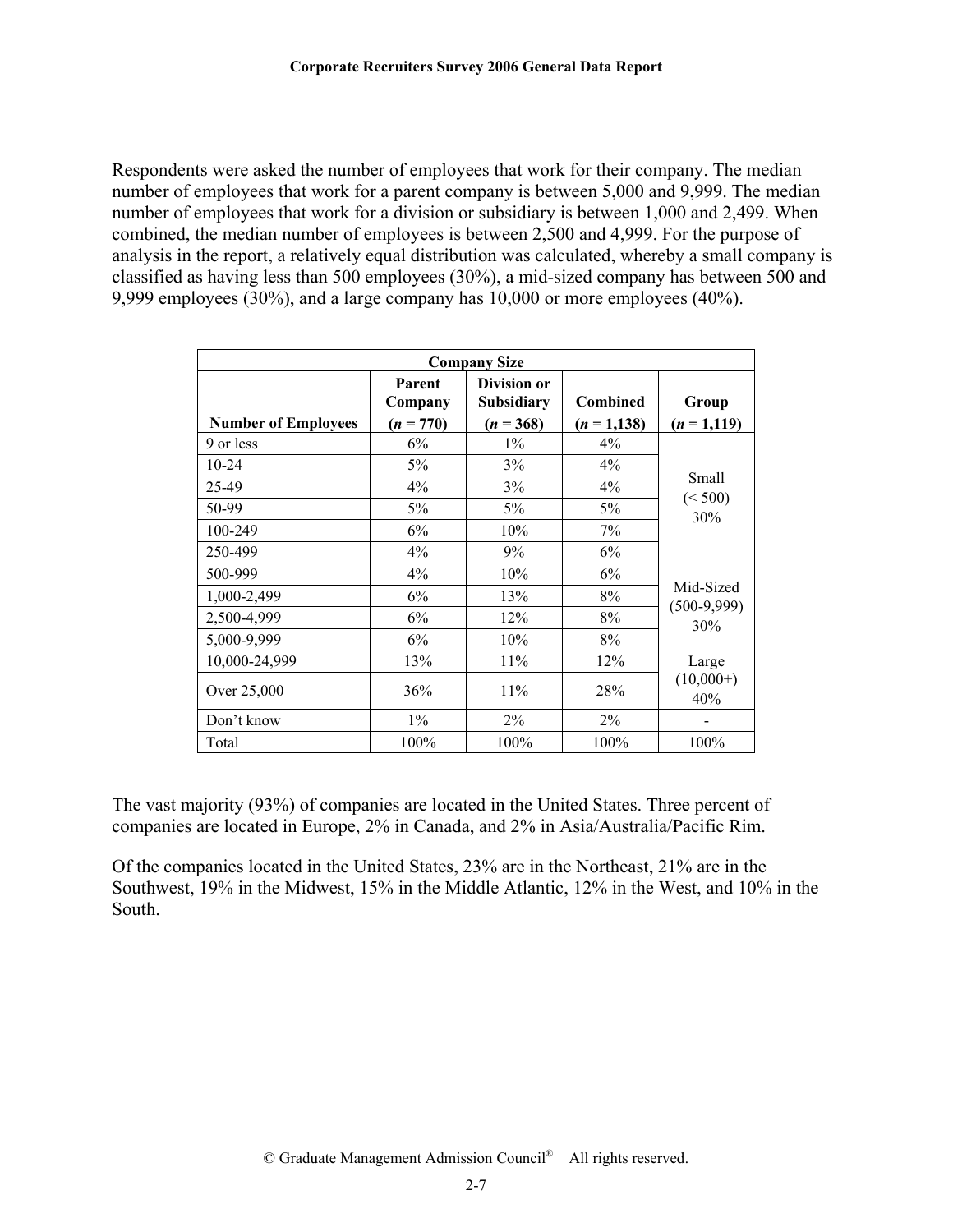| <b>Company Location</b>      |                |  |  |
|------------------------------|----------------|--|--|
| <b>World Region</b>          | $(n = 1, 138)$ |  |  |
| <b>United States</b>         | 93%            |  |  |
| Europe                       | 3%             |  |  |
| Asia/Australia/Pacific Rim   | 2%             |  |  |
| Africa/Middle East           | $<1\%$         |  |  |
| Canada                       | $1\%$          |  |  |
| Mexico/Central/South America | $1\%$          |  |  |
| Total                        | 100%           |  |  |
|                              |                |  |  |
| <b>U.S. Region</b>           | $(n = 1,057)$  |  |  |
| Northeast                    | 23%            |  |  |
| Middle Atlantic              | 15%            |  |  |
| Midwest                      | 19%            |  |  |
| South                        | 10%            |  |  |
| Southwest                    | 21%            |  |  |
| West                         | 12%            |  |  |
| Total                        | 100%           |  |  |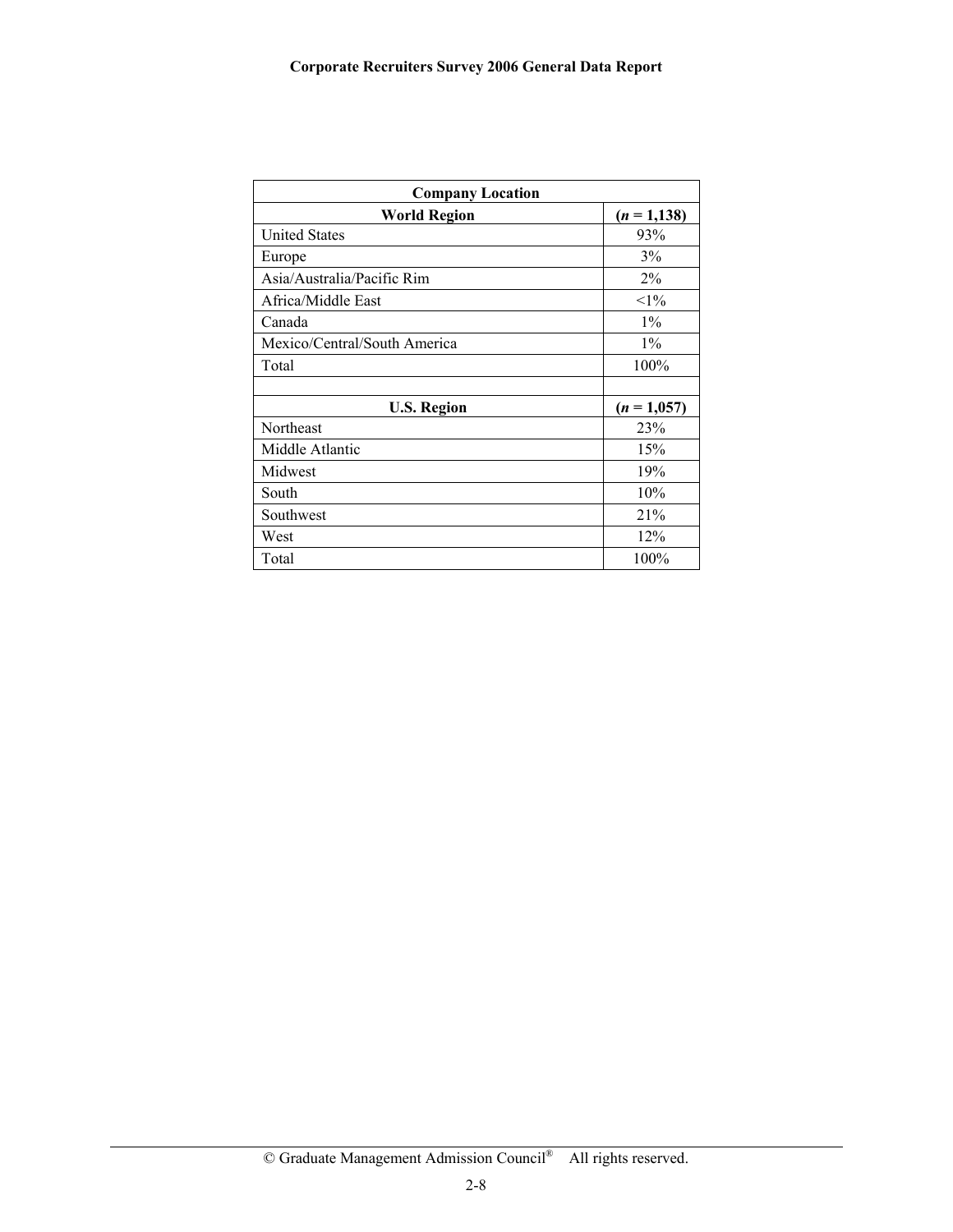# **Participating Schools**

American University Australian Graduate School of Management Baruch College, City University of New York Baylor University Bentley College Carnegie Mellon University Claremont Graduate University Clarkson University Cornell University Emory University Florida International University Florida State University Fordham University George Washington University Georgetown University Georgia Institute of Technology Georgia State University HEC School of Management Hong Kong University of Science and Technology IAE Illinois Institute of Technology Indiana University Lehigh University London Business School Louisiana State University, Baton Rouge Michigan State University Monterey Institute of International Studies Nanyang Technological University New York University North Carolina State University Northeastern University Ohio State University Old Dominion University Rensselaer Polytechnic Institute Rice University Simmons College Southern Methodist University Stanford University Syracuse University

Temple University Texas Christian University Texas Tech University Thunderbird, The Garvin School of International Management University of Arizona University of Arkansas, Fayetteville University of California, Davis University of California, Riverside University of Cincinnati University of Connecticut University of Denver University of Florida University of Kansas University of Kentucky University of Maryland University of Melbourne University of Minnesota University of Missouri-St. Louis University of Notre Dame University of Oklahoma University of Pittsburgh University of Rochester University of South Carolina University of South Florida University of Southern California University of Texas at Dallas University of Texas at San Antonio University of the Pacific University of Toronto University of Tulsa University of Virginia University of Wisconsin-Milwaukee Washington University West Virginia University Willamette University Wits Business School (Witwatersrand) Xavier University of Ohio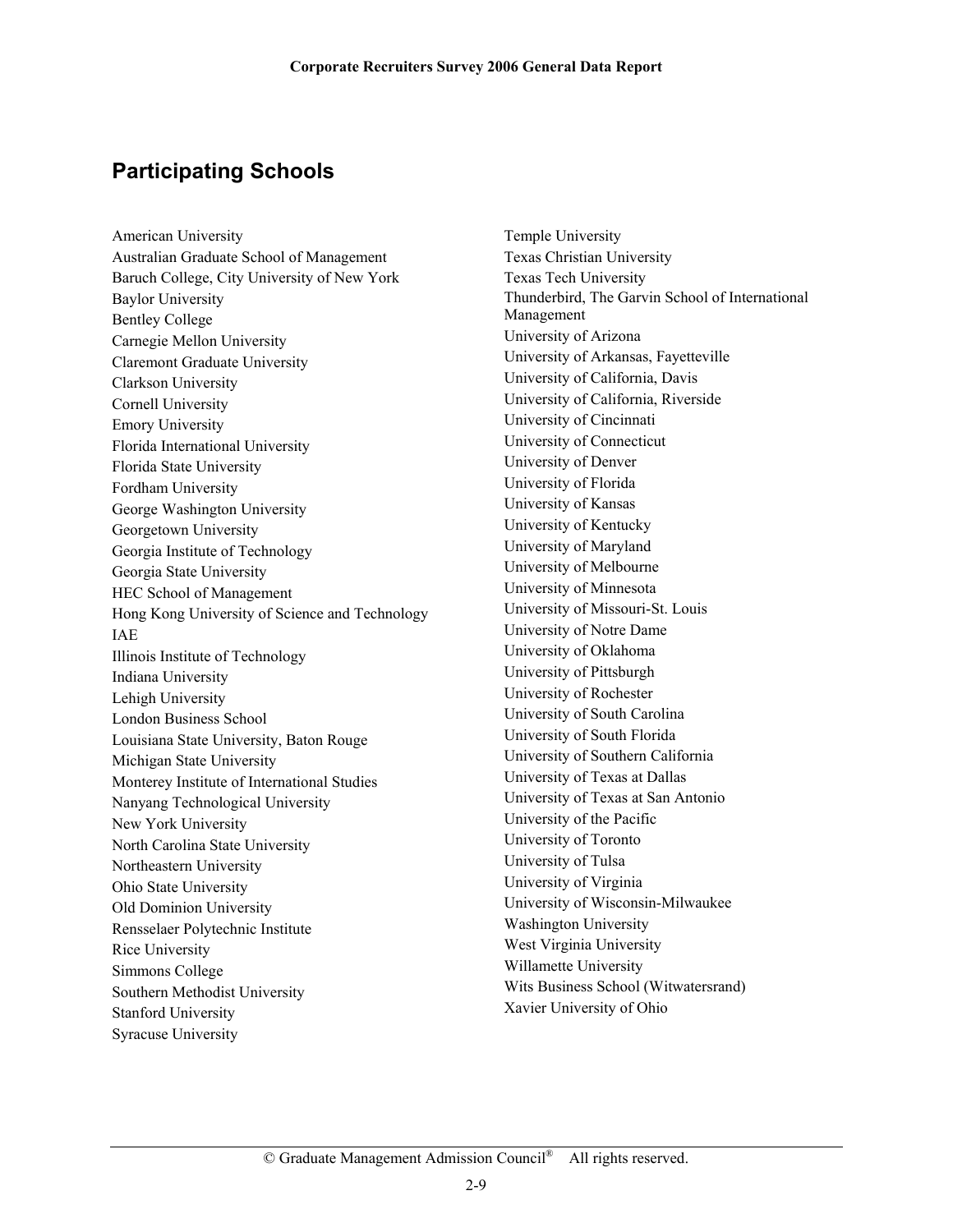# **Participating Companies**

20th Century Fox 3M Company (Minnesota Mining And Manufacturing Co.) A C Nielsen A. G. Edwards & Sons, Inc A.T. Kearney, Inc. Abacus Financial Group, LLC Abbott Capital Management Abbott Laboratories ABF Freight System, Inc ABN Amro Bank Accenture Inc. Access Business Group International, L.L.C Accountemps ACS, Inc. Acterna ADC Adjoined Consulting, Inc. Adobe Systems Incorporated Advent Software, Inc. Advisory Board Company, The AEGON Group, The Aerotek Engineering Agilent Technologies, Inc. Air Products & Chemicals, Inc. Airtime-Manager Ajilon Finance Alcan Inc. Alcoa Inc. Alcon Laboratories, Inc. ALICO, Inc. Alliant Techsystems Allianz Group Allied Domecq Allstate Insurance Company Altima Web Systems, Ltd. Ambrose Employer Group, LLC Amdocs, Inc. America Online, Inc. (AOL) American Airlines American Airlines Federal Credit Union American Eagle Outfitters

American Express American Profit Recovery American Standard, Inc. American Water Works Company Inc. Ameriprise (fka American Express) Ameritrade Amstar Group, LLC Analysis Group, Inc. Angott Search Group Anheuser-Busch Companies Inc. Anklesaria Group Anton Collins Mitchell LLP ANZ Bank AOL Time Warner AP Technoglass Archstone Consulting LLC Arrow Electronics, Inc. ARTEL, Inc. Ascent Media Group, Inc. Ashton Woods Homes Aspen Publishers AT&T Atkins China Ltd Atlantic Consulting Associates Atlantis Limited (Iceland) August Max Aurarian Capital Aurora Loan Services Automatic Data Processing Avail Medical Products Avendra, LLC Axes Technology Bacardi USA., Inc. Bank of America Bank Of Hawaii Bank of New York Bankworld Inc. Barclays Capital Barrier Advisors, LP Bausch & Lomb Incorporated Bayer Corporation BDO Seidman, LLP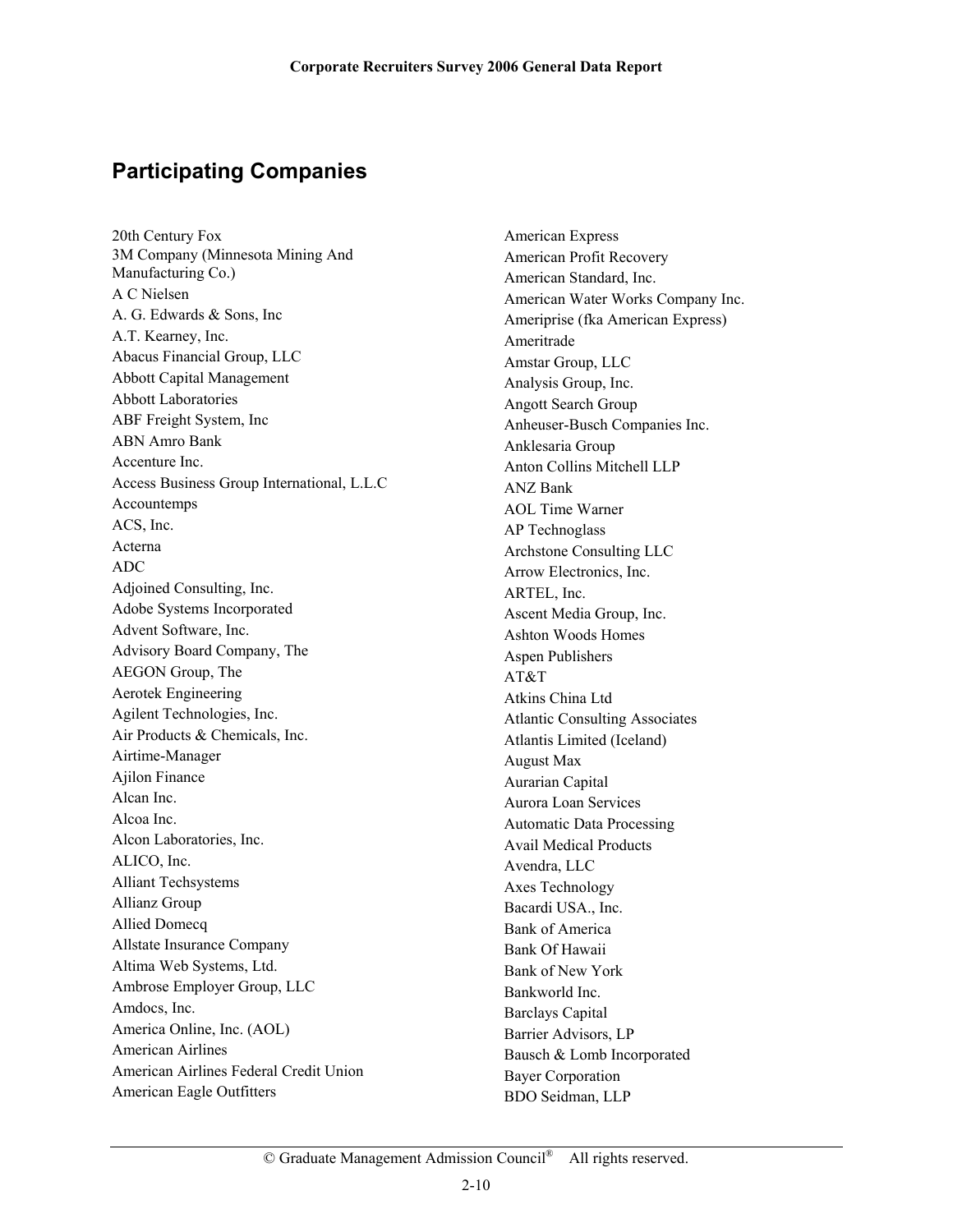Beach, Fleischman, & CO, P.C. Bear Creek Corporation Bear Stearns & Co., Inc. Bearingpoint, Inc. Beekman Advisors Bell Helicopter Textron Inc. Bell National Belo Corporation Berbee Information Networks Bernstein, Conklin & Balcombe Best Buy Co., Inc. Bevington Consulting Big Bend Hospice Billy Casper Golf BJC HealthCare BlackRock Blattner Brunner Blue Cross Blue Shield Blue Sage Consulting Blue Shield of California Blue Slate Solutions BNSF BNU Corporation BNY Securities Group Boa Construction BOC Gases Boehringer Laboratories Booz Allen Hamilton Boral Bose Corporation Boston Consulting Group (BCG) Boston Scientific Corporation Boston South Financial Group / MetLife Brand Sense Marketing Brandoutlook Brazos Capital Management Bridge Worldwide Briggs and Stratton AG Brinker International Bristol-Myers Squibb Company Brunswick Boat Group Burlington Northern Santa Fe Railway Company ByAllAccounts BzzAgent Cadbury Schweppes Cairo Corporation

CalSTRS Calvert Group, Ltd. Cambria Consulting Cambridge Associates LLP Cambridge Search, LLC Campbell Soup Company Capital City Bank Capital One Cargill, Incorporated Carlson Companies, Inc. Carreker Carrier Distributions Carter Burgess Castle Rock Development Company Cendant Corporation Center for Autism & Related Disorders Centex Home Equity Centex Homes Central Hudson Gas &: Electric Corporation Centre People Centura Health Channel Capital Group / HedgeFund.net Chartwell Investment Partners Chatham Financial Corporation Chemical Lime ChevronTexaco Corporation Children's Hospital CIBER, Inc. Cigna Corporation CIGNA Financial Services Cim Group, Inc Cintas Corporation Cisco Systems Inc. Citibank/Citigroup **Citicard Citigroup** Citigroup, Salomon Smith Barney/Citibank Citizens Capital, Inc. Citizens, Inc. City of Fort Worth Clark Realty Clean Earth Technologies Clorox Company Cm Solutions CoAMS, Inc. Colgate-Palmolive Company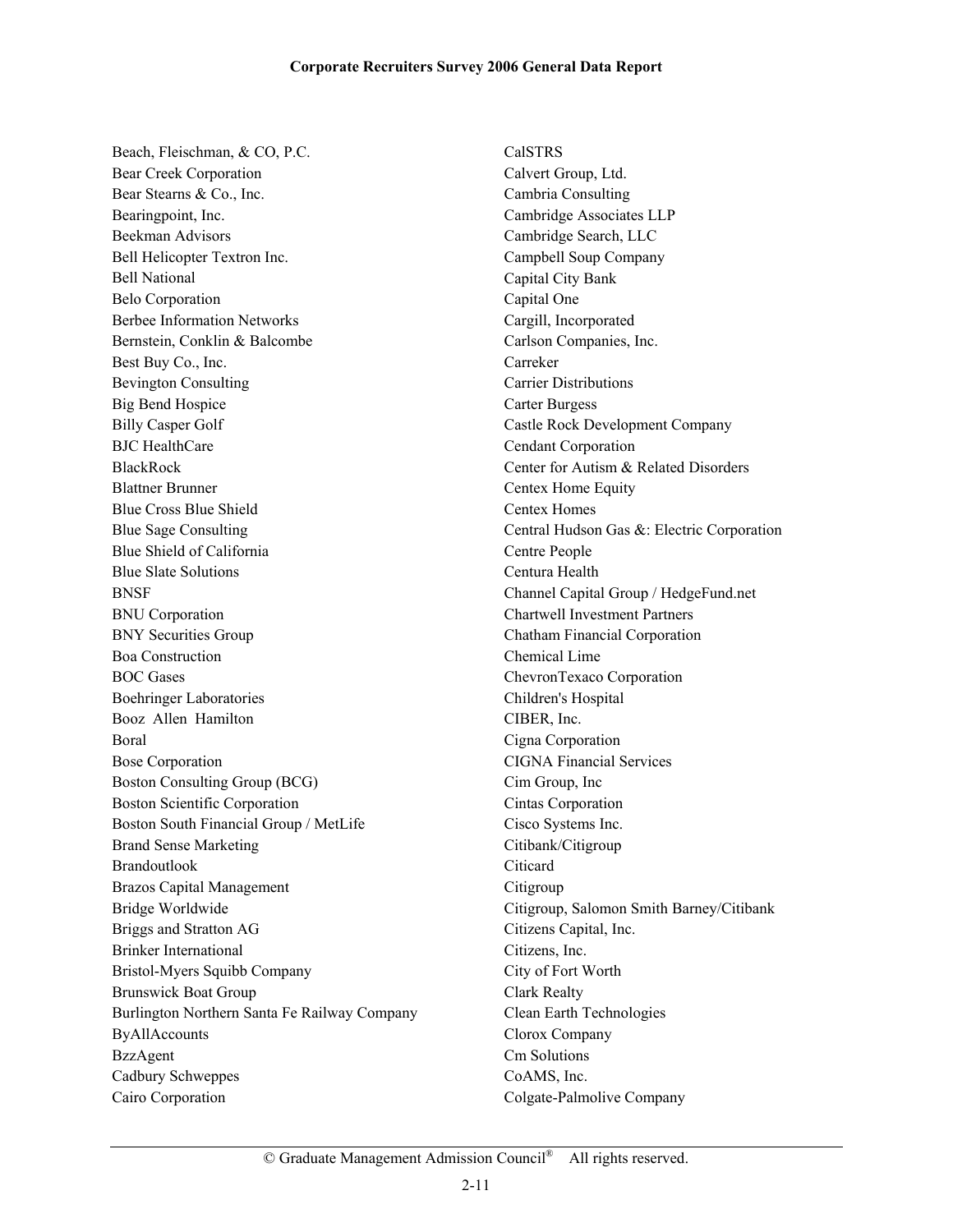Colorado Credit Union Center Columbia Sportswear Company Commonwealth of Massachusetts, All Divisions Compensation Technologies Component Builders LLC Computer Science Corporation Conagra Foods Group Conerstone Trading LLC Congressional Budget Office (CBO) Connelly Billiard Manufcturing, Inc. ConocoPhillips Constellation Brands, Inc. Constellation Energy Group Coors Brewing Company Copeland Corporation CORNERSTONE R.E. Advisers, Inc. Corporate Executive Board (CEB) Corporate Express, Inc Cowan Financial Group CPRi Credit Suisse First Boston CSC Consulting CSX Corporation Cummins, Inc. Customer Value Partners, Inc. (CVP) Cyber Coders Cymfony, Inc. Daimler Chrysler Corporation Dalby, Wendland & Co., P.C. (DWC) Dana Farber Cancer Institute Datacard Group Dawson Marketing Group Daymon DecisionOne Degussa Corporation Del Monte Foods Dell Computer Corporation Deloitte & Touche Delphi Corporation Delta Air Lines Inc. Deutsche Bank Deutsche Post World Net (DPWN) Business Consulting Development Alternatives, Inc. (DAI) Devon Energy Corporation DFW International Airport

Direct Energy Discover Financial Services Discovery Communications, Inc. (DCI) Dorney Park & Wildwater Kingdom Dow Chemical Company, The Dow Jones & Company DRAPER AND ASSOCIATES Dresdner Kleinwort Wasserstein Securities Llc DTE Energy Duff & Phelps Corp. Consulting Dynegy, Inc. E&J Gallo Winery Eastman Chemical Company East-West Gateway Council of Governments Eaton Corporation eBay, Inc. ECG Management Consultants, Inc. EchoStar Communications Corporation Ecolab Inc. EDS Education Pioneers EFW, Inc. EG&G Technical Services, Inc. (a division of URS Corp.) Ehrhardt Keefe Steiner & Hottman EIDETICS Eisner LLP Eli Lilly & Company Empower IT Encana Oil & Gas USA, Inc. Enterprise Management Associates Ericsson Inc. Ernst & Young Europraxis Consulting Everbank Everest Group Evolution Benefits Exactech Exclusive Resorts, LLC Experian Information Solutions Express Scripts, Inc. Extraco Bank Exxon Mobil Corporation Fannie Mae Farmers Insurance & Financial Services Farmers Insurance Group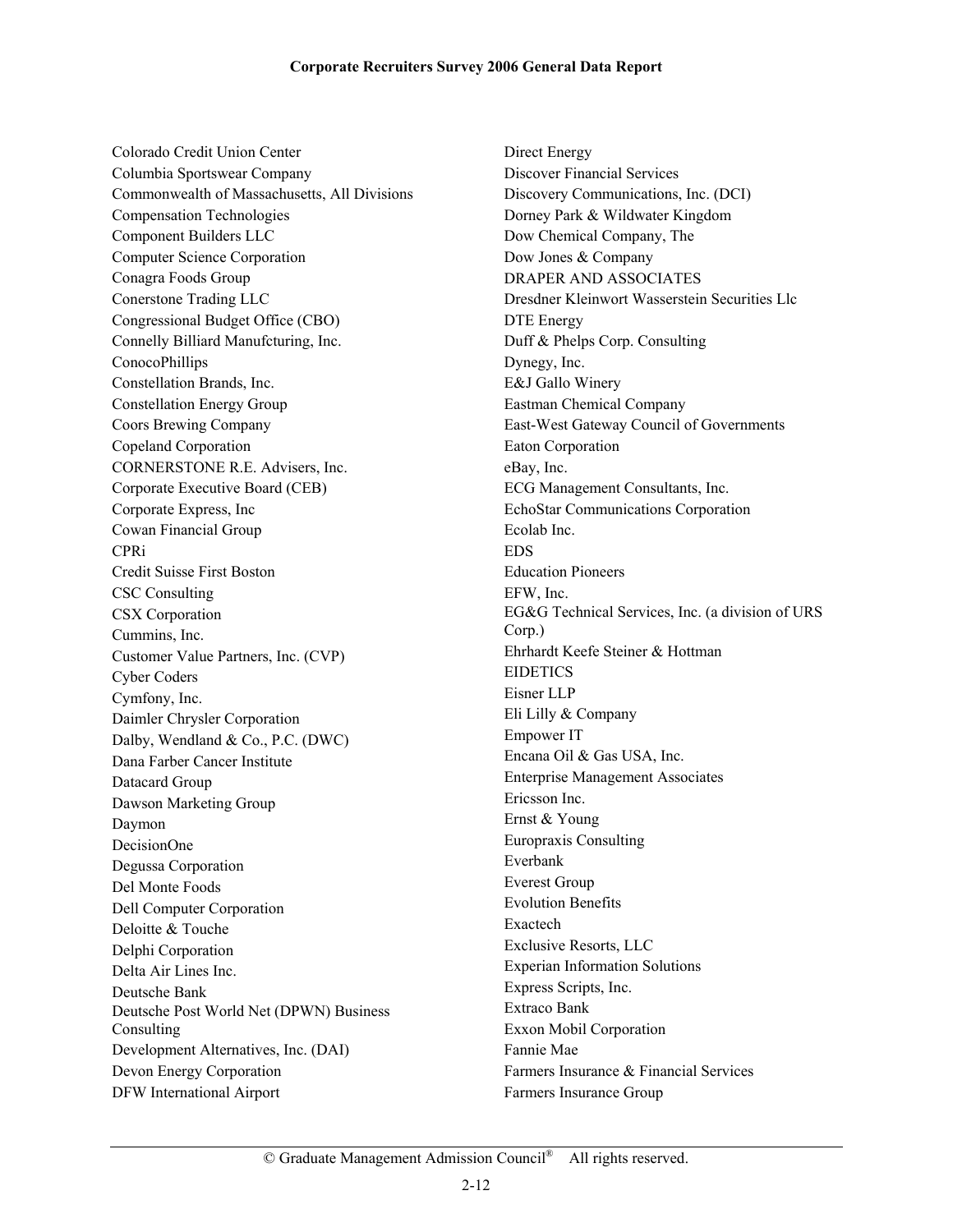Fastenal

Federal Bureau Of Investigation Federal Energy Regulatory Commission Federal Express Corporation Federal Reserve Bank of New York Federal Reserve Board Fidelity Invesments Fifth Third Bank Filimon Partners FIND/SVP Global Business Advisory Services Finnerty Economic First Data Corporation First Investors Corporation First Niagara Financial Group First Western Trust Bank Fisher Scientific International Florida Department of Management Services Florida State Board of Administration FMC Technologies FMI Corporation FOCUS Ford Motor Company Forest Laboratories, Inc. Foster Farms Franklin Electric Co., Inc. Freddie Mac Frost & Sullivan FTI Consulting Inc. G. X. Clarke & Co. Galliard Capital Gallup Organization, The Garden State Philharmonic Gartner Consulting GE Financial Services GE Global Sponsor Finance GEAE **GEICO** Gene Logic General Electric General Motors Corporation GlaxoSmithKline Goldman Sachs & Co. Goodrich Corporation GoodYear Tire & Rubber Company Gordon Asset Management LLC Gordon, Hughes & Banks, LLP

Grace Construction Products Graham Packaging Co. Grant Thornton LLP Greater Dallas Chamber Gross Mendelsohn & Associates Grosvenor Funds, The **GTRonix** Guidant Corporation Gulf Stream Asset Management Haendler & Natermann Halliburton Company HarbourVest Partners, LLC Harrah's Entertainment, Inc Harris Corporation Harris Interactive Inc. Harris Nesbitt Hartford Financial Services Group Harvard Pilgrim Healthcare Harvard University Hawkeye Systems **HCA** Healthsmart Preferred Care Heidrick & Struggles Heinfeld & Meech, P.C. Heinz USA Hennion & Walsh Hermes Management Consulting S.A. Hewlett Packard Company Highland Capital Highland Community College Hi-Line, Inc. Hitachi Consulting Hogan Group, The Honeywell Inc. Hormel Foods Corportation Household Insurance **HSBC** Hughes Network Systems Hunt Oil Company IBM IBM Business Consulting Services IBM Strategy & Change Organization ICDDR,B: Centre for Health & Population Research IDS Scheer IEC Electronics Corp. Iese Universidad De Navarra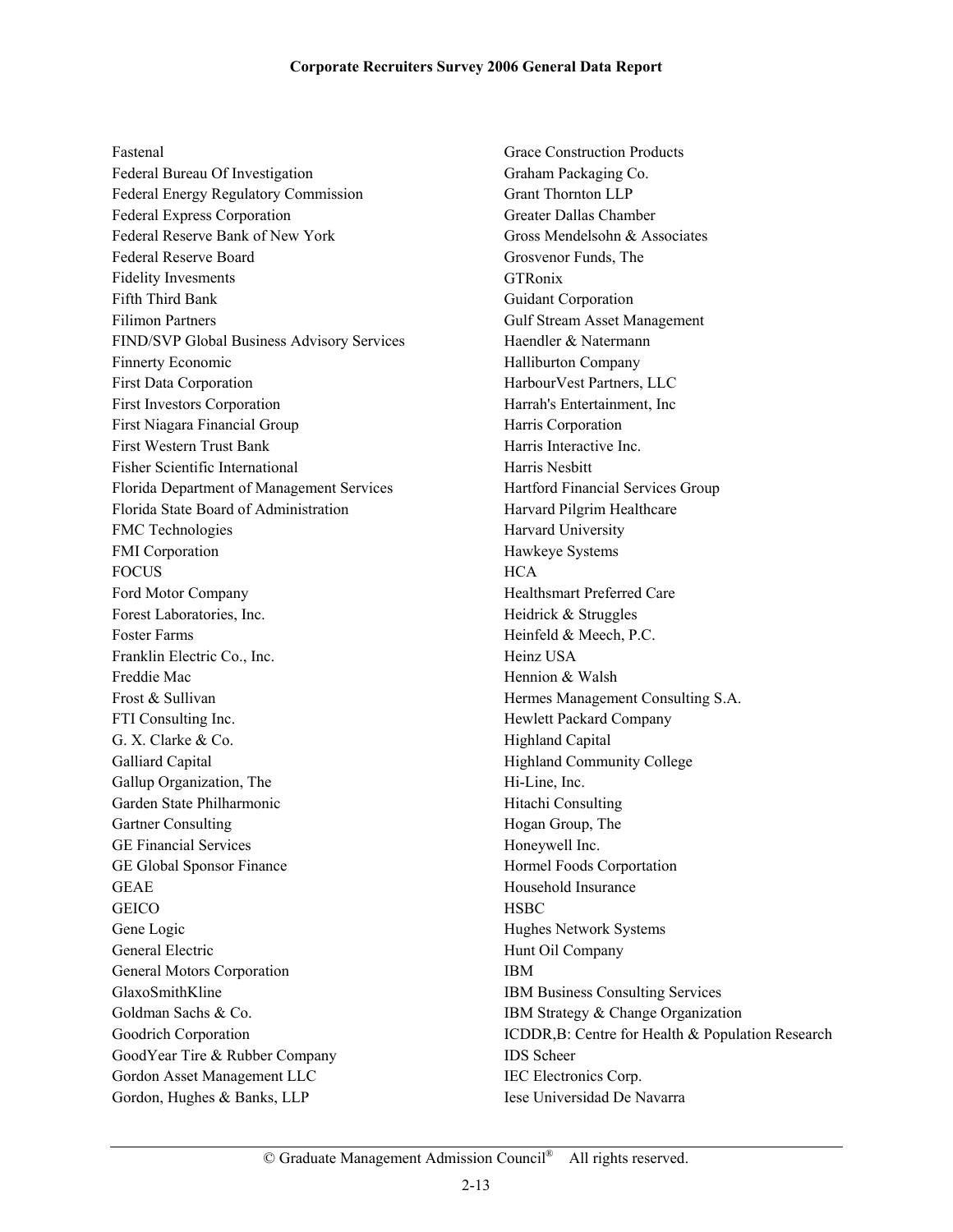Independence Investments Llc Industrial Economics, Incorporated IngeniCore InPhonic, Inc. Institute for International Research Intel Corporation Intelsat Intermagnetics General Corp. International Biometric Group International Finance Corporation International Marketing Group International Monetary Fund International Paper Company Intuit Inc. Invesco Investors Bank & Trust Company Isaacson Miller J.B. Hunt Transport Services, Inc. J.C. Penney J.P. Morgan & Co. Incorporated Jabil Circuit Jeffrey, Phillips, Mosley & Scott, P.A. John Hancock Financial Services, Inc. Johnson & Johnson Jrw Technologies Kaiser Associates Kaiser Permanente Kb Home Kelly Services Kennametal, Inc. Kerr-McGee Corporation KeyCorp (KeyBank) Kimberly-Clark Corporation Kimmel & Associates King Pharmaceuticals, Inc Kmart Kohler Company KPMG Kraft Foods Kroger Company KS&R Research Lafarge North America Lehman Brothers Level 3 Communications Lextranet Liberty Mutual

Lifescan (a J&J Company) Lifestyles HotSpring Spas LILLY France Limited Brands Inc. LISC New York City Local Development Corporation of East New York Lockheed Martin Aeronautics Company Lockton Benefit Group Lowe's Companies, Inc. Lutron Electronics Co., Inc. Lyons Mortgage Services, Inc. M Squared Strategies, Inc M&T Bank Mainsheet Consulting Management Recruiters Tampa North Management Resource Consulting Management Simulations Inc. Mansanto US Staffing Masco Corporation Mass Mutual Masterfoods Matdan Corp. Mattel, Inc. Mattress Firm, Inc. Mazerov Miller Research & Marketing Strategy LLC McCann World Group McGraw-Hill Companies McKinney Real Estate McLean, Koehler,Sparks & Hammond Mcneil & Johnson Ltd MediaEdge:cia - Ohal Marketing Response **Consultants** Medrad, Inc. Medtronic, Inc. Meek's Building Centers Mercer Human Resource Consulting Mercer Management Consulting Ltd Merck & Co., Inc. Meridian Iq A Yellow Company Merril Lynch Metris Companies Inc. Metropolitan West Capital Management, LLC Mettler-Toledo International, Inc. Michelinnorth America Michigan Department of Management & Budget Microsoft Corporation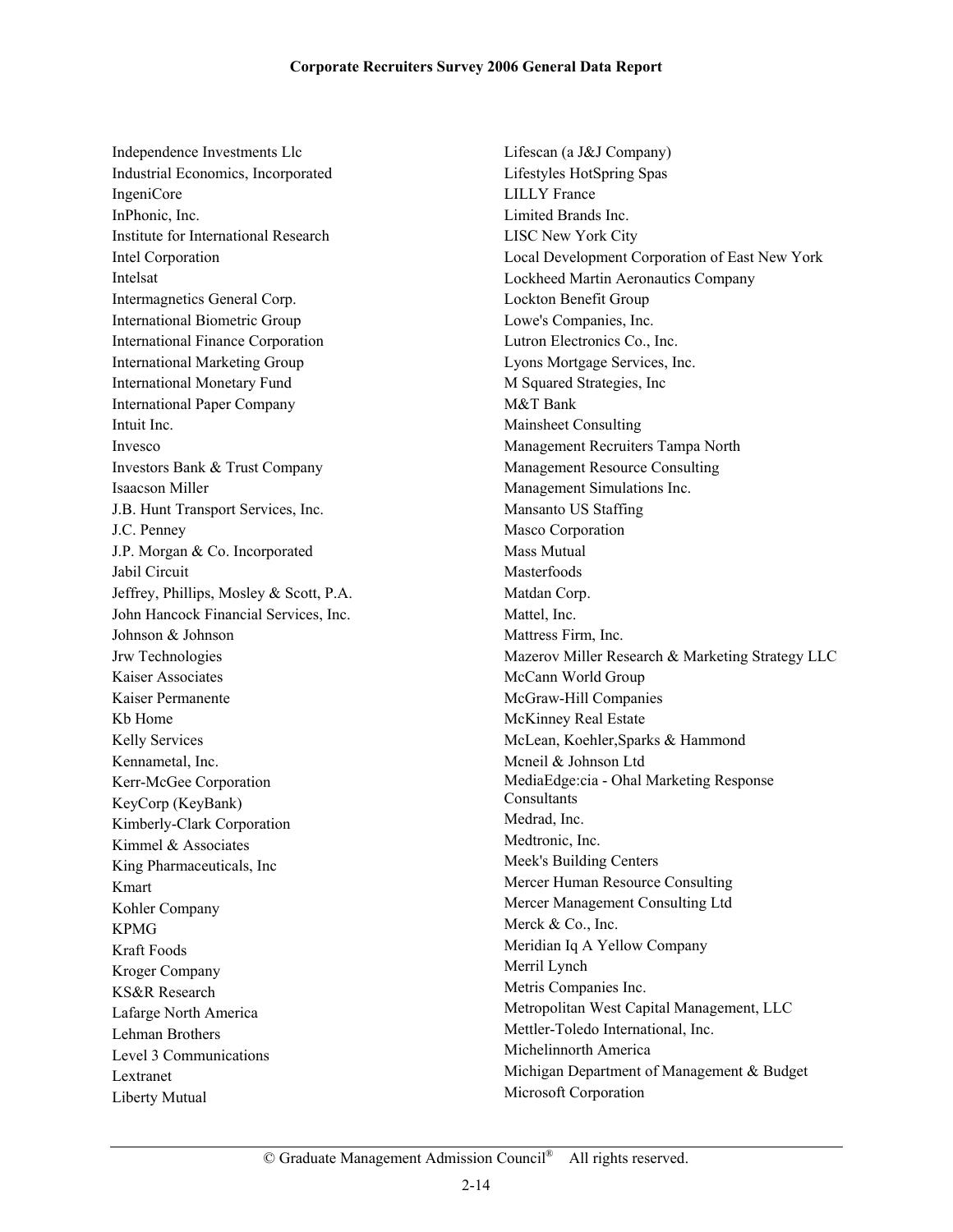MicroVest Middendorf Meats Midwest Manufacturing Solutions (MMS) Milender White Construction Co. Miller Brewing Company Milliman Usa, Inc. Monigle Associates, Inc. Monitor Group Moody's Investor Service Morgan Stanley Mortgage Line Financial Corp. Motorola, Inc. Mta New York City Transit MTG Management Consultants LLC Multilateral Investment Guarantee Agency (MIGA) MVP Marketing + Design, Inc. Nat`l Foundation for Teaching Entre National City Corporation National Grid National Rural Electric Cooperative Association Navigant Consulting NCR Corporation Nestle Neutrogena Corporation New Providence Company New York Life Insurance Co. New York Software Industry Association (NYSIA) Nissan Nokia, Inc. Norfolk Southern Nortel Networks NorthMarq Capital, Inc. Northrop Grumman NorthStar Exchange Corp. Northwest Airlines, Inc. Northwestern Mutual Novartis Pharmaceuticals Corporation Nuvell Financial Services NVR / Ryan Homes, Inc. NYC Department of Small Business Services Oakwood Homes LLC O'Connor, O'Conner, Lordi, Ltd. Oddo & Cie Omni American Federal Credit Union Opera Solutions Oppenheimer Funds, Inc

Oracle Corporation Orbital Research Overbreak Overseas Private Investment Corporation Panda Restaurant Gp. Pangea Capital Advisors, LLC Parature Inc. Parenting Cottage Pass & Seymour Paymentech, Inc PayStream Advisors, Inc. Peace Corps PEPPERIDGE FARM Perot Systems Corporation Pfizer Inc PharmaOne Search, LLC Pier 1 Imports, Inc. Pinnacle Hills Mortgage Co. Plantronics, Inc. Playtex Products, Inc. Pls Financial PNC Financial Services Group Point B Solutions Group LLP Polaris Industries Popular Financial Holdings Population Services International (PSI) PriceWaterhouse Coopers Primedia Workplace Learning PrimeStaff International Principal Financial Group Procter & Gamble PROGRESS ENERGY Progressive Insurance Co. PRTM Pulte Homes PWC Logistics Qualitrol Corporation Radioshack Corp Raiffeisen Bank (RZB Group) Rancho Sahuarita Randall & Dewey Raymond James & Associates Raytheon Recruiter Red Horse Realty Red Oxygen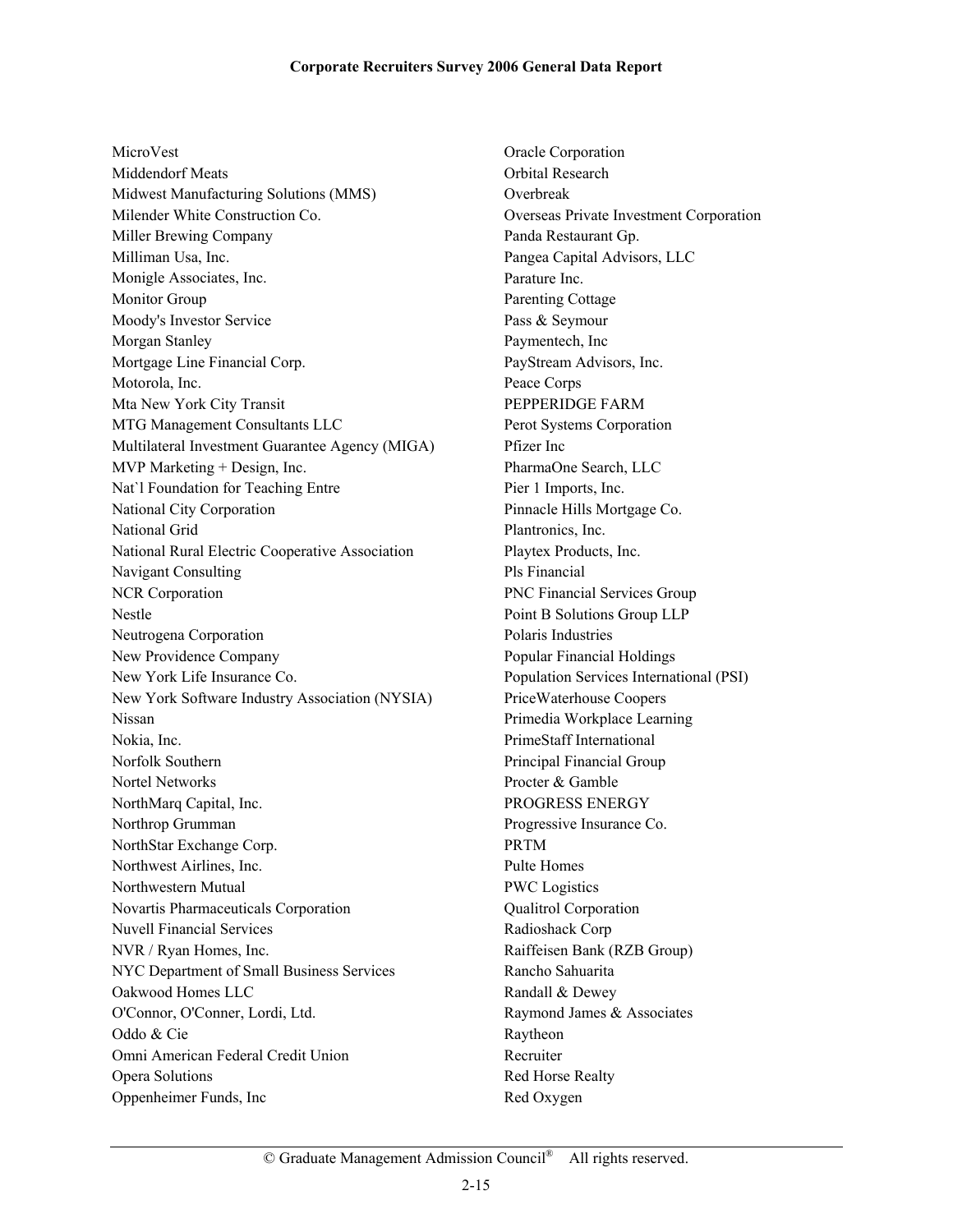Reebok International Ltd. Regan Campbell Ward-Division Of Mccann-Erickson Advertising Regions Financial Corporation Regions/ Union Planters Bank Remington Hotels ResolvIT Resources Resources Global Professionals Revolution Communications Ricoh Corporation RLG Associates, LLC Robert Baird & Co. Robert Half International Inc. Roche Rock Bottom Restaurants, Inc. Rockwell Automation Rocky Mountain Health Plans Rohm & Haas Rosemount Analytical Rothschild Inc. Rp Options RPH on the Go RPOptions Management Consultants RSG Media Systems, LLC. RSMI RubinBrown, LLP Rudder Capital Ruder Finn, Inc. Russell Investment Company Ryder TMC Sabre Holdings Safelite AutoGlass Sara Lee Food SBC Schindler Elevator Company Schreiber Foods Inc. SCORE! Learning, Inc. Seattle Northwest Seedco Select Comfort Corporation Sense Corp Sensis Corporation ServiceMagic, Inc. SF&Co Shinsei Bank Siemens

Siemens Management Consulting Signature Theatre Company Silverwood Partners Simat, Helliesen & Eichner, Inc. (SH&E) Six Sigma Systems, Inc. Sky Tv, Llc Smith Barney Societe Generale Softrax SourceMedia Sourcing Value Southwestern Medical Cemter Sovereign Bank Sovereign Homes of Colorado SpaceAge Spectrum Brands Sprint Corporation SSA Consultants St. Bernard Financial Services Standard & Poors Standard New York Securities, Inc. Stanley Vidmar Storage Technologies Stanton Chase International Staples, Inc. Starbucks Coffee Company State Street Staubach & Co. Steak 'n Shake Inc. Stirling Properties Stracienta STRACIENTA S.A. Strategic Workforce Solutions Strategies for Wealth Stroud Consulting Inc. Summit Resources, Llc Sungard Securities Processing Swiss Re Syllogis Teks Synaptic Source, LLC Syntroleum T Mobile Target Corporation Tarpley & Underwood, P.C. TD Securities Teacher Retirement System of Texas Tech Data Corporation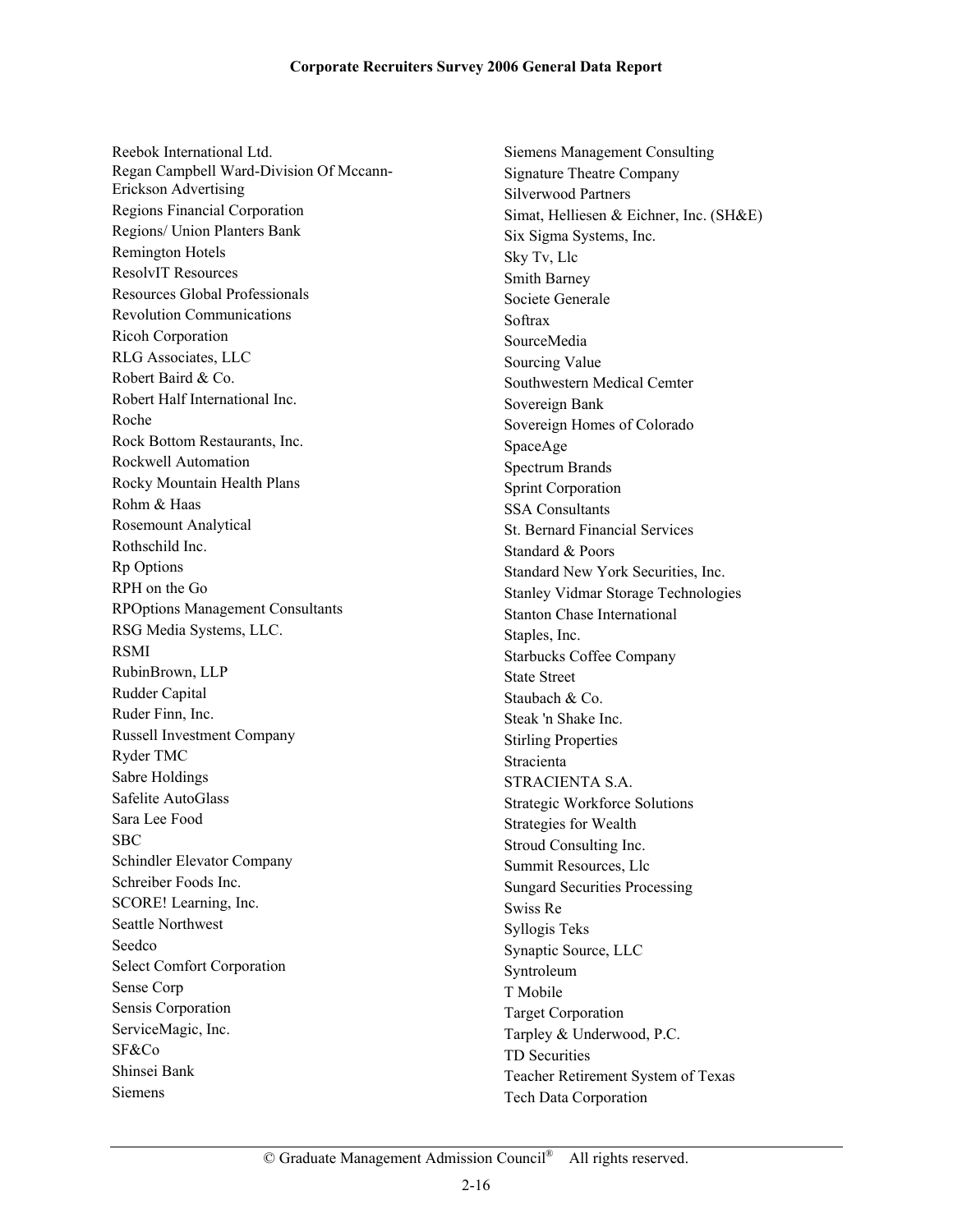Tennessee Valley Authority Texas Commission On Environmental Quality Texas Instruments Incorporated texturemedia The Adkins Group, Inc. The Bank of Fayetteville The Boston Consulting Group, Inc. The Campus Special, LLC The City of New York, Office of Management and Budget The Clorox Company The Dial Corporation The Entrepreneur Authority The Environmental League of Massachusetts The Globecon Group LLC The Growth Partnership The Hartford Financial Services Group The McGraw-Hill Companies The Mills Corporation The Pinnacle Group The Ritz Carlton Hotels of New York The Sloan Consortium The Solae Company The TJX Companies, Inc. The Walt Disney Company The Ward Group Thomson Corporation/Thomson West Thrivent Financial Tiara Medical Systems, Inc. Timberland Company Tivis Ventures Toyota Financial Services Toyota Motor Corporation Toyota Motor Sales Tracylocke Trade Center Management Associates Trader Publishing Company Transocean Inc. TransUnion ITC Triton Info Tech, Inc. TriZetto Group Tt&T Public Company Limited TTI, INC TXU Corporation Tyson Foods, Inc. Ubisoft

UBS Union Planters National Bank Unisys Corporation United Bancshares, Inc. United Methodist Publishing House United Parcel Service United Stationers Supply Co. United Technologies Corp. UnitedHealth Group Universal Compression Holdings, Inc. University of Phoenix Univision UNT Health Sci. Ctr. US Air Force US Air Force Civilian Personnel Center US Airways US Bancorp US Department of Homeland Security US Department of Labor US Department of State US General Accounting Office US Oncology US Postal Inspection Service USA Today USAA USApple Valtech Vanguard Group, The Ventana Medical Systems Veritas Elite GMAT Preparation Vistakon VonLehman & Company Wachovia Walgreens Washington Mutual Washingtonpost.Newsweek Interactive Wellington Management Wellinx Wells Fargo & Company Western & Southern Financial Group Weta Tv 26/ 90.9 Fm Wexford Health Sources White Rogers Wild Oats Williams-Sonoma, Inc. Wilmington Finance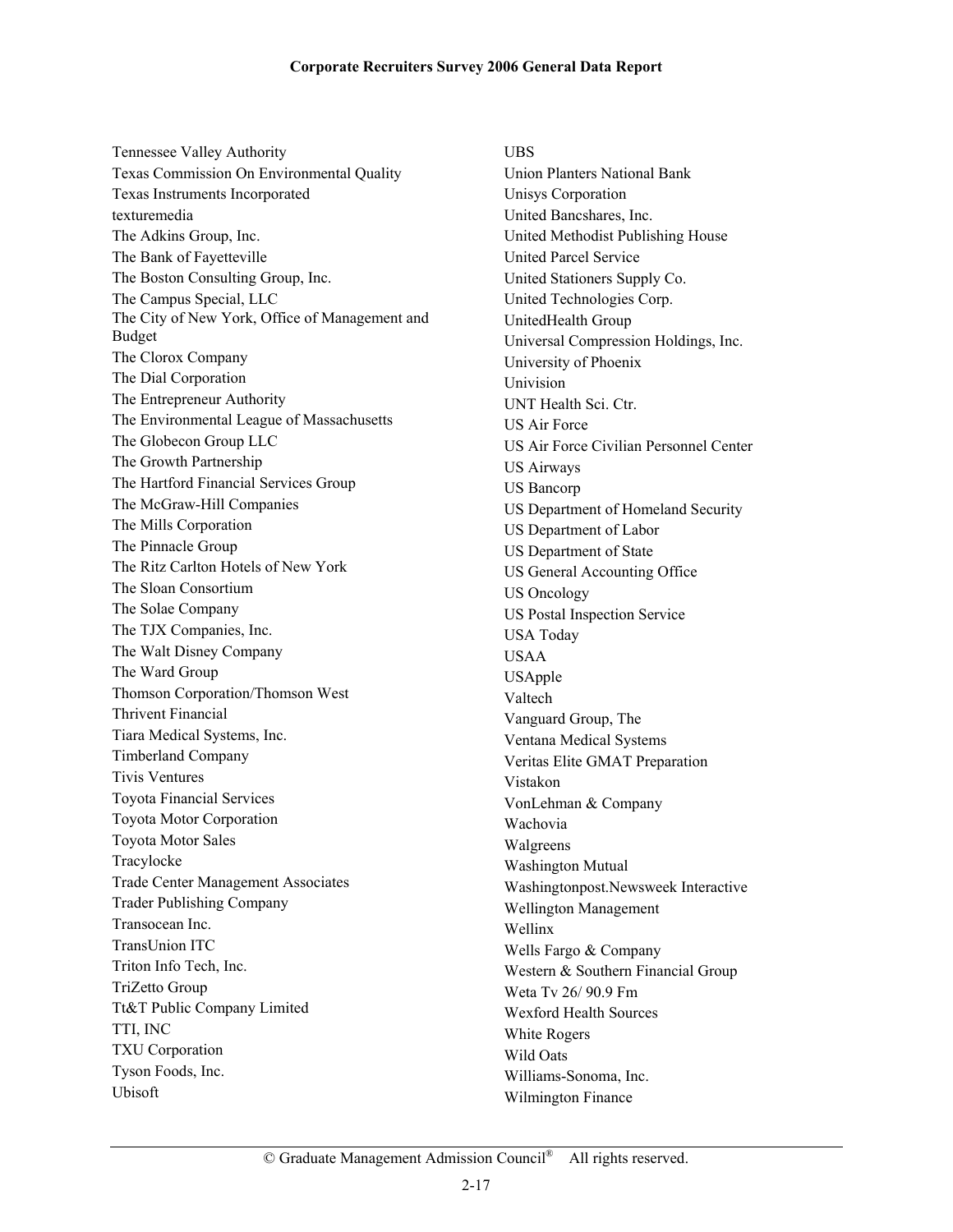#### **Corporate Recruiters Survey 2006 General Data Report**

Workplace Essentials, Inc. World Bank World Trade Center Institute World Wide Technologies Wrigley Company (The) Wyeth Consumer Healthcare Xaviro Biosciences Xcel Energy

Xerox Corporation XM Satellite Radio Xomox Corporation Yankee Group, The Yellow Zimmer, Inc. ZS Associates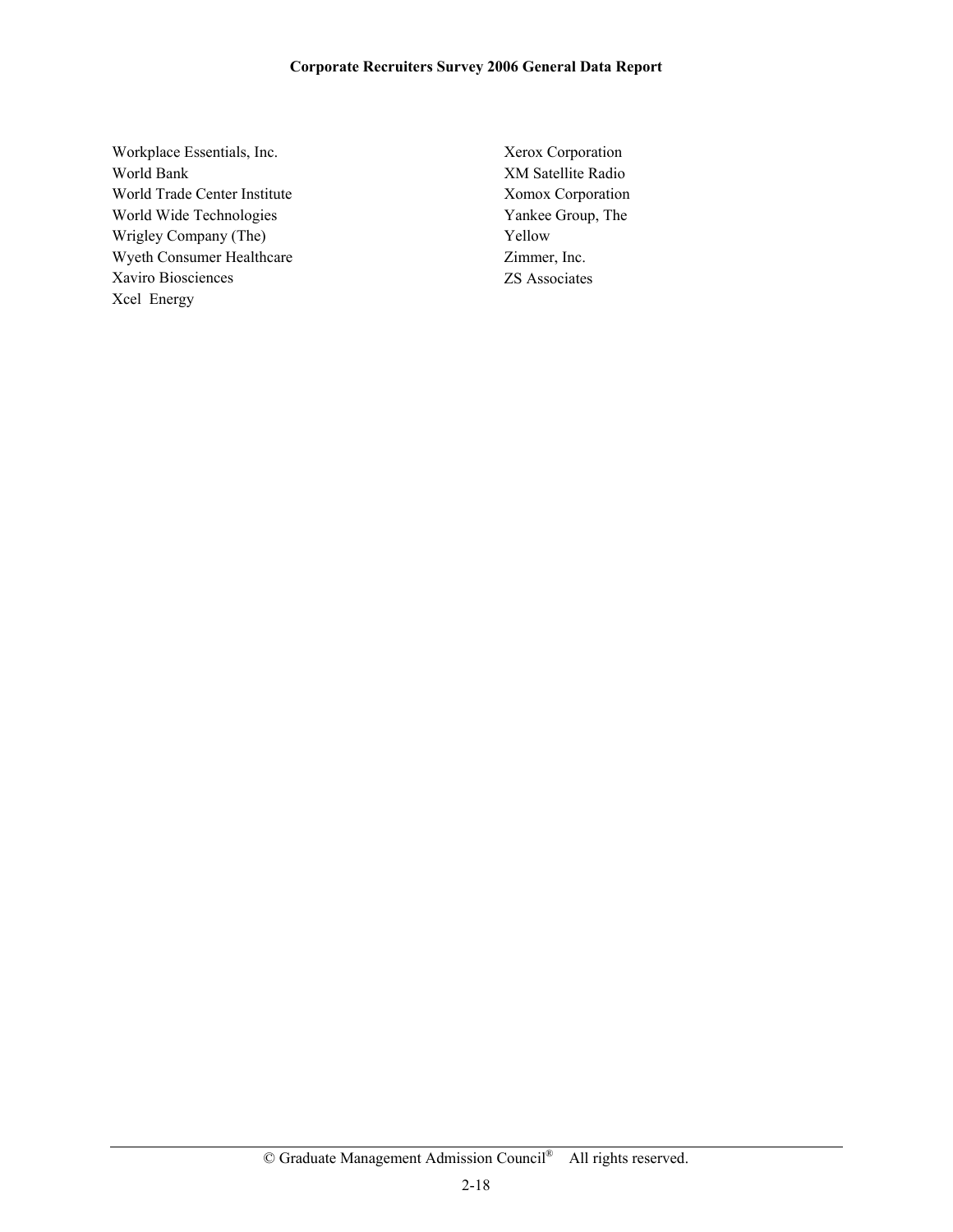# **Contact Information**

For questions or comments regarding study findings, methodology or data, please contact the  $GMAC^{\circledR}$  Research and Development department at research@gmac.com.

### **Authorship**

The following individual(s) made significant contributions to the concept and design or analysis and interpretation of data, drafting/revising of the manuscript for intellectual content, and final approval of the manuscript to be published:

Gregg Schoenfeld, Manager, Applied Research, GMAC®.

### **Acknowledgements**

Larry Rudner, Vice President, Research and Development, GMAC®, manuscript review; Rachel Edgington, Director, Market Research and Analysis, GMAC®, manuscript review, survey questionnaire development and analysis; Grady Bruce, Contractor/Professor Emeritus, California State University, Fullerton, survey questionnaire development and analysis; Veronica Garcia, Research Writer/Editor, GMAC®, writing and editorial services.